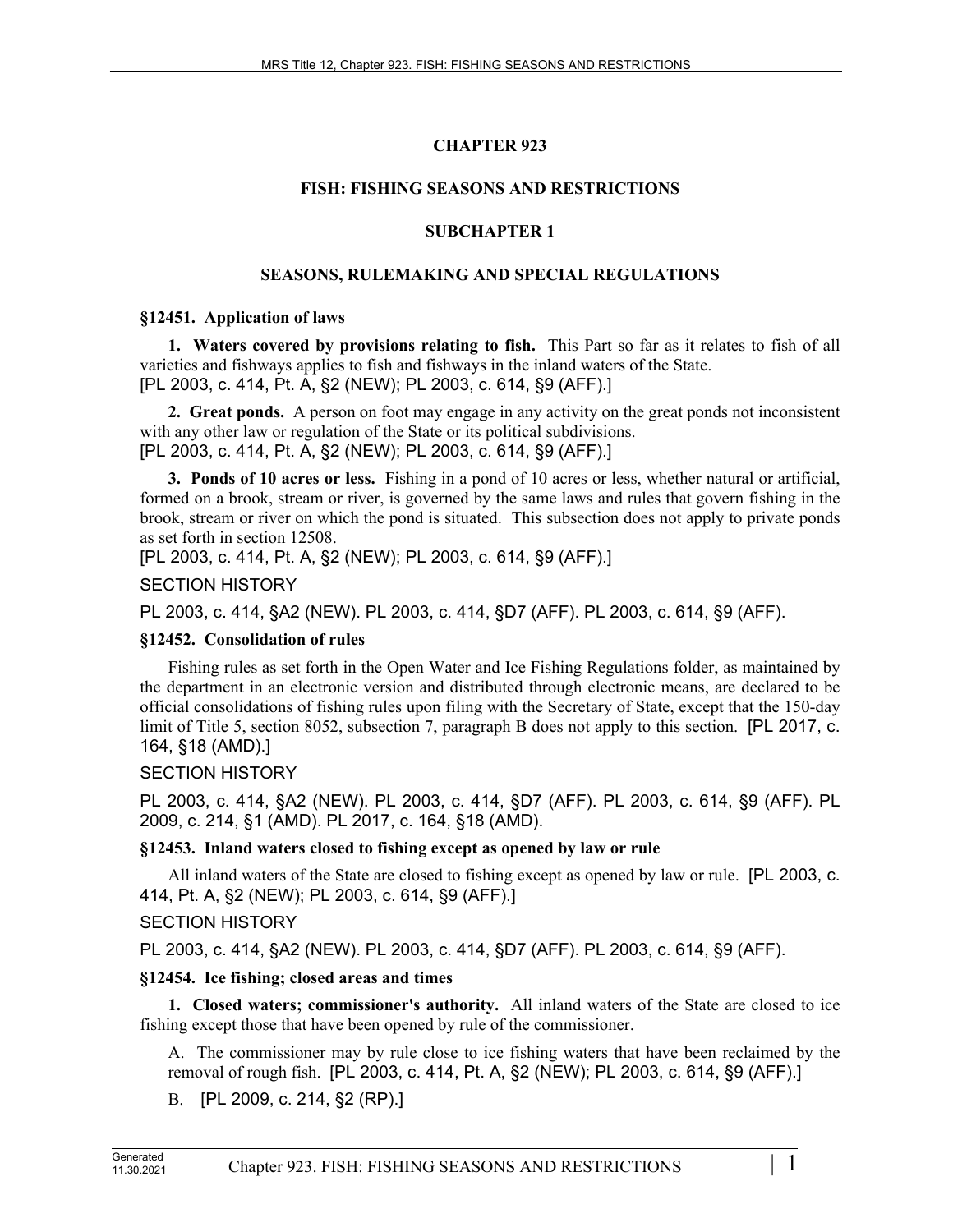[PL 2009, c. 214, §2 (AMD).]

SECTION HISTORY

PL 2003, c. 414, §A2 (NEW). PL 2003, c. 414, §D7 (AFF). PL 2003, c. 614, §9 (AFF). PL 2009, c. 214, §2 (AMD).

**§12455. List of waters where children may fish with single-baited hook and line**

### **(REPEALED)**

SECTION HISTORY

PL 2003, c. 414, §A2 (NEW). PL 2003, c. 414, §D7 (AFF). PL 2003, c. 614, §9 (AFF). PL 2009, c. 214, §3 (RP).

#### **§12456. Open seasons; exceptions**

#### **1. Open seasons.**

[PL 2009, c. 214, §4 (RP).]

**1-A. Open seasons.** The commissioner shall establish open seasons for fishing, except as provided in this section and section 6140-A, subsection 4.

A. The open-water fishing season on boundary waters between Maine and New Brunswick is from April 1st to September 30th, inclusive. [PL 2015, c. 301, §33 (AMD).]

[PL 2015, c. 301, §33 (AMD).]

**2. Exceptions.** Notwithstanding the open seasons established under subsection 1‑A:

A. A person who holds a valid Maine fishing license may take smelts for recreational purposes only from the inland waters or portions of inland waters that are naturally free of ice with a dip net in the usual and ordinary way from noon to 2:00 a.m. in accordance with bag limits established by rule. Bag limits established by rule under this paragraph are for a 24-hour period, beginning at noon on a given day and ending at 11:59 a.m. the following day. The commissioner may prohibit the taking of smelts under this section or shorten the noon to 2:00 a.m. smelt fishing timeframe by rule for enforcement or conservation purposes.

(2) A person may not take smelts with a dip net unless that dip net meets the requirements under section 10001, subsection 12‑A.

Each day a person violates subparagraph (2) that person commits a Class E crime; and [PL 2013, c. 588, Pt. A, §17 (RPR).]

- B. [PL 2009, c. 214, §6 (RP).]
- C. [PL 2009, c. 214, §6 (RP).]
- D. [PL 2009, c. 214, §6 (RP).]

E. In accordance with section 10104, the commissioner may change the established opening date of an open-water recreational fishing season and may change the established closing date of a recreational ice-fishing season if, in the commissioner's opinion, the change is warranted due to weather conditions. [PL 2019, c. 9, §1 (AMD).]

[PL 2019, c. 9, §1 (AMD).]

**3. Rules.** Rules adopted pursuant to this section are routine technical rules as defined in Title 5, chapter 375, subchapter 2‑A and may be adopted by emergency rulemaking pursuant to Title 5, section 8054.

[PL 2019, c. 9, §2 (AMD).]

SECTION HISTORY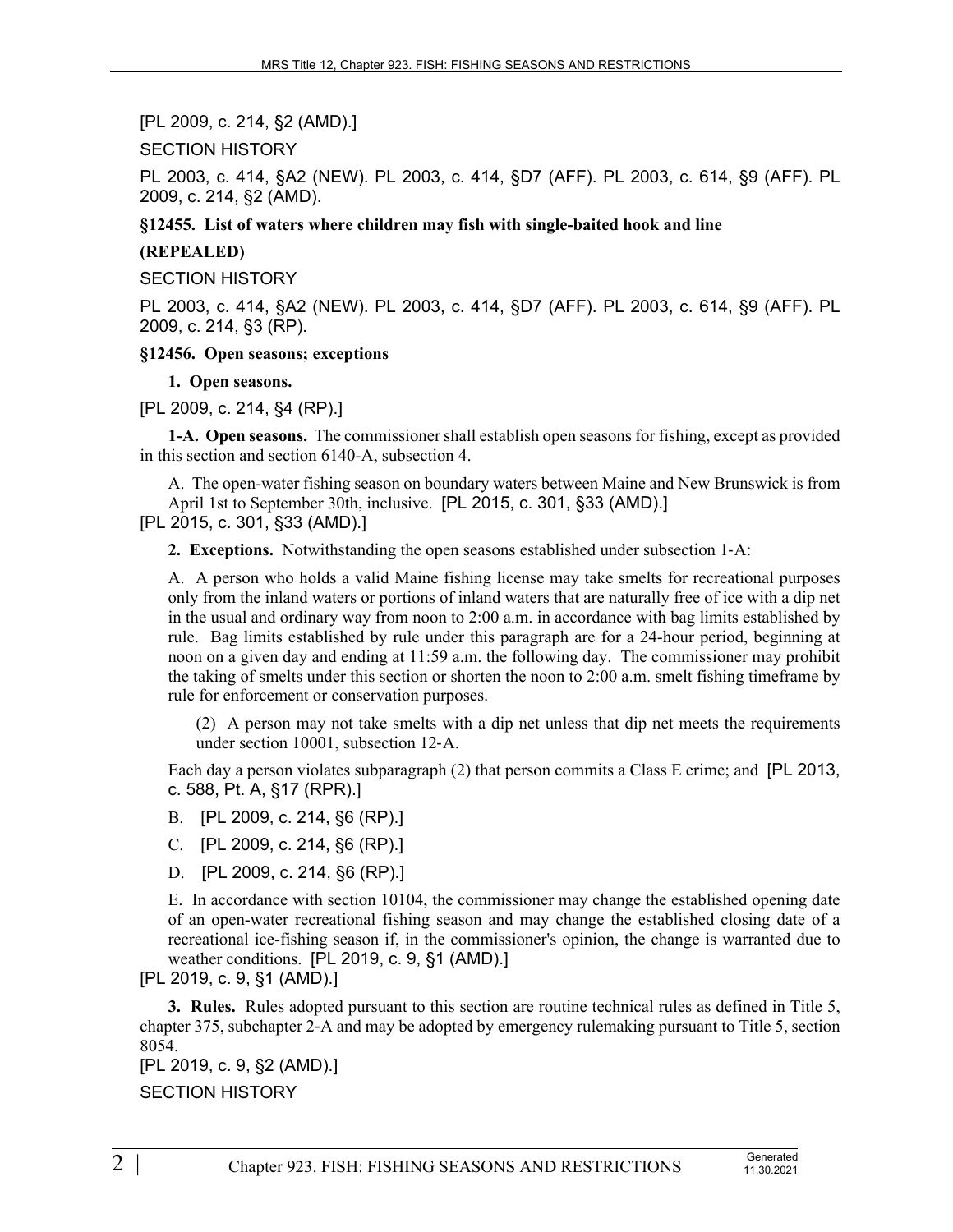PL 2003, c. 414, §A2 (NEW). PL 2003, c. 414, §D7 (AFF). PL 2003, c. 614, §9 (AFF). PL 2003, c. 655, §B244 (AMD). PL 2003, c. 655, §B422 (AFF). PL 2005, c. 237, §2 (AMD). PL 2007, c. 695, Pt. C, §3 (AMD). PL 2009, c. 214, §§4-6 (AMD). PL 2013, c. 3, §§1, 2 (AMD). PL 2013, c. 73, §1 (AMD). PL 2013, c. 588, Pt. A, §17 (AMD). PL 2015, c. 301, §33 (AMD). PL 2019, c. 9, §§1, 2 (AMD).

#### **§12457. Restricted areas**

**1. Closed waters.** Except as the commissioner may by rule provide and as provided in subsection 2, the following waters are closed to fishing:

A. The area within 150 feet of any operational fishway, except:

(1) At the following places, the fishway and the area within 75 feet of any part of the fishway are closed to fishing at all times:

- (a) Grand Falls Powerhouse Dam on the St. Croix River in Baileyville; and
- (b) Woodland Dam on the St. Croix River in Baileyville;

(2) At the following places, the area within the fishway and within 75 feet of the downstream mouth of the fishway is closed to fishing at all times:

(a) East Grand Lake Dam in Forest City Township, T9 R4 NBPP, except that fishing upstream from the dam at the top of the fishway is lawful;

(2-A) At the following places, the area within 75 feet of the mouth of the fishway is closed to fishing at all times:

(a) Spednic Lake Dam in Vanceboro;

(3) At the so-called ice control dam on the Narraguagus River in the Town of Cherryfield, the area within 100 feet of the dam must be closed to fishing at all times;

(4) At East Outlet Dam in Sapling Township, T1R7, in Somerset County and in Big Moose Township, T2R6, in Piscataquis County at the outlet of Moosehead Lake, the fishway and the area within 50 feet of any part of the fishway must be closed to fishing at all times; and

(5) There is no fishing in or from the fishway at the Sheepscot Lake Dam in the Town of Palermo in Waldo County, Chain of Ponds Dam in Chain of Ponds Township in Franklin County, Long Pond Dam in Seven Ponds Township in Franklin County, Beaver Pond Dam in Seven Ponds Township in Franklin County, Little Island Pond Dam in Seven Ponds Township in Franklin County, Pushaw Lake Dam in the Town of Hudson in Penobscot County, Davis Pond Dam in the Town of Eddington in Penobscot County, Leonard's Mills Dam on Blackman Stream in the Town of Bradley in Penobscot County, Souadabscook Stream Dam at Grist Mill Road in the Town of Carmel in Penobscot County and Webber Pond Dam in the Town of Vassalboro in Kennebec County; [PL 2013, c. 499, §1 (AMD).]

B. All waters within 200 feet of any fish hatchery or rearing station; and [PL 2003, c. 414, Pt. A, §2 (NEW); PL 2003, c. 614, §9 (AFF).]

C. The property owned by the Unity Utilities District located on Route 139 and Prairie Road in the municipality of Unity in Waldo County. [PL 2003, c. 414, Pt. A, §2 (NEW); PL 2003, c. 614, §9 (AFF).]

For purposes of this subsection, "operational" means a fishway capable of fish passage whether or not it is allowing the passage of fish at any given time.

[PL 2013, c. 499, §1 (AMD).]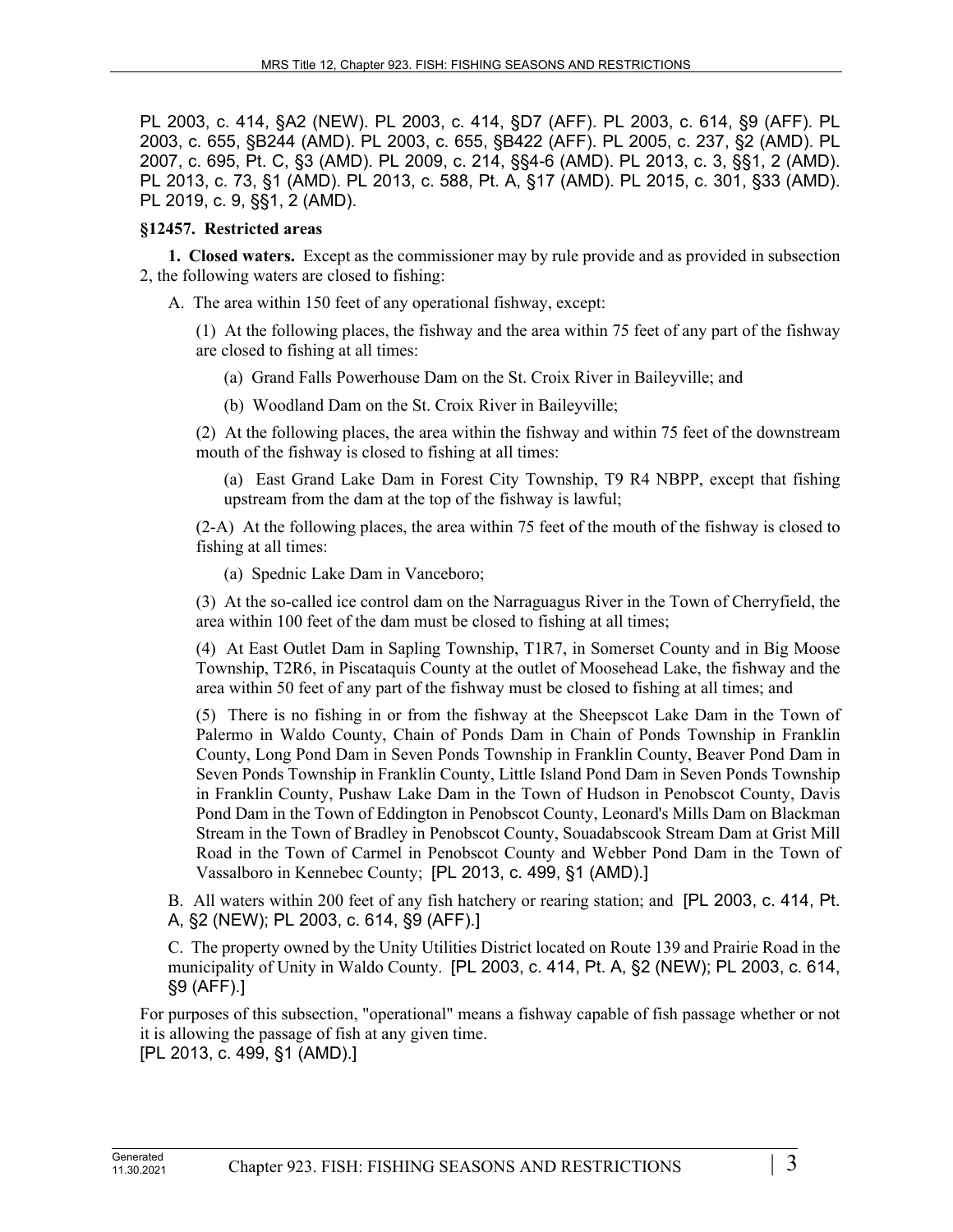**2. Prohibition.** A person may not fish in inland waters closed to fishing as described in this section except that a person may fish for river herring and smelts in the manner provided under the laws regulating marine resources.

[PL 2017, c. 150, §3 (AMD).]

**3. Penalty.** A person who violates this section commits a Class E crime. The court shall also impose a fine of \$20, none of which may be suspended, for each fish unlawfully possessed. [PL 2003, c. 655, Pt. B, §245 (NEW); PL 2003, c. 655, Pt. B, §422 (AFF).]

#### SECTION HISTORY

PL 2003, c. 414, §A2 (NEW). PL 2003, c. 414, §D7 (AFF). PL 2003, c. 614, §9 (AFF). PL 2003, c. 655, §B245 (AMD). PL 2003, c. 655, §B422 (AFF). PL 2005, c. 477, §15 (AMD). PL 2009, c. 550, §8 (AMD). PL 2011, c. 253, §27 (AMD). PL 2013, c. 499, §1 (AMD). PL 2017, c. 150, §3 (AMD).

#### **§12458. Special regulations**

**1. Aroostook River.** A person 12 years of age or younger may fish from shore with a singlebaited hook and line on the following areas of the Aroostook River during the open-water fishing season:

A. In the Town of Caribou, from and including Otter Brook upstream to the Maine Public Service Company dam, including all tributaries in this section upstream to the first highway bridge intersecting each tributary; and [PL 2003, c. 414, Pt. A, §2 (NEW); PL 2003, c. 614, §9 (AFF).]

B. In the Town of Fort Fairfield, from and including Pattee Brook upstream to Hockenhull Brook, including all tributaries in this section upstream to the first highway bridge intersecting the tributary. [PL 2003, c. 414, Pt. A, §2 (NEW); PL 2003, c. 614, §9 (AFF).] [PL 2003, c. 414, Pt. A, §2 (NEW); PL 2003, c. 614, §9 (AFF).]

**2. Webster Stream.** Between August 16th and September 30th annually, there is a daily bag limit of one brook trout for Webster Stream in Piscataquis County from the Telos Lake dam downstream to Webster Lake.

[PL 2015, c. 234, §1 (NEW).]

#### SECTION HISTORY

PL 2003, c. 414, §A2 (NEW). PL 2003, c. 414, §D7 (AFF). PL 2003, c. 614, §9 (AFF). PL 2015, c. 234, §1 (AMD).

#### **§12459. Fly-fishing by person who has loss of arm**

A person who possesses a valid fishing license and has suffered the loss of an arm may use any type of rod and reel to fish with a fly on waters open to fly-fishing. For the purposes of this section, "loss of an arm" means the physical loss of the arm at the wrist or above. [PL 2003, c. 414, Pt. A, §2 (NEW); PL 2003, c. 614, §9 (AFF).]

SECTION HISTORY

PL 2003, c. 414, §A2 (NEW). PL 2003, c. 414, §D7 (AFF). PL 2003, c. 614, §9 (AFF).

#### **§12460. Smelt fishing in Long Lake**

## **(REPEALED)**

SECTION HISTORY

RR 2003, c. 2, §20 (COR). PL 2003, c. 655, §B246 (NEW). PL 2003, c. 655, §B422 (AFF). MRSA T. 12 §12460 (RP).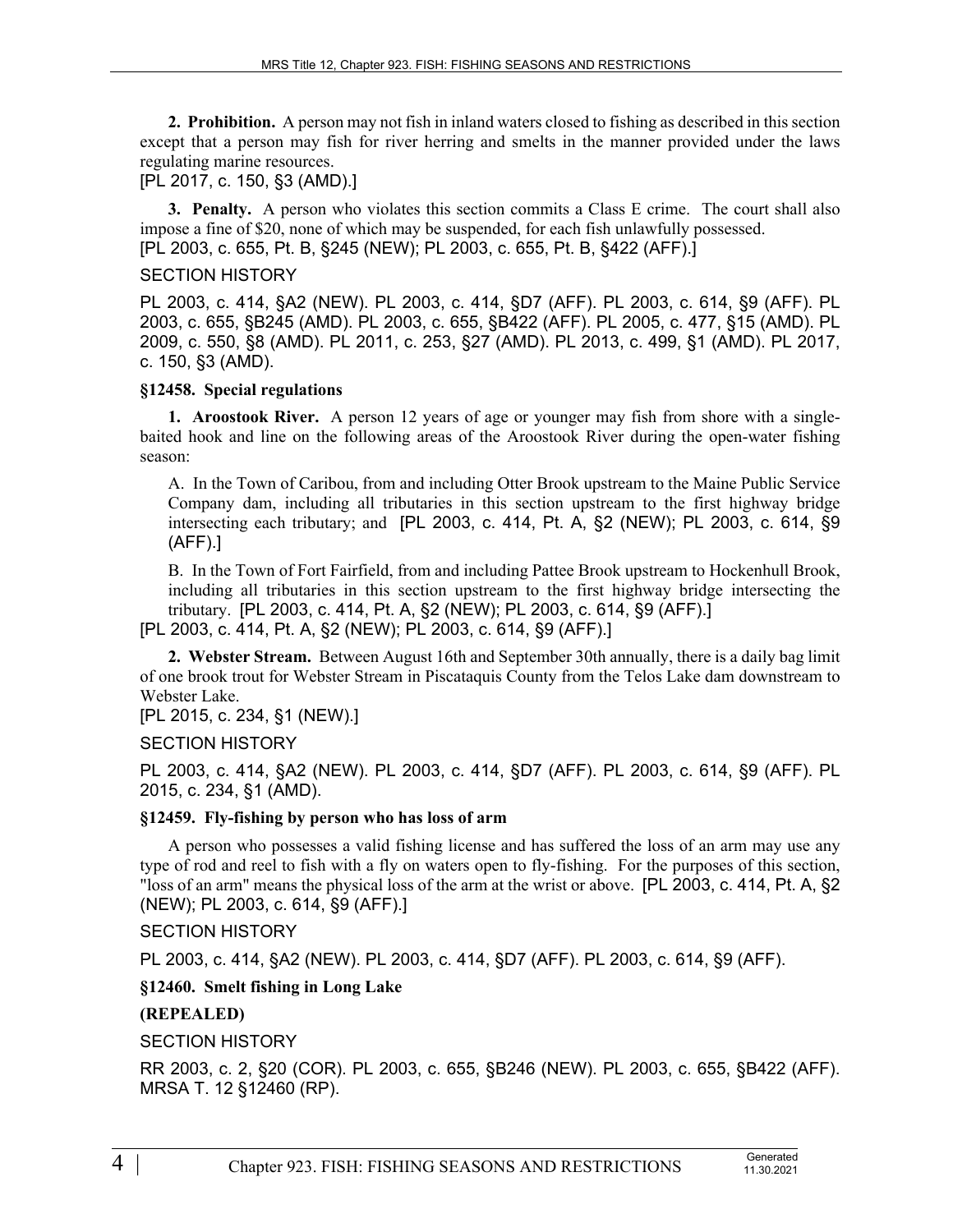### **§12460-A. Smelt fishing in Mud Brook in Aroostook County**

## **(REPEALED)**

## SECTION HISTORY

PL 2005, c. 547, §1 (NEW). PL 2007, c. 651, §12 (AMD). PL 2009, c. 218, §1 (AMD). PL 2015, c. 125, §1 (RP).

### **§12461. State heritage fish waters**

**1. Adoption of state heritage fish waters.** The commissioner shall adopt by rule a list of state heritage fish waters composed of lakes and ponds that contain state heritage fish, as defined in Title 1, section 212–A. This list must include waters identified as eastern brook trout waters and arctic charr waters that have never been stocked according to any reliable records authorized for adoption by Resolve 2005, chapter 172, as amended, and waters identified as eastern brook trout waters and arctic charr waters that according to reliable records have not been stocked for at least 25 years. The list of state heritage fish waters may be amended by rule in accordance with the provisions of subsections 2 and 3 based on criteria established by the commissioner and in accordance with the provisions of Title 5, chapter 375. Rules adopted pursuant to this subsection are routine technical rules as defined in Title 5, chapter 375, subchapter 2‑A.

## [PL 2013, c. 538, §35 (RPR).]

**2. Addition of waters to list.** The commissioner may adopt rules to amend the list established under subsection 1 to add a lake or pond if that lake or pond meets criteria established by the commissioner for classifying a lake or pond as a state heritage fish water. Rules adopted to add a lake or pond to the list established under subsection 1 are routine technical rules as defined in Title 5, chapter 375, subchapter 2-A. A public hearing on the rules must be held prior to adoption of the rules and conducted in accordance with the provisions of Title 5, chapter 375. [PL 2013, c. 538, §36 (AMD).]

**3. Removal of waters from list.** The commissioner may by rule remove a lake or pond from the list established under subsection 1. Rules adopted pursuant to this subsection are routine technical rules as defined in Title 5, chapter 375, subchapter 2-A. A public hearing on the rules must be held prior to adoption of the rules and conducted in accordance with the provisions of Title 5, chapter 375. [PL 2013, c. 538, §36 (AMD).]

**4. Stocking state heritage fish.** The commissioner may not stock or issue a permit to stock fish in a lake or pond listed as a state heritage fish water under this section. [PL 2007, c. 21, §2 (AMD).]

**5. Fishing restrictions.** A person may not use live fish as bait or possess live fish to be used as bait on a lake or pond listed as a state heritage fish water under this section. A person who violates this subsection commits a Class E crime.

[PL 2007, c. 21, §2 (AMD).]

**6. Exceptions.** Notwithstanding the stocking restrictions set forth in subsection 4, the commissioner may:

A. Stock Big Reed Pond in T.8, R.10, W.E.L.S. with native fish species. If sufficient brook trout from Big Reed Pond are not available, brook trout from Reed Brook and its tributaries in T.8, R.10, W.E.L.S. may be used for restocking. If arctic charr from Big Reed Pond are not available, arctic charr from an endemic arctic charr water in the State may be used for restocking. If northern redbelly dace need to be restocked in Big Reed Pond, northern redbelly dace from Reed Brook and its tributaries in T.8, R.10, W.E.L.S. may be used for restocking; and [PL 2013, c. 358, §3 (AMD).]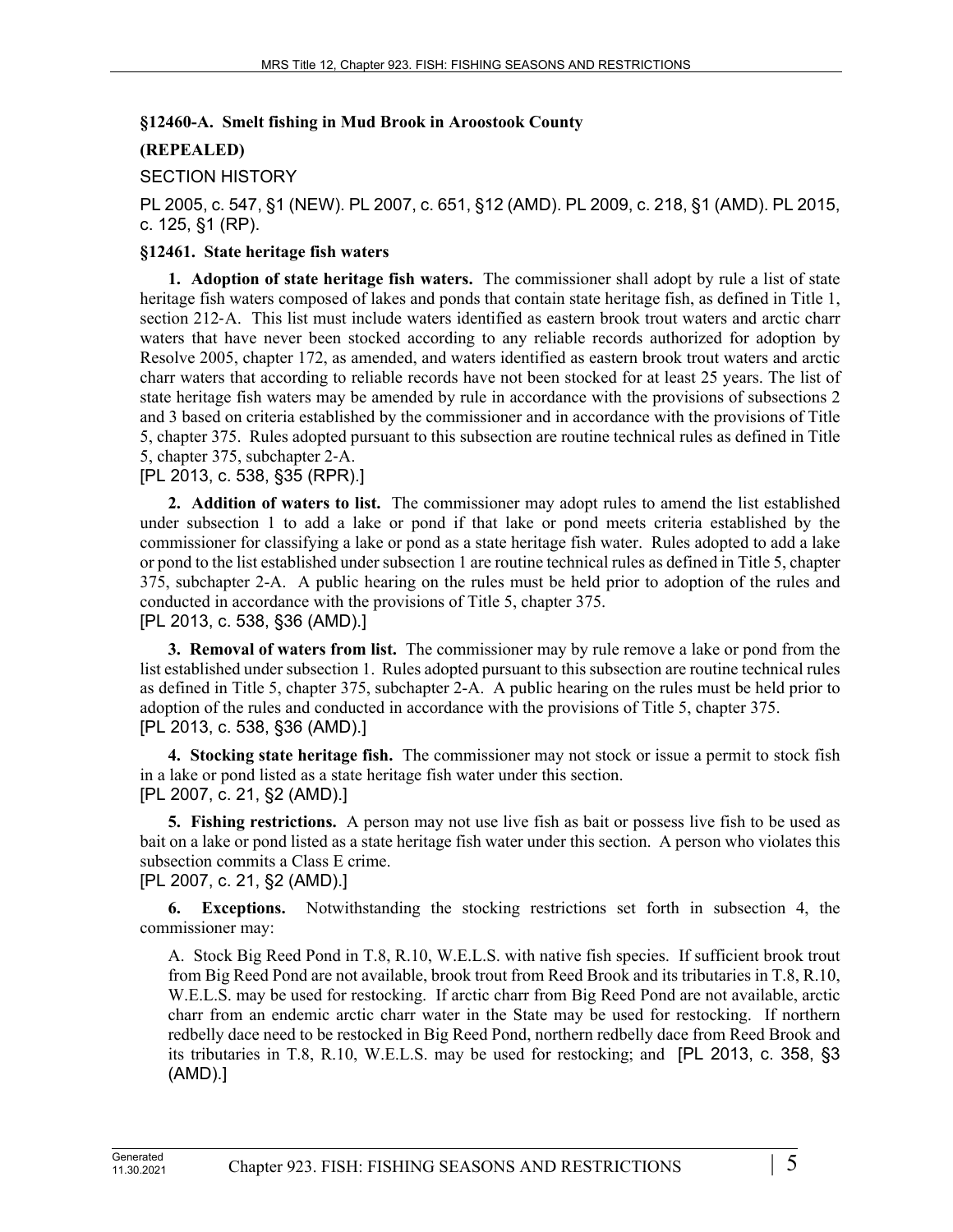B. Stock Big Wadleigh Pond in T.8, R.15, W.E.L.S. with native fish species. If sufficient brook trout from Big Wadleigh Pond are not available, brook trout from Wadleigh Stream in T.8, R.15, W.E.L.S. and T.7, R.15, W.E.L.S. or Poland Pond in T.7, R.15 W.E.L.S. may be used for restocking. If arctic charr from Big Wadleigh Pond are not available, arctic charr from an endemic arctic charr water in the State may be used for restocking. [PL 2013, c. 538, §37 (AMD).] [PL 2013, c. 538, §37 (AMD).]

**7. Use of live fish as bait exceptions.** Notwithstanding the fishing restrictions set forth in subsection 5, a person may fish using live fish for bait in the following waters:

A. Millimagassett Lake, in T.7, R.8 W.E.L.S.; [PL 2013, c. 538, §38 (NEW).]

B. Millinocket Lake and Little Millinocket Lake, in T.7, R.9 W.E.L.S., T.8, R.9 W.E.L.S. and T.7, R.10 W.E.L.S.; and [PL 2013, c. 538, §38 (NEW).]

C. Webster Lake, in T.6, R.10 W.E.L.S. and T.6, R.11 W.E.L.S. [PL 2013, c. 538, §38 (NEW).] [PL 2013, c. 538, §38 (NEW).]

**8. Report required.** The commissioner shall report by January 15th annually to the joint standing committee of the Legislature having jurisdiction over inland fisheries and wildlife matters regarding any rule-making actions taken to add or to remove waters from the list of state heritage fish waters. [PL 2013, c. 538, §38 (NEW).]

#### SECTION HISTORY

PL 2005, c. 180, §2 (NEW). PL 2007, c. 21, §2 (AMD). PL 2009, c. 214, §7 (AMD). PL 2013, c. 358, §3 (AMD). PL 2013, c. 538, §§35-38 (AMD).

#### **§12462. Waters containing state heritage fish that have not been stocked since 1988**

#### **(REPEALED)**

SECTION HISTORY

PL 2013, c. 358, §4 (NEW). PL 2013, c. 538, §39 (RP).

#### **SUBCHAPTER 2**

## **LICENSE AND PERMIT REQUIREMENTS AND AUTHORIZATIONS**

#### **§12501. General fishing license**

**1. License required.** Except as otherwise permitted pursuant to this Part, a person may not fish for, transport or possess fish without a valid license issued under this section.

Each day a person violates this subsection, that person commits a Class E crime for which a minimum fine of \$50 and an amount equal to twice the applicable license fee must be imposed. [PL 2003, c. 414, Pt. A, §2 (NEW); PL 2003, c. 614, §9 (AFF).]

**2. Eligibility.** The commissioner may issue the following licenses to the following persons:

A. A resident fishing license to a resident 16 years of age or older; and [PL 2003, c. 414, Pt. A, §2 (NEW); PL 2003, c. 614, §9 (AFF).]

B. A nonresident fishing license to a nonresident 16 years of age or older. [PL 2013, c. 380, §1 (AMD); PL 2013, c. 380, §5 (AFF).]

[PL 2013, c. 380, §1 (AMD); PL 2013, c. 380, §5 (AFF).]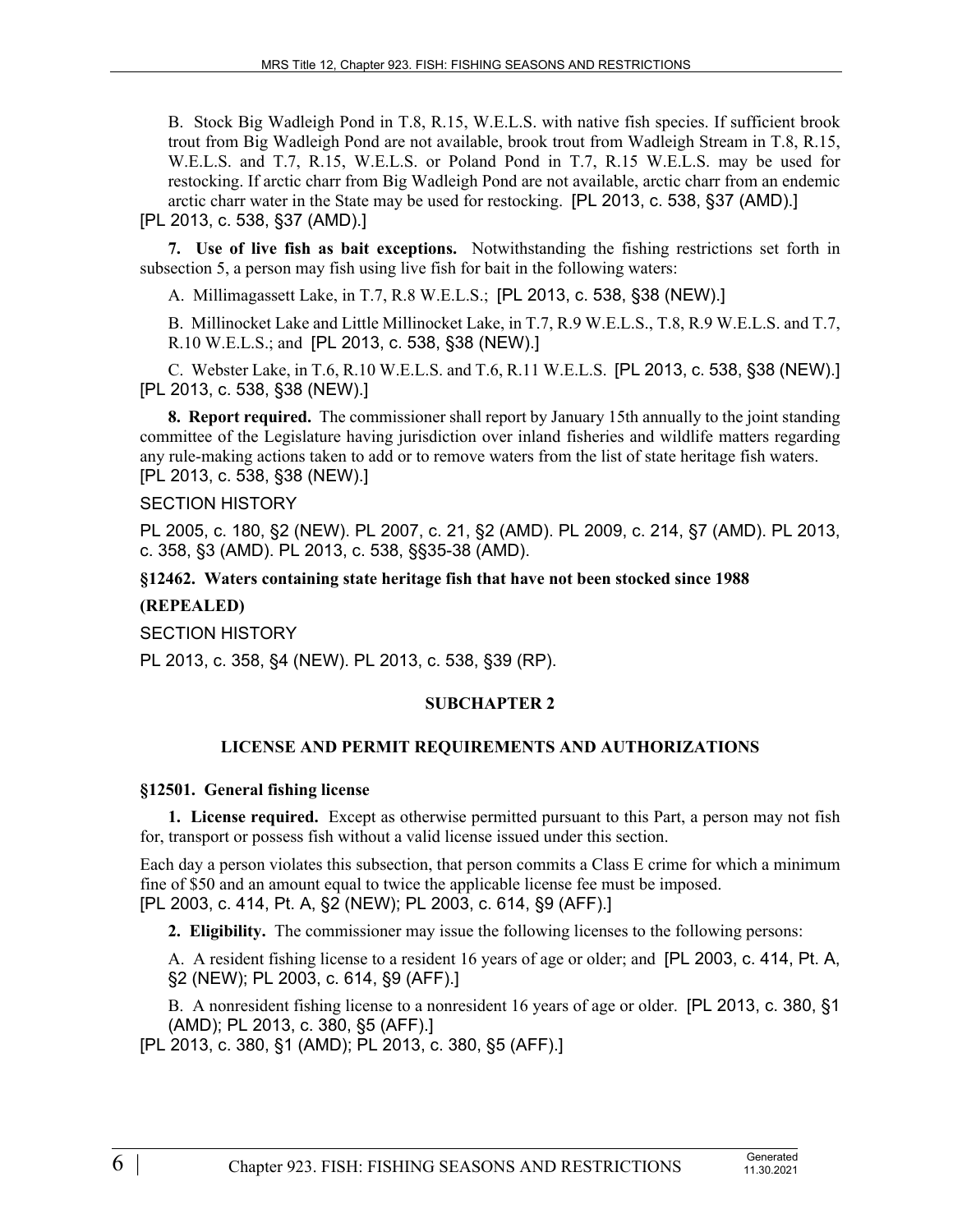**3. Agent's fee.** Clerks or other agents appointed by the commissioner to issue licenses shall charge a fee of \$2 for each license issued. The commissioner shall charge a fee of \$1 for each fishing license issued by department employees.

[PL 2003, c. 414, Pt. A, §2 (NEW); PL 2003, c. 614, §9 (AFF).]

**4. Exchange of licenses.** A license issued under this section may not be exchanged for another license except as provided in this subsection. Temporary licenses may be exchanged for annual licenses as follows.

A. A resident who possesses a one-day or 3-day fishing license may exchange it in the municipality in which that person resides for an annual resident fishing license or a resident combination hunting and fishing license upon the payment to the clerk or issuing agent of \$2 and the difference between the fee for the one-day or 3-day license and the fee for the annual license. [PL 2003, c. 414, Pt. A, §2 (NEW); PL 2003, c. 614, §9 (AFF).]

B. A nonresident who possesses a 15-day nonresident fishing license may exchange it for an annual nonresident license upon the payment of the difference between the fee for the 15-day license and the fee for the annual license and \$2 to the clerk or issuing agent. [PL 2011, c. 253, §28 (AMD).]

[PL 2011, c. 253, §28 (AMD).]

# **5. Nonresident junior fishing license expiration.**

[PL 2021, c. 184, §8 (RP).]

**6. Schedule of fees.** The fees for fishing licenses are as follows.

A. A resident fishing license is \$25. [PL 2009, c. 213, Pt. OO, §11 (AMD).]

B. A resident combination hunting and fishing license is \$42. [PL 2009, c. 213, Pt. OO, §11 (AMD).]

C. A resident combination archery hunting and fishing license is \$42. [PL 2009, c. 213, Pt. OO, §11 (AMD).]

D. [PL 2013, c. 538, §41 (RPR); MRSA T. 12 §12501, sub-§6, ¶D (RP).]

E. A 3-day fishing license for a resident or nonresident, valid for the 72-hour period specified on the license, is \$23. [PL 2005, c. 12, Pt. III, §24 (AMD).]

F. A nonresident 7-day fishing license, valid for 7 days from date indicated on license, is \$43. [PL 2009, c. 213, Pt. OO, §11 (AMD).]

G. A nonresident 15-day fishing license, valid for 15 days from date indicated on license, is \$47. [PL 2009, c. 213, Pt. OO, §11 (AMD).]

H. A nonresident season fishing license for persons 16 years of age or older is \$64. [PL 2009, c. 213, Pt. OO, §11 (AMD).]

I. [PL 2017, c. 427, §18 (RP); PL 2017, c. 427, §19 (AFF).]

J. A one-day fishing license for a resident or nonresident, valid for the 24-hour period indicated on license, is \$11. [PL 2005, c. 12, Pt. III, §24 (AMD).]

[PL 2017, c. 427, §18 (AMD); PL 2017, c. 427, §19 (AFF).]

**7. Reciprocity with New Hampshire.** As long as the State of New Hampshire has similar laws, a fishing license issued to any person by either this State or New Hampshire meets all requirements of the law for a fishing license with respect to fishing in any lake or pond that lies partly in both of the states of Maine and New Hampshire.

[PL 2003, c. 614, §9 (AFF); PL 2003, c. 655, Pt. B, §247 (AMD); PL 2003, c. 655, Pt. B, §422 (AFF).]

SECTION HISTORY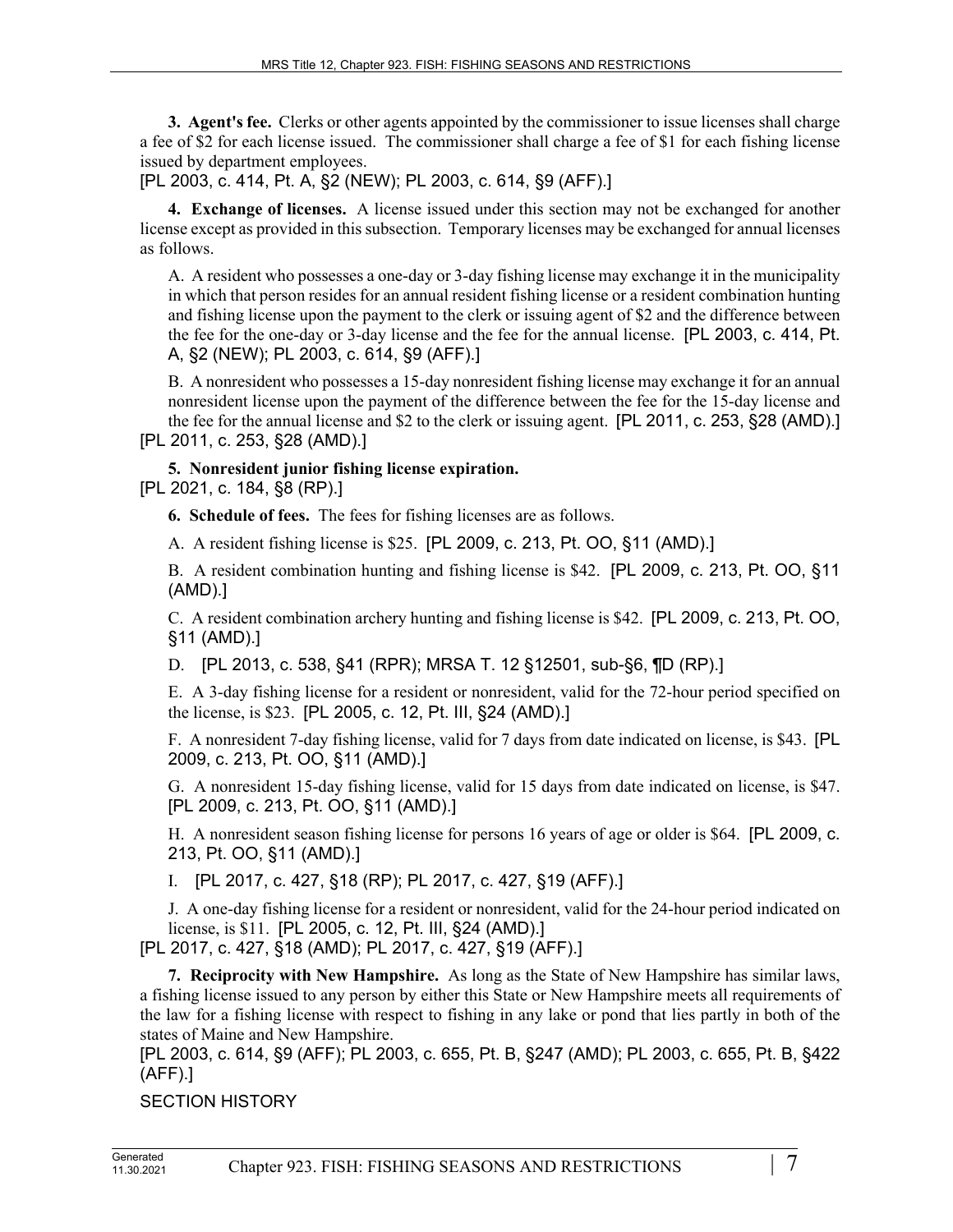PL 2003, c. 414, §A2 (NEW). PL 2003, c. 414, §D7 (AFF). PL 2003, c. 614, §9 (AFF). PL 2003, c. 655, §B247 (AMD). PL 2003, c. 655, §B422 (AFF). PL 2005, c. 12, §III24 (AMD). PL 2009, c. 213, Pt. OO, §11 (AMD). PL 2011, c. 253, §28 (AMD). PL 2013, c. 380, §§1-3 (AMD). PL 2013, c. 380, §5 (AFF). PL 2013, c. 408, §§19, 20 (AMD). PL 2013, c. 538, §§40, 41 (AMD). PL 2017, c. 427, §18 (AMD). PL 2017, c. 427, §19 (AFF). PL 2021, c. 184, §8 (AMD).

#### **§12502. Youth camp fishing license**

### **(REPEALED)**

#### SECTION HISTORY

PL 2003, c. 414, §A2 (NEW). PL 2003, c. 414, §D7 (AFF). PL 2003, c. 614, §9 (AFF). PL 2003, c. 655, §B248 (AMD). PL 2003, c. 655, §B422 (AFF). PL 2009, c. 211, Pt. B, §7 (AMD). PL 2015, c. 301, §34 (RP).

#### **§12503. Permitted fishing without license**

**1. Resident and nonresident under 16.** A resident and nonresident under 16 years of age may fish without a license.

[PL 2013, c. 380, §4 (AMD); PL 2013, c. 380, §5 (AFF).]

**2. Land used for agricultural purposes; domicile.** Notwithstanding section 12503, subsection 1 and subject to all other applicable laws and rules, any resident and any member of the resident's immediate family, as long as the angler's license to fish is not under suspension or revocation, may fish without a license in open inland waters from land:

A. To which they are legally entitled to possession; [PL 2003, c. 414, Pt. A, §2 (NEW); PL 2003, c. 614, §9 (AFF).]

B. On which they are actually domiciled; and [PL 2003, c. 414, Pt. A, §2 (NEW); PL 2003, c. 614, §9 (AFF).]

C. That is used exclusively for agricultural purposes. [PL 2003, c. 414, Pt. A, §2 (NEW); PL 2003, c. 614, §9 (AFF).]

## [PL 2015, c. 301, §35 (AMD).]

**3. Free fishing days; limitations.** The following 2 free fishing periods are established. No more than 2 free fishing periods may be established under this subsection.

A. Except when Memorial Day falls on a Friday, the Saturday and the Sunday immediately following Memorial Day are designated "Family Fishing Days." If Memorial Day falls on a Friday, the Saturday and the Sunday subsequent to Memorial Day weekend are designated "Family Fishing Days." The days designated "Family Fishing Days" are free fishing days. [PL 2003, c. 662, §2 (NEW).]

B. The Saturday and the Sunday immediately preceding Presidents' Day are free fishing days. [PL 2003, c. 662, §2 (NEW).]

Notwithstanding section 12501, it is lawful during a free fishing day established under this subsection for a person to fish without a license in inland waters, except that this subsection does not apply to a person whose license to fish is under suspension or revocation. All other provisions of this Part relating to fishing apply during a free fishing day.

[RR 2003, c. 2, §21 (COR).]

**4. Groups of students.** The commissioner may permit student or youth groups to fish without licenses for periods of not more than 3 days as long as the fishing activity is conducted as part of an educational program and is under the direct supervision of a teacher or instructor.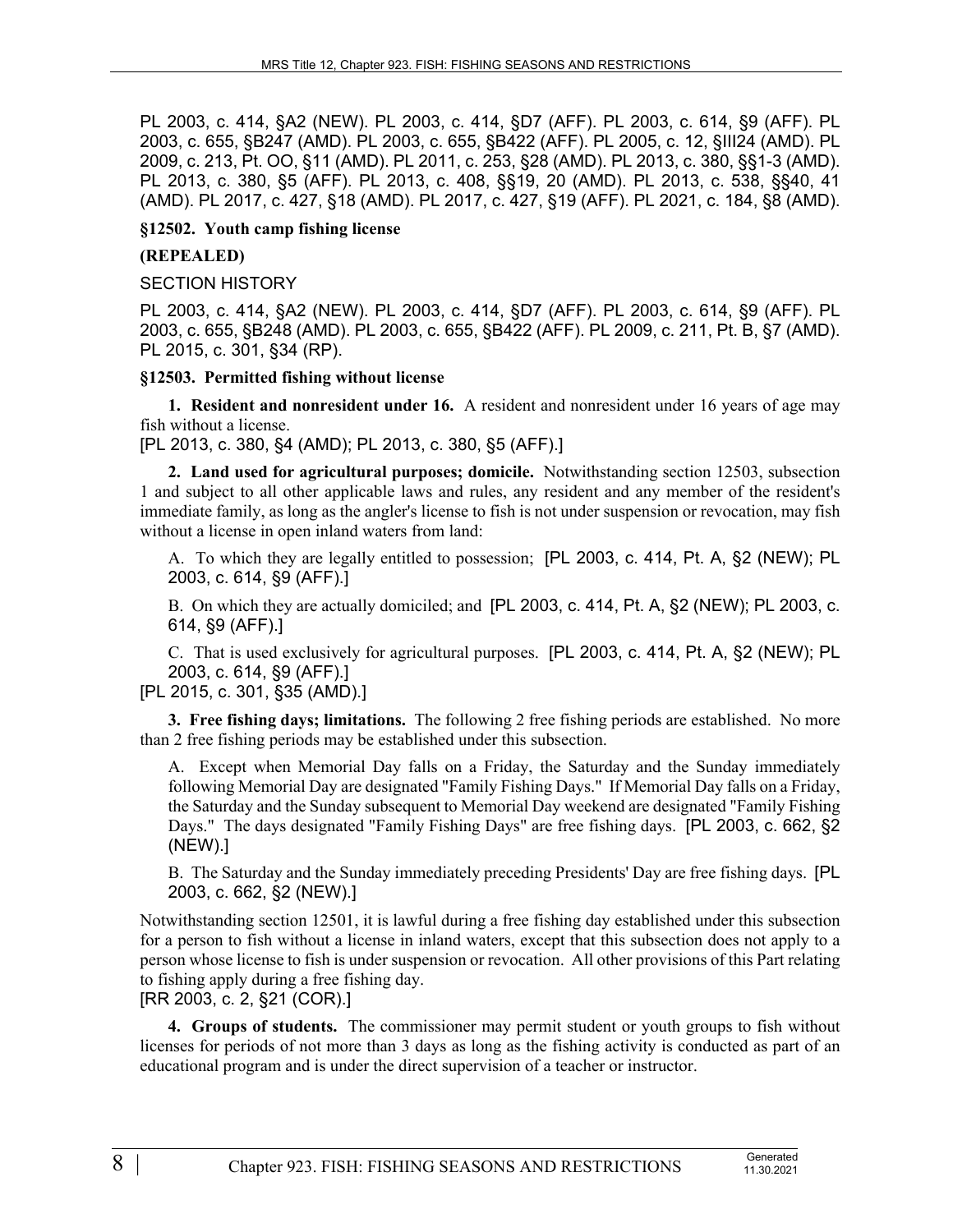A. [PL 2003, c. 614, §9 (AFF); PL 2003, c. 655, Pt. B, §249 (RP); PL 2003, c. 655, Pt. B, §422 (AFF).]

B. A permit holder:

(1) May not allow fishing to go on for more than 3 days;

(2) May not allow any fishing activity that is not conducted as part of an educational program; and

(3) Shall provide direct supervision. [PL 2003, c. 655, Pt. B, §249 (NEW); PL 2003, c. 655, Pt. B, §422 (AFF).]

C. The following penalties apply to violations of this subsection.

(1) A permit holder who violates paragraph B commits a civil violation for which a fine of not less than \$100 nor more than \$500 may be adjudged.

(2) A person who violates paragraph B after having been adjudicated as having committed 3 or more civil violations under this Part within the previous 5-year period commits a Class E crime.

Each day a person violates paragraph B is a separate offense. [PL 2003, c. 655, Pt. B, §249 (NEW); PL 2003, c. 655, Pt. B, §422 (AFF).]

[PL 2011, c. 533, §5 (AMD).]

**5. Patients at Veterans Administration Hospital.** The commissioner may permit inpatients at the Veterans Administration Hospital at Togus to fish without a license in the inland waters within a 25-mile radius of Togus. Patients not under the direct supervision of hospital staff or volunteer supervisors shall have in their possession while fishing a valid pass issued by the Veterans Administration Hospital.

A. [PL 2003, c. 614, §9 (AFF); PL 2003, c. 655, Pt. B, §249 (RP); PL 2003, c. 655, Pt. B, §422 (AFF).]

B. An inpatient at the Veterans Administration Hospital at Togus permitted under this subsection:

(1) May not fish beyond a 25-mile radius of Togus; and

(2) Shall have supervision while fishing or have in that inpatient's possession a valid pass issued by the hospital. [PL 2003, c. 655, Pt. B, §249 (NEW); PL 2003, c. 655, Pt. B, §422 (AFF).]

C. The following penalties apply to violations of this subsection.

(1) A person who violates paragraph B commits a civil violation for which a fine of not less than \$100 nor more than \$500 may be adjudged.

(2) A person who violates paragraph B after having been adjudicated as having committed 3 or more civil violations under this Part within the previous 5-year period commits a Class E crime.

Each day a person violates paragraph B is a separate offense. [PL 2003, c. 655, Pt. B, §249 (NEW); PL 2003, c. 655, Pt. B, §422 (AFF).]

[PL 2003, c. 614, §9 (AFF); PL 2003, c. 655, Pt. B, §249 (AMD); PL 2003, c. 655, Pt. B, §422 (AFF).]

**6. Fishing during event sanctioned by department.** A person who does not hold a fishing license may assist a child or a person who is disabled who is a participant in a fishing event sanctioned by the department.

[PL 2021, c. 348, §16 (AMD).]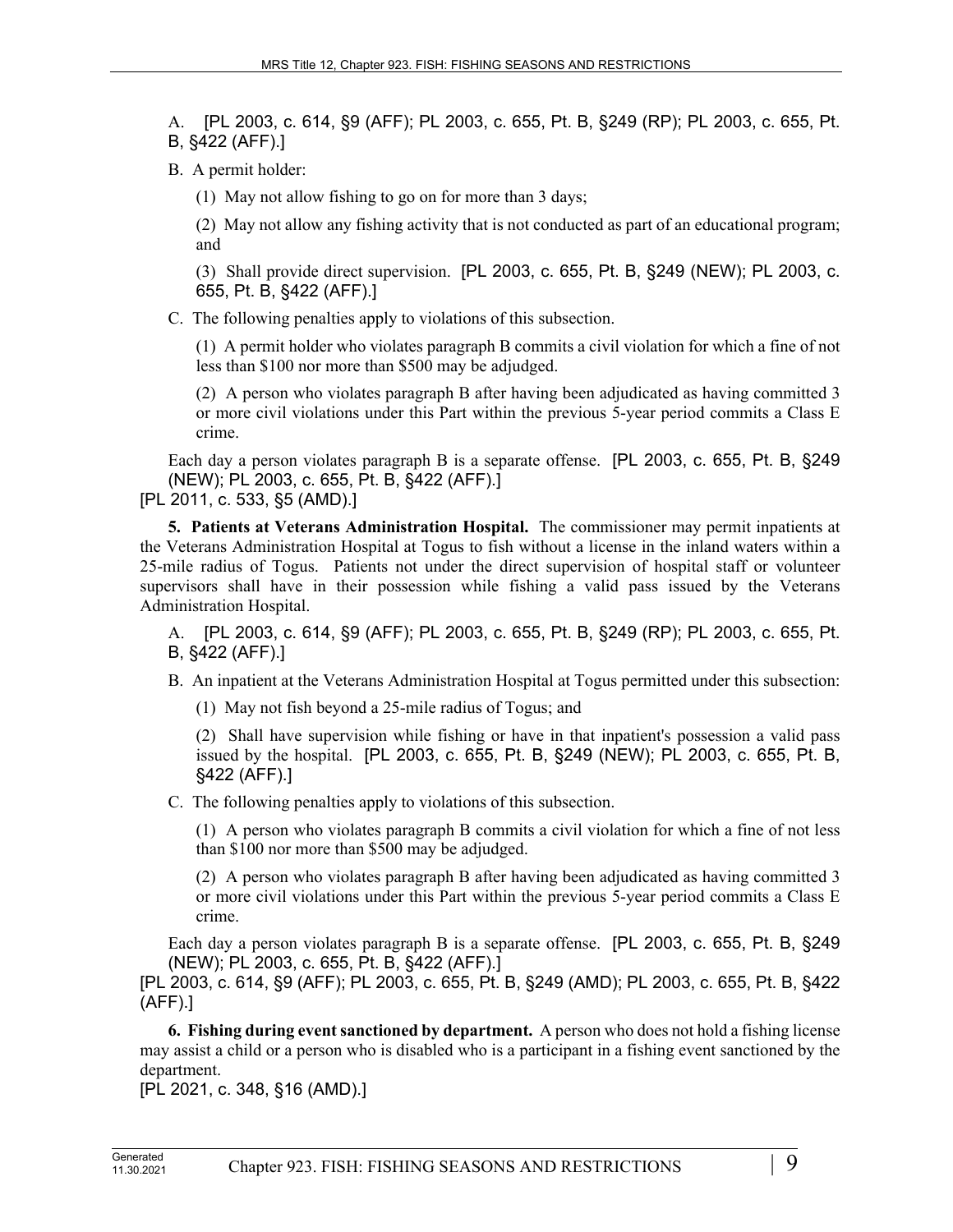### SECTION HISTORY

RR 2003, c. 2, §21 (COR). PL 2003, c. 414, §A2 (NEW). PL 2003, c. 414, §D7 (AFF). PL 2003, c. 614, §9 (AFF). PL 2003, c. 655, §B249 (AMD). PL 2003, c. 655, §B422 (AFF). PL 2003, c. 662, §2 (AMD). PL 2011, c. 533, §5 (AMD). PL 2013, c. 380, §4 (AMD). PL 2013, c. 380, §5 (AFF). PL 2015, c. 301, §35 (AMD). PL 2021, c. 348, §16 (AMD).

### **§12504. Fishing derby permits**

**1. Permit required.** Except as provided in sections 12504-A and 12505, a person may not conduct a fishing derby without a valid permit issued under this section.

Each day a person violates this subsection, that person commits a Class E crime for which a minimum fine of \$50 and an amount equal to twice the applicable license fee must be imposed. [PL 2013, c. 358, §5 (AMD).]

**2. Application.** A person wishing to conduct a fishing derby shall first make application for and obtain a permit from the commissioner. A completed application for a permit must include the proposed rules, targeted fish species, requested dates, places, times and prize structure for the derby. [PL 2013, c. 358, §5 (AMD).]

**2-A. Conditions; restrictions.** The commissioner may place conditions and restrictions on a derby permit.

A. The commissioner may revoke a derby permit issued to or refuse to issue a permit to a club or group that violates a condition or restriction placed on a derby permit or disallow the participation of an individual who violates a condition or restriction placed on a derby permit. [PL 2013, c. 358, §5 (NEW).]

B. A derby permit does not allow a participant to keep fish alive for entry into the derby. A fish caught as part of the derby, if it is to be retained solely for derby purposes, must be killed at once and becomes part of the participant's daily bag limit. [PL 2013, c. 358, §5 (NEW).] [PL 2013, c. 358, §5 (NEW).]

**3. Rules.** The commissioner shall adopt all necessary rules relative to permits to ensure that derbies

are conducted only at such times and places and in such a manner as are consistent with the fisheries management objectives of the department. Such rules must include:

A. Specifying the number of derbies that may be conducted in a given body of water and the dates within which they may be conducted. These rules must be reviewed periodically; and [PL 2013, c. 358, §5 (AMD).]

B. Fixing the maximum total value of prizes that may be awarded at each derby, except that for a derby held on Sebago Lake in Cumberland County and in conjunction with the department's fisheries management objectives, the maximum total value of prizes may not exceed \$100,000. [PL 2013, c. 358, §5 (AMD).]

[PL 2013, c. 358, §5 (AMD).]

**3-A. Violation of rules, conditions or restrictions; penalty.** Except as provided in section 12602, the following penalties apply to violations of rules, conditions or restrictions adopted under this section.

A. A person who violates a rule adopted under subsection 3 or a condition or restriction placed on a derby permit under subsection 2‑A commits a civil violation for which a fine of not less than \$100 nor more than \$500 may be adjudged. [PL 2013, c. 358, §5 (AMD).]

B. A person who violates a rule adopted under subsection 3 or a condition or restriction placed on a derby permit under subsection 2‑A after having been adjudicated as having committed 3 or more civil violations under this Part within the previous 5-year period commits a Class E crime. [PL 2013, c. 358, §5 (AMD).]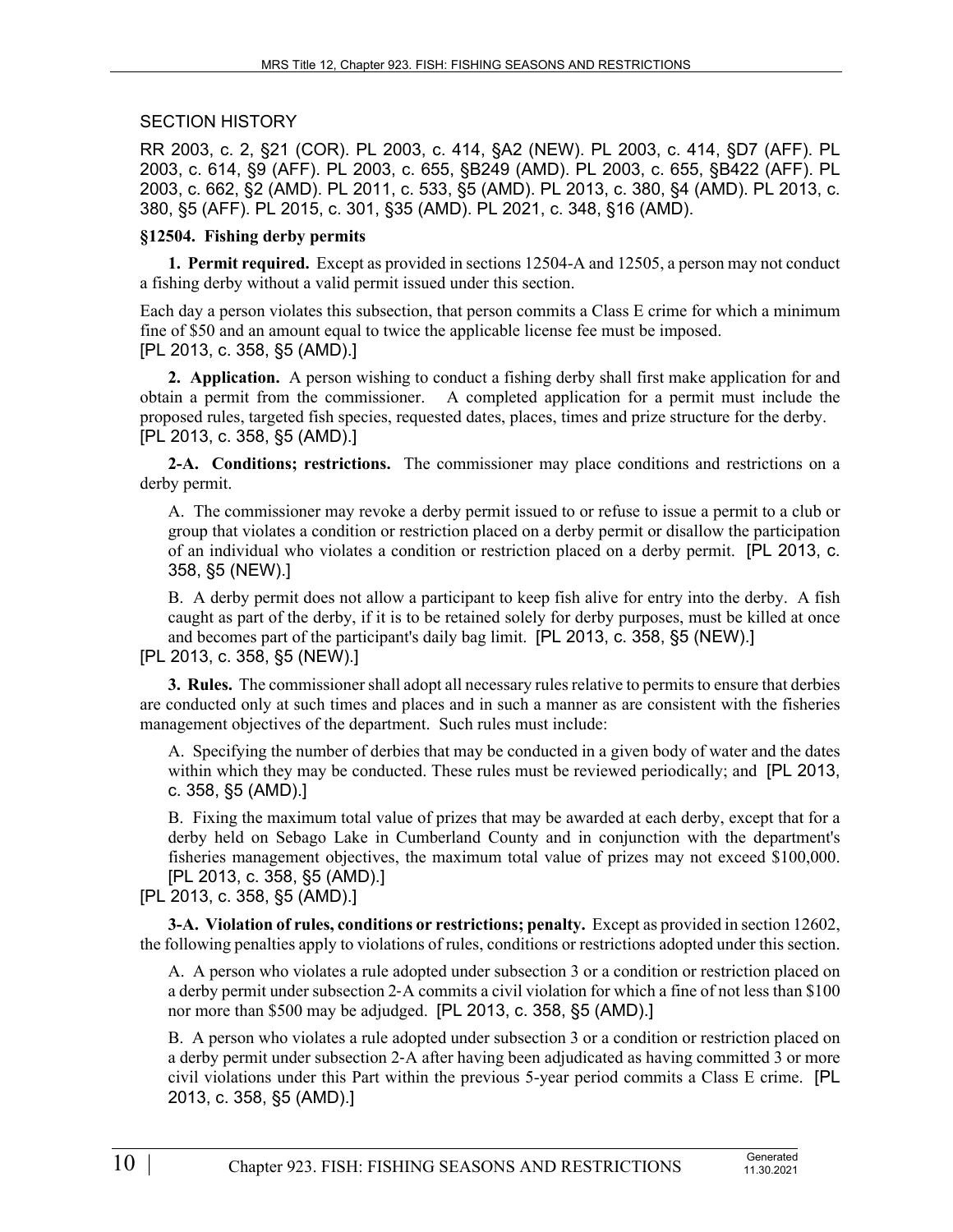[PL 2013, c. 358, §5 (AMD).]

**4. Issuance.** The commissioner, following a determination that an applicant has complied with all rules adopted pursuant to this section, may issue a permit to the applicant authorizing the conduct of the derby. Applicants who have conducted derbies in the requested body of water in the past that have conformed with all rules, conditions and restrictions must be given preference in the issuance of permits.

[PL 2013, c. 358, §5 (AMD).]

**5. Fee.** The fee for a permit to conduct a fishing derby is \$24. [PL 2013, c. 358, §5 (AMD).]

# SECTION HISTORY

PL 2003, c. 414, §A2 (NEW). PL 2003, c. 414, §D7 (AFF). PL 2003, c. 614, §9 (AFF). PL 2003, c. 655, §B250 (AMD). PL 2003, c. 655, §B422 (AFF). PL 2005, c. 96, §1 (AMD). PL 2005, c. 495, §1 (AMD). PL 2013, c. 358, §5 (AMD).

# **§12504-A. Fishing derby permits for educational institutions**

**1. Permit required.** A person may not conduct a fishing derby held by an educational institution that awards prizes in excess of \$10,000 for a single fishing derby without a permit issued under this section. For purposes of this section, "educational institution" means an accredited postsecondary educational institution incorporated, chartered or established under the laws of the State.

Each day a person violates this subsection, that person commits a Class E crime for which a minimum fine of \$50 and an amount equal to twice the applicable license fee must be imposed. [PL 2005, c. 96, §2 (NEW).]

**2. Application.** An educational institution seeking approval to conduct a fishing derby pursuant to this section must submit an application to the commissioner in a manner and form to be designated by the commissioner. The application must include the educational institution's derby rules, any amendments or changes to the rules and a schedule of the dates, places and times of the proposed derby. The department shall accept applications after January 1st annually for derbies to be held during that year and process those applications in the order of receipt. [PL 2005, c. 96, §2 (NEW).]

**3. Restrictions and requirements.** The following restrictions and requirements apply to permits issued under this section.

A. Rules adopted by the commissioner pursuant to section 12504 are applicable to permits issued under this section, except rules limiting the cash value of prizes or concerning an ice fishing derby. [PL 2005, c. 96, §2 (NEW).]

B. A fishing derby may be conducted only in bodies of water free of ice. [PL 2005, c. 96, §2 (NEW).]

C. A person may not participate as an angler in a fishing derby unless that person is affiliated with the sponsoring educational institution, either as a student, a parent or sibling of a student, an alumnus or a staff member of the educational institution. A student may invite a single guest to participate in a derby held under this section. For purposes of this paragraph, "student" includes a current or incoming student. [PL 2005, c. 96, §2 (NEW).]

D. At least 80% of the prizes awarded at a fishing derby must be in the form of scholarships. [PL 2005, c. 96, §2 (NEW).]

E. An angler participating in a fishing derby may not use a motorboat. [PL 2005, c. 96, §2 (NEW).]

F. A fishing derby may not target cold-water species. [PL 2005, c. 96, §2 (NEW).]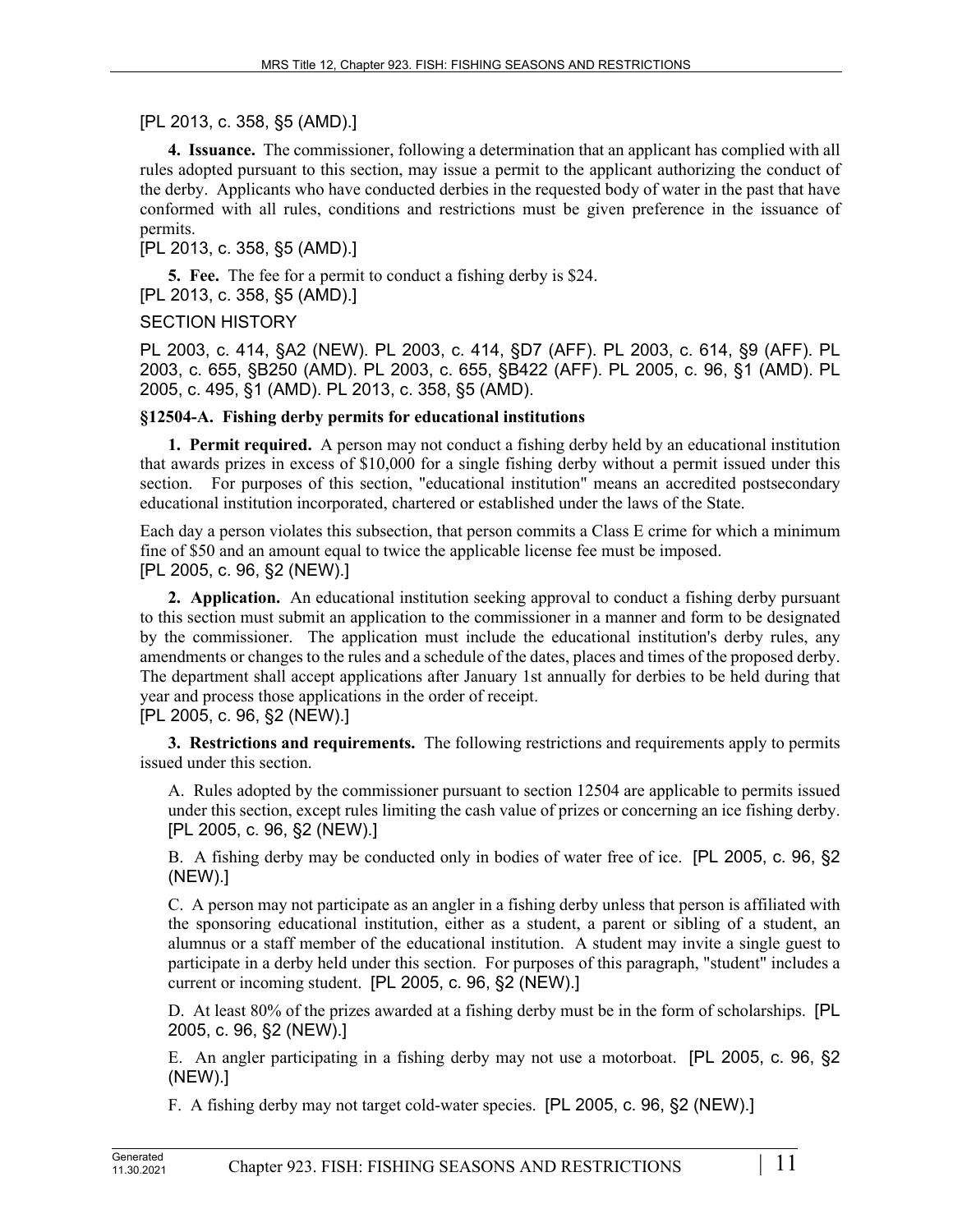G. A fishing derby must be an event that is only catch and release or catch, measure and release. [PL 2005, c. 96, §2 (NEW).]

H. An angler participating in a fishing derby may not have more than one rod per person or more than 2 rods per boat. [PL 2005, c. 96, §2 (NEW).]

I. An angler participating in a fishing derby may use artificial lures only. [PL 2005, c. 96, §2 (NEW).]

[PL 2005, c. 96, §2 (NEW).]

**4. Rules.** The commissioner may adopt rules necessary to carry out the purposes of this section. Rules adopted pursuant to this subsection are routine technical rules as defined in Title 5, chapter 375, subchapter 2-A.

[PL 2005, c. 96, §2 (NEW).]

**5. Penalty.** Except as provided in section 12602, the following penalties apply to violations of subsection 3 or rules adopted under subsection 4.

A. A person who violates subsection 3 or a rule adopted pursuant to subsection 4 commits a civil violation for which a fine of not less than \$100 nor more than \$500 may be adjudged. [PL 2005, c. 96, §2 (NEW).]

B. A person who violates subsection 3 or a rule adopted under subsection 4 after having been adjudicated as having committed 3 or more civil violations under this Part within the previous 5 year period commits a Class E crime. [PL 2005, c. 96, §2 (NEW).]

[PL 2005, c. 96, §2 (NEW).]

SECTION HISTORY

PL 2005, c. 96, §2 (NEW).

#### **§12505. Bass tournament permit**

**1. Permit required.** A person may not conduct a bass tournament in waters free of ice without a permit issued under this section.

Each day a person violates this subsection, that person commits a Class E crime for which a minimum fine of \$50 and an amount equal to twice the applicable license fee must be imposed. [PL 2003, c. 414, Pt. A, §2 (NEW); PL 2003, c. 614, §9 (AFF).]

**2. Application.** A bass club seeking approval to conduct a bass tournament pursuant to this section may make application to the commissioner in a manner and form to be designated by the commissioner. The application must include the club's tournament rules, any amendments or changes to the rules and a schedule of the dates, places and times of the proposed tournament. [PL 2003, c. 414, Pt. A, §2 (NEW); PL 2003, c. 614, §9 (AFF).]

**2-A. Conditions; restrictions.** The commissioner may place conditions and restrictions on a bass tournament permit.

A. The commissioner may revoke a bass tournament permit issued to or refuse to issue a permit to a bass club that violates a condition or restriction placed on a bass tournament permit or disallow the participation of an individual who violates a condition or restriction placed on a bass tournament permit. [PL 2013, c. 358, §6 (NEW).]

[PL 2013, c. 358, §6 (NEW).]

**3. Issuance; notification to municipality.** The commissioner, following a determination that a bass club has complied with all rules adopted pursuant to this section, may issue a permit to the applicant club authorizing the club to conduct the tournament during open season for black bass in waters free of ice. At least 10 days prior to issuing the permit, the commissioner shall notify any affected municipality of the receipt of an application for a multi-day bass tournament.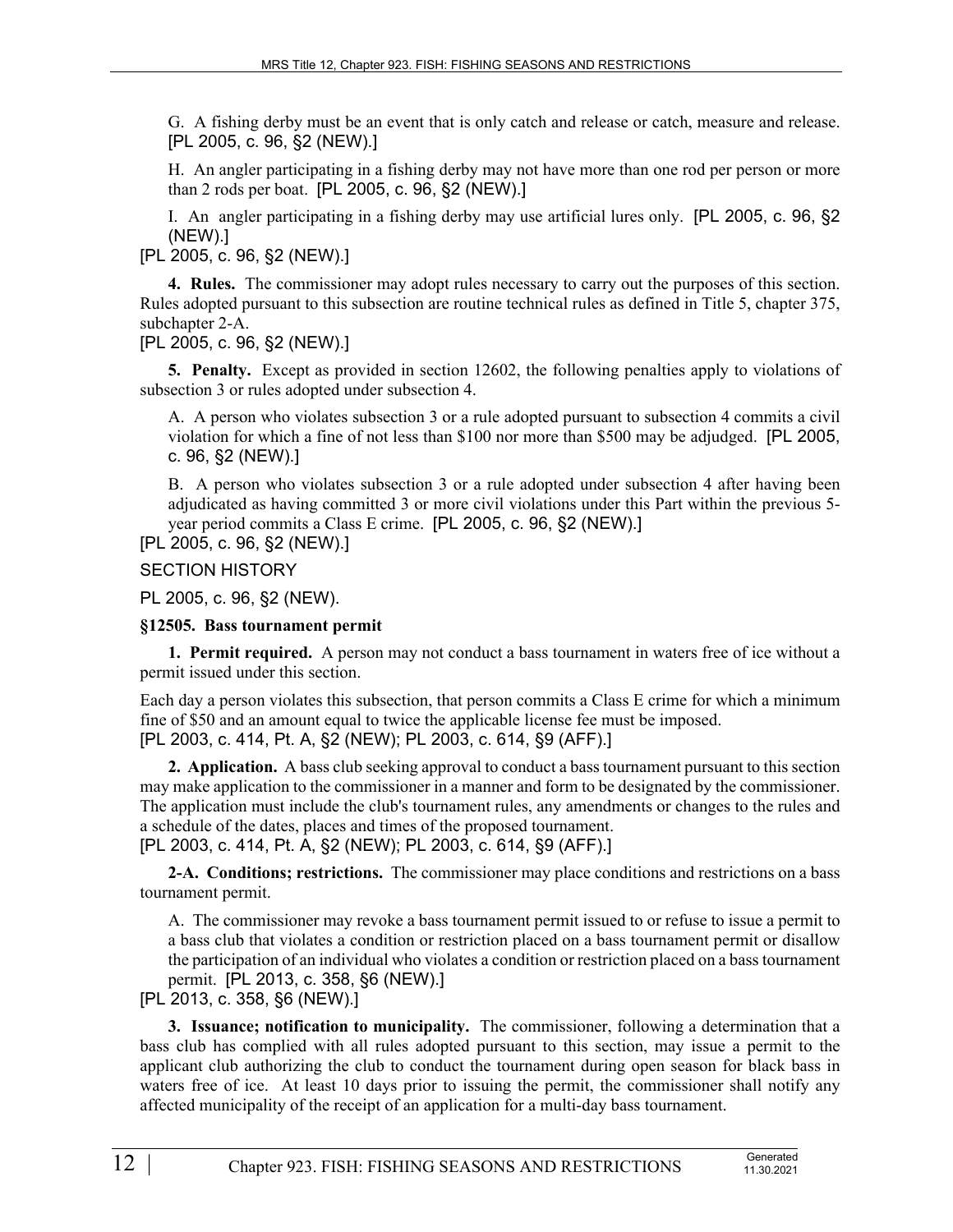[PL 2003, c. 414, Pt. A, §2 (NEW); PL 2003, c. 614, §9 (AFF).]

**4. Fee.** The fee for a bass tournament permit is:

A. For weigh-in tournaments, \$52 per day; and [PL 2005, c. 12, Pt. III, §25 (AMD).]

B. For catch-and-release tournaments, \$12 per day. [PL 2005, c. 12, Pt. III, §25 (AMD).] [PL 2005, c. 12, Pt. III, §25 (AMD).]

**5. Rules.** The commissioner shall adopt all rules necessary to carry out the purposes of this section, including, but not limited to:

A. Requiring that precautions be taken so that, if possible, all fish caught may be retained alive and, following the close of the tournament, be released into the body from which they were taken; [PL 2003, c. 414, Pt. A, §2 (NEW); PL 2003, c. 614, §9 (AFF).]

B. Fixing the maximum total value of prizes that may be awarded at each tournament; and [PL 2003, c. 414, Pt. A, §2 (NEW); PL 2003, c. 614, §9 (AFF).]

C. Limiting the length of a tournament to 3 days. A tournament lasting more than one day must be a regional or multistate tournament sanctioned by the applicant bass club. [PL 2003, c. 414, Pt. A, §2 (NEW); PL 2003, c. 614, §9 (AFF).]

Rules adopted pursuant to this subsection are routine technical rules as defined in Title 5, chapter 375, subchapter 2‑A.

[PL 2003, c. 614, §9 (AFF); PL 2003, c. 655, Pt. B, §251 (AMD); PL 2003, c. 655, Pt. B, §422 (AFF).]

**6. Violation of rules, conditions or restrictions; penalty.** Except as provided in section 12602, the following penalties apply to violations of rules adopted under subsection 5 and violations of conditions or restrictions placed on a bass tournament permit pursuant to subsection 2‑A.

A. A person who violates a rule adopted under subsection 5 or a condition or restriction placed on a bass tournament permit pursuant to subsection 2‑A commits a civil violation for which a fine of not less than \$100 nor more than \$500 may be adjudged. [PL 2013, c. 358, §7 (AMD).]

B. A person who violates a rule adopted under subsection 5 or a condition or restriction placed on a bass tournament permit pursuant to subsection 2‑A after having been adjudicated as having committed 3 or more civil violations under this Part within the previous 5-year period commits a Class E crime. [PL 2013, c. 358, §7 (AMD).]

[PL 2013, c. 358, §7 (AMD).]

## SECTION HISTORY

PL 2003, c. 414, §A2 (NEW). PL 2003, c. 414, §D7 (AFF). PL 2003, c. 614, §9 (AFF). PL 2003, c. 655, §§B251,252 (AMD). PL 2003, c. 655, §B422 (AFF). PL 2005, c. 12, §III25 (AMD). PL 2013, c. 358, §§6, 7 (AMD).

#### **§12506. Eel, sucker, lamprey and yellow perch harvesting method permit; elver prohibition; limitations on river herring harvesting**

**1. Permit required.** Except as otherwise authorized pursuant to this Part and except as provided in subsection 5‑A, a person may not fish for or possess the following fish using the harvesting methods listed in subsection 2 without a valid permit issued under this section:

A. [PL 2007, c. 463, §6 (RP); PL 2007, c. 463, §9 (AFF).]

- B. Eels; [PL 2003, c. 655, Pt. B, §253 (NEW); PL 2003, c. 655, Pt. B, §422 (AFF).]
- C. Suckers; [PL 2003, c. 655, Pt. B, §253 (NEW); PL 2003, c. 655, Pt. B, §422 (AFF).]
- D. Lampreys; or [PL 2003, c. 655, Pt. B, §253 (NEW); PL 2003, c. 655, Pt. B, §422 (AFF).]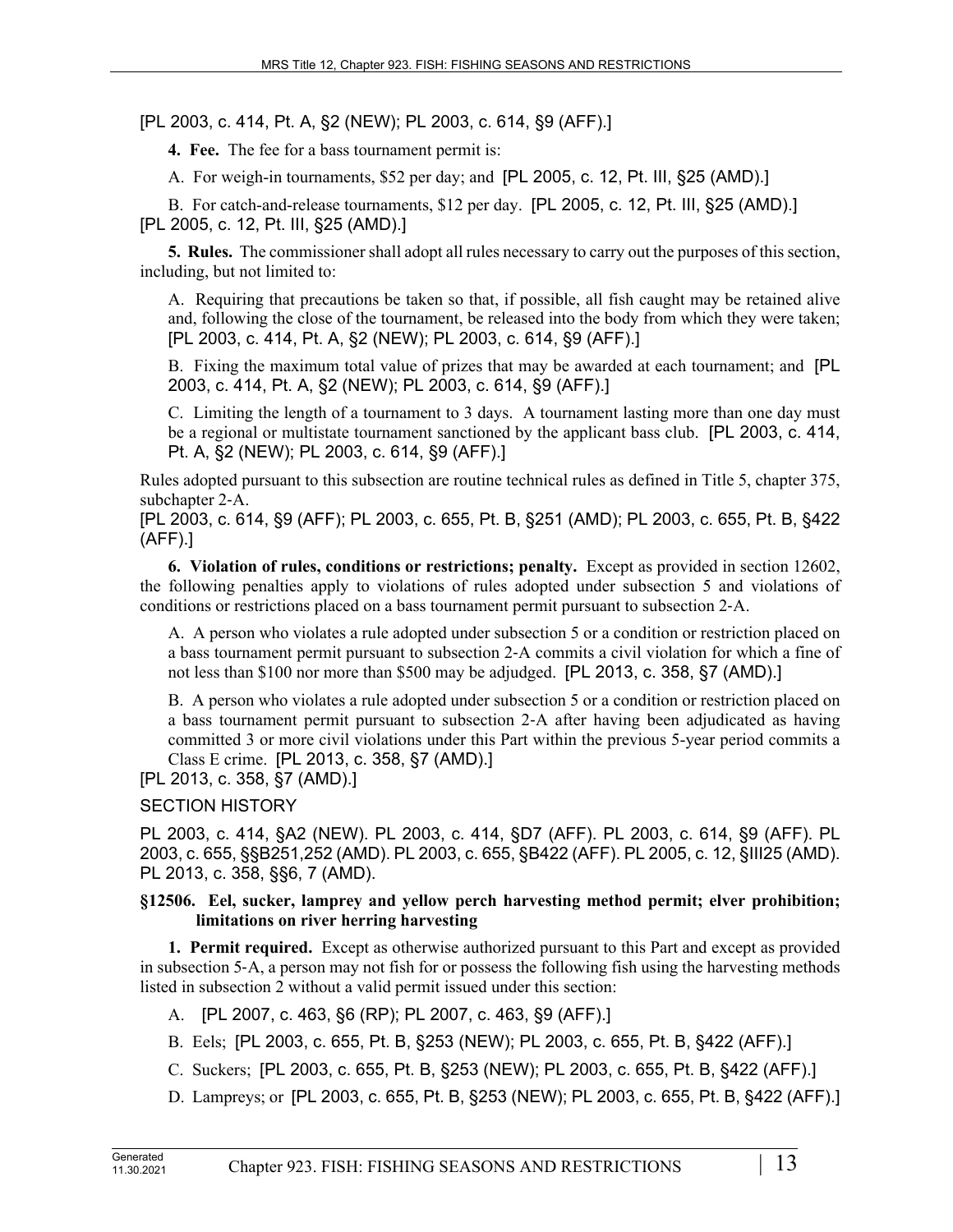E. Yellow perch. [PL 2003, c. 655, Pt. B, §253 (NEW); PL 2003, c. 655, Pt. B, §422 (AFF).]

Each day a person violates this subsection, that person commits a Class E crime for which a minimum fine of \$50 and an amount equal to twice the applicable license fee must be imposed. [PL 2007, c. 463, §6 (AMD); PL 2007, c. 463, §9 (AFF).]

**2. Issuance.** The commissioner may adopt rules providing for the issuance of permits to fish for or possess the following fish using the following harvesting methods in the inland waters of the State, provided the permits do not interfere with any rights granted under section 6131:

A. Eels using eel pots or weirs; [PL 2003, c. 614, §9 (AFF); PL 2003, c. 655, Pt. B, §253 (RPR); PL 2003, c. 655, Pt. B, §422 (AFF).]

B. Suckers and yellow perch using trap nets, dip nets or spears; [PL 2013, c. 148, §1 (AMD).]

- C. Lampreys by hand or using hand-held dip nets; and [PL 2013, c. 148, §1 (AMD).]
- D. [PL 2007, c. 463, §6 (RP); PL 2007, c. 463, §9 (AFF).]
- E. Yellow perch using seines. [PL 2013, c. 148, §2 (NEW).]

The commissioner may place conditions on the use of gear allowed under this subsection and may prohibit or restrict the use of any gear used to concentrate species for harvest under this subsection.

Each day a person violates a condition or restriction placed on the use of gear allowed under this subsection, that person commits a Class E crime.

[PL 2013, c. 148, §§1, 2 (AMD).]

**3. Fees; transfer of permit.** The minimum fee for an individual permit for suckers, lampreys and yellow perch is \$44. The holder of an individual permit for suckers, lampreys or yellow perch may purchase a crew permit for suckers, lampreys and yellow perch for \$102, authorizing up to 3 persons to engage in the permitted activity. The annual fee for an eel pot or weir permit is \$102. An eel pot or eel weir permit is not transferable.

[PL 2015, c. 298, §8 (AMD).]

**4. Five-year limited entry; eel weirs.** A person is ineligible to receive an eel weir permit unless that person possessed a valid eel weir permit for calendar year 1995. The department shall adopt routine technical rules pursuant to Title 5, chapter 375, subchapter 2‑A regarding the issuance of eel weir permits. The number of weirs and the number of square miles of watersheds in this State fished by eel weirs may be no more than those permitted in calendar year 1995.

[PL 2007, c. 463, §6 (AMD); PL 2007, c. 463, §9 (AFF).]

**5. Exception to permit requirement.**  [PL 2005, c. 683, Pt. A, §17 (RP).]

**5-A. Limitations on river herring harvesting.** Except as provided in this subsection a person may not harvest river herring.

A. A person may fish for river herring by use of a dip net or single hook and line for consumption by that person or members of that person's family, as long as the person takes or possesses no more than 25 fish in any day and as long as the river herring are taken downstream from any location where a municipality or other person has been granted exclusive rights under section 6131; and [PL 2017, c. 150, §4 (AMD).]

B. A person may fish for or possess river herring from inland waters if that person has been granted fishing rights under section 6131. [PL 2017, c. 150, §4 (AMD).]

C. [PL 2007, c. 463, §6 (RP); PL 2007, c. 463, §9 (AFF).]

A person that violates this subsection commits a Class E crime. [PL 2017, c. 150, §4 (AMD).]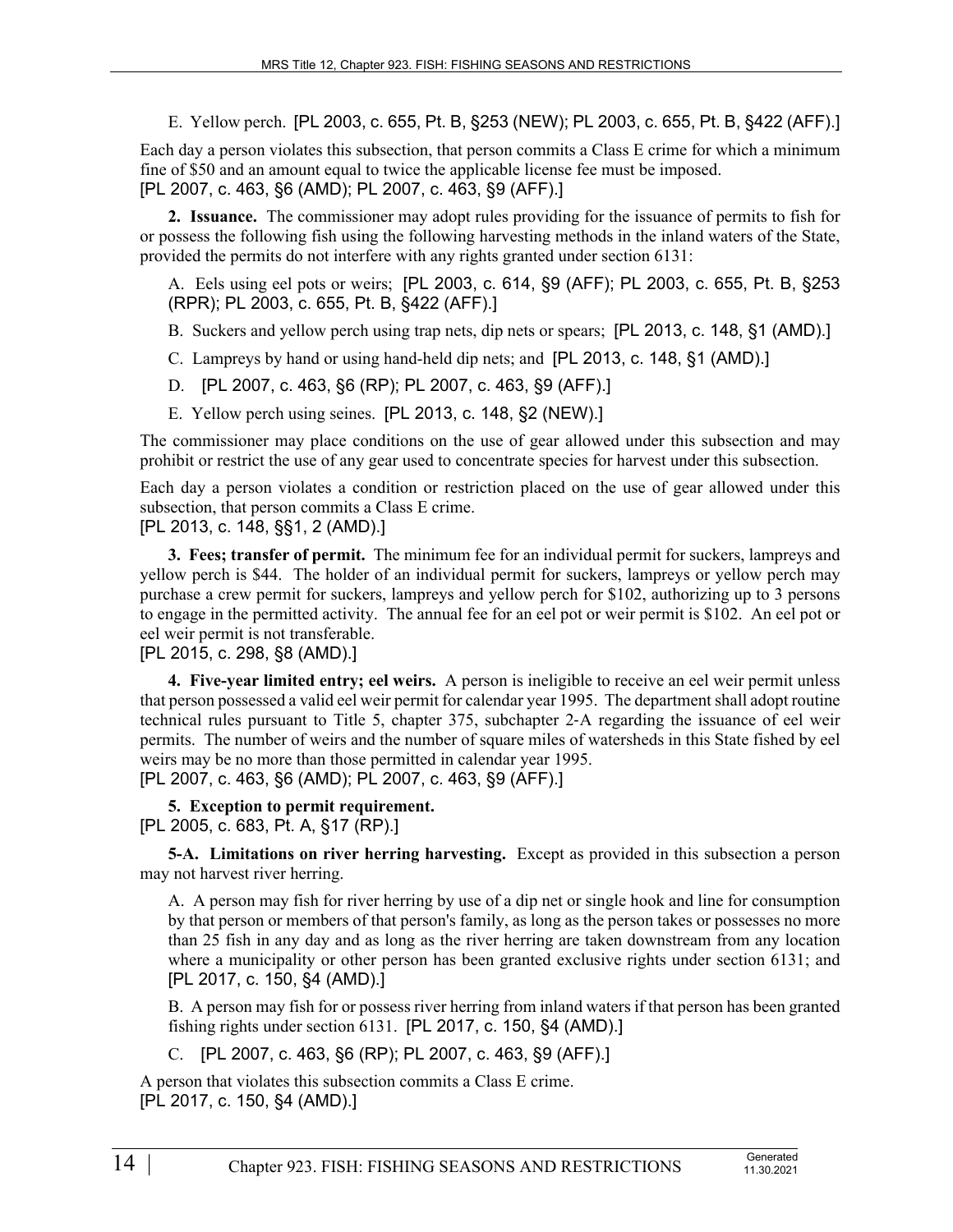**5-B. Harvesting suckers for bait without a permit.** Notwithstanding subsection 1, a person may take suckers for use as bait for fishing in inland waters as provided in section 12551‑A without a permit under subsection 2.

[PL 2007, c. 463, §6 (NEW); PL 2007, c. 463, §9 (AFF).]

**6. Eels and elvers prohibitions.** The following prohibitions apply to the harvesting of eels and elvers in inland waters.

A. A person may not fish for or take elvers from inland waters. [PL 2003, c. 614, §9 (AFF); PL 2003, c. 655, Pt. B, §253 (RPR); PL 2003, c. 655, Pt. B, §422 (AFF).]

B. A person other than the owner of a weir used to fish for or take eels in inland waters may not tend that weir while the weir is immersed unless that person has in the person's possession written permission from the owner to tend the weir or is in the presence of the owner and has the owner's permission to tend the weir. [PL 2003, c. 614, §9 (AFF); PL 2003, c. 655, Pt. B, §253 (RPR); PL 2003, c. 655, Pt. B, §422 (AFF).]

A person who violates this subsection commits a Class E crime. [PL 2003, c. 614, §9 (AFF); PL 2003, c. 655, Pt. B, §253 (RPR); PL 2003, c. 655, Pt. B, §422 (AFF).]

**7. Other harvesting methods for suckers.** Notwithstanding subsection 1, a person licensed or otherwise entitled to fish in Maine waters may take suckers for that person's use in all rivers, brooks and streams that are open to fishing between April 1st and June 30th of each calendar year by the use of a hand spear, by bow and arrow or by snagging.

A. A person may not use a bow and arrow to harvest suckers unless the arrow used has a barbed or pronged point and the arrow is attached to the bow with a line. [PL 2003, c. 655, Pt. B, §253 (NEW); PL 2003, c. 655, Pt. B, §422 (AFF).]

B. The following penalties apply to violations of paragraph A.

(1) A person who violates paragraph A commits a civil violation for which a fine of not less than \$100 nor more than \$500 may be adjudged.

(2) A person who violates paragraph A after having been adjudicated as having committed 3 or more civil violations under this Part within the previous 5-year period commits a Class E crime. [PL 2003, c. 655, Pt. B, §253 (NEW); PL 2003, c. 655, Pt. B, §422 (AFF).]

[PL 2003, c. 655, Pt. B, §253 (NEW); PL 2003, c. 655, Pt. B, §422 (AFF).]

**8. Reports required.** A person issued a permit under this section shall submit a completed report on forms provided by the department with the following information: water name and location, including the town and county of waters fished; date fished; total catch; gear type and quantity; number of crew; amount of time the gear is set; total gear in the water; water depth; total time the boat is on the water; species and pounds harvested; license number of the dealer the catch was sold to or the disposition of the catch; town where the catch was brought to shore; boat registration number; vessel name; and the harvester's name, telephone number and permit number. A holder of an eel permit must submit the report by the date specified on the permit. A holder of a sucker, lamprey or yellow perch permit must submit the report by December 31st of each year. All data submitted as part of the report are for scientific purposes only and are confidential and not part of a public record within the meaning of Title 1, chapter 13, subchapter 1, except that the commissioner may disclose data collected under this subsection if released in a form that is statistical or general in nature.

If a person issued a permit under this section fails to provide information required under this section, the commissioner may refuse to renew or may revoke that person's permit. If a person becomes ineligible for a permit as a result of a violation of this section, that person may request a hearing in accordance with section 10905.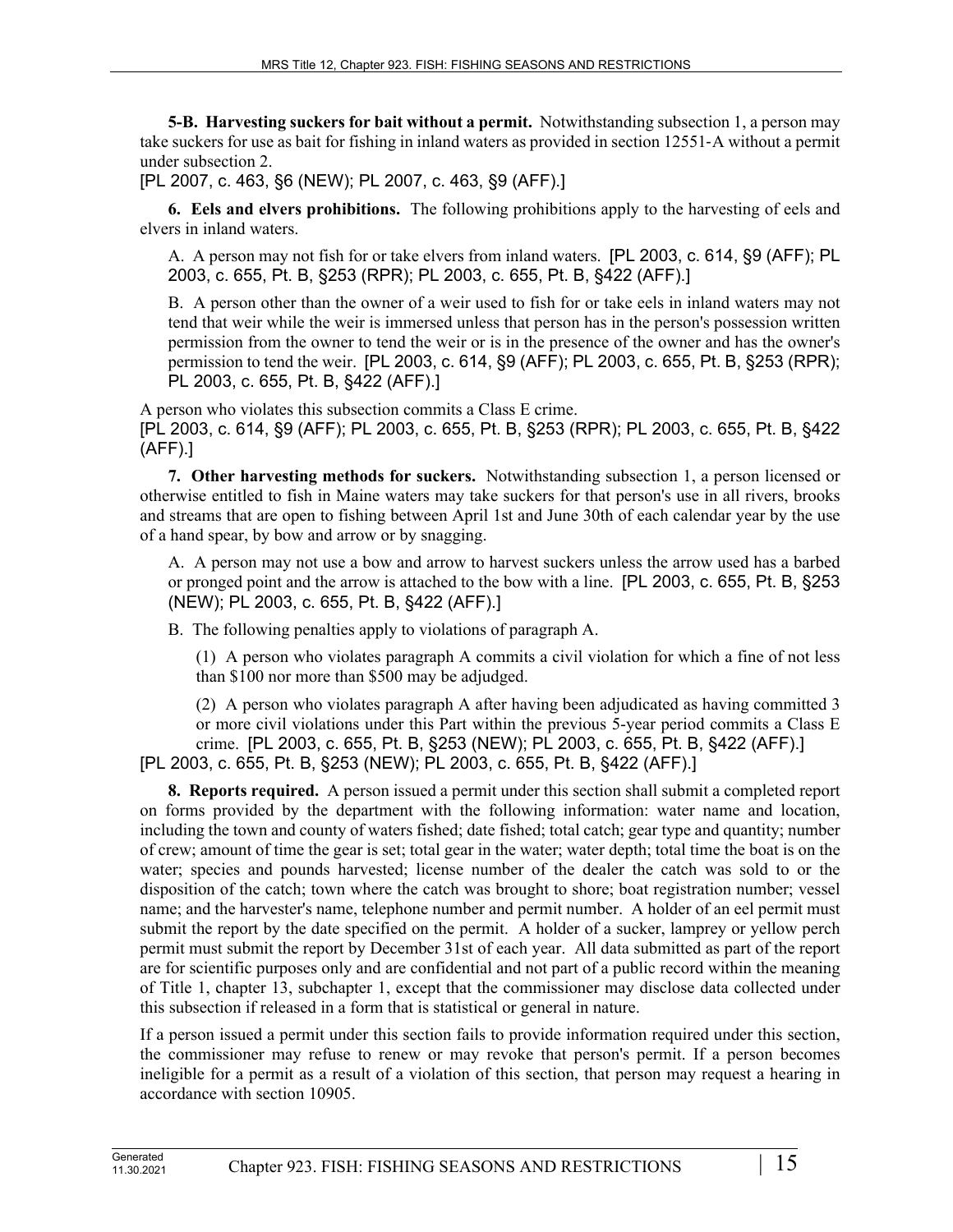[PL 2015, c. 494, Pt. A, §9 (AMD).]

## SECTION HISTORY

PL 2003, c. 414, §A2 (NEW). PL 2003, c. 414, §D7 (AFF). PL 2003, c. 614, §9 (AFF). PL 2003, c. 655, §B253 (RPR). PL 2003, c. 655, §B422 (AFF). PL 2005, c. 12, §III26 (AMD). PL 2005, c. 397, §E8 (AMD). PL 2005, c. 683, §§A16-18 (AMD). PL 2007, c. 463, §6 (AMD). PL 2007, c. 463, §9 (AFF). PL 2011, c. 253, §29 (AMD). PL 2013, c. 148, §§1, 2 (AMD). PL 2015, c. 298, §8 (AMD). PL 2015, c. 494, Pt. A, §9 (AMD). PL 2017, c. 150, §4 (AMD).

#### **§12507. License to cultivate or sell commercially grown and imported fish**

**1. License required.** Except as otherwise authorized pursuant to this Part, a person may not cultivate or sell fish that have been commercially grown within the State or imported from outside the State without a valid license issued under this section.

Each day a person violates this subsection, that person commits a Class E crime for which a minimum fine of \$50 and an amount equal to twice the applicable license fee must be imposed. [PL 2003, c. 414, Pt. A, §2 (NEW); PL 2003, c. 614, §9 (AFF).]

**2. Issuance.** The commissioner may issue a license to cultivate and sell fish that have been either commercially grown within the State or imported from without the State. [PL 2003, c. 414, Pt. A, §2 (NEW); PL 2003, c. 614, §9 (AFF).]

**3. Application.** This section does not apply to and the commissioner may not issue permits governing any aspect of either the commercial aquaculture of Atlantic salmon when intended for use in commercial aquaculture in coastal waters or the Atlantic salmon restoration program. [PL 2003, c. 414, Pt. A, §2 (NEW); PL 2003, c. 614, §9 (AFF).]

**4. Fee.** The fee for a license to sell commercially grown or imported fish is \$27 annually. [PL 2005, c. 12, Pt. III, §27 (AMD).]

**5. Requirements.** A licensee shall:

A. Keep a license issued under subsection 2 constantly and publicly posted in the office or place of business of the licensee; [PL 2003, c. 614, §9 (AFF); PL 2003, c. 655, Pt. B, §254 (RPR); PL 2003, c. 655, Pt. B, §422 (AFF).]

B. Be licensed for each wholesale and retail outlet from which a person sells fish; [PL 2003, c. 614, §9 (AFF); PL 2003, c. 655, Pt. B, §254 (RPR); PL 2003, c. 655, Pt. B, §422 (AFF).]

C. Identify in a manner approved by the commissioner the name and address of the source of all fish offered for sale or sold under this section; and [PL 2003, c. 614, §9 (AFF); PL 2003, c. 655, Pt. B, §254 (RPR); PL 2003, c. 655, Pt. B, §422 (AFF).]

D. Keep invoices of fish sold and purchased under this section so that the invoices are available at all times for inspection by the commissioner or the commissioner's duly authorized agent. [PL 2003, c. 614, §9 (AFF); PL 2003, c. 655, Pt. B, §254 (RPR); PL 2003, c. 655, Pt. B, §422 (AFF).]

[PL 2003, c. 614, §9 (AFF); PL 2003, c. 655, Pt. B, §254 (RPR); PL 2003, c. 655, Pt. B, §422 (AFF).]

**6. Penalties.** The following penalties apply to violations of subsection 5.

A. A person who violates subsection 5 commits a civil violation for which a fine of not less than \$100 nor more than \$500 may be adjudged. [PL 2003, c. 655, Pt. B, §254 (NEW); PL 2003, c. 655, Pt. B, §422 (AFF).]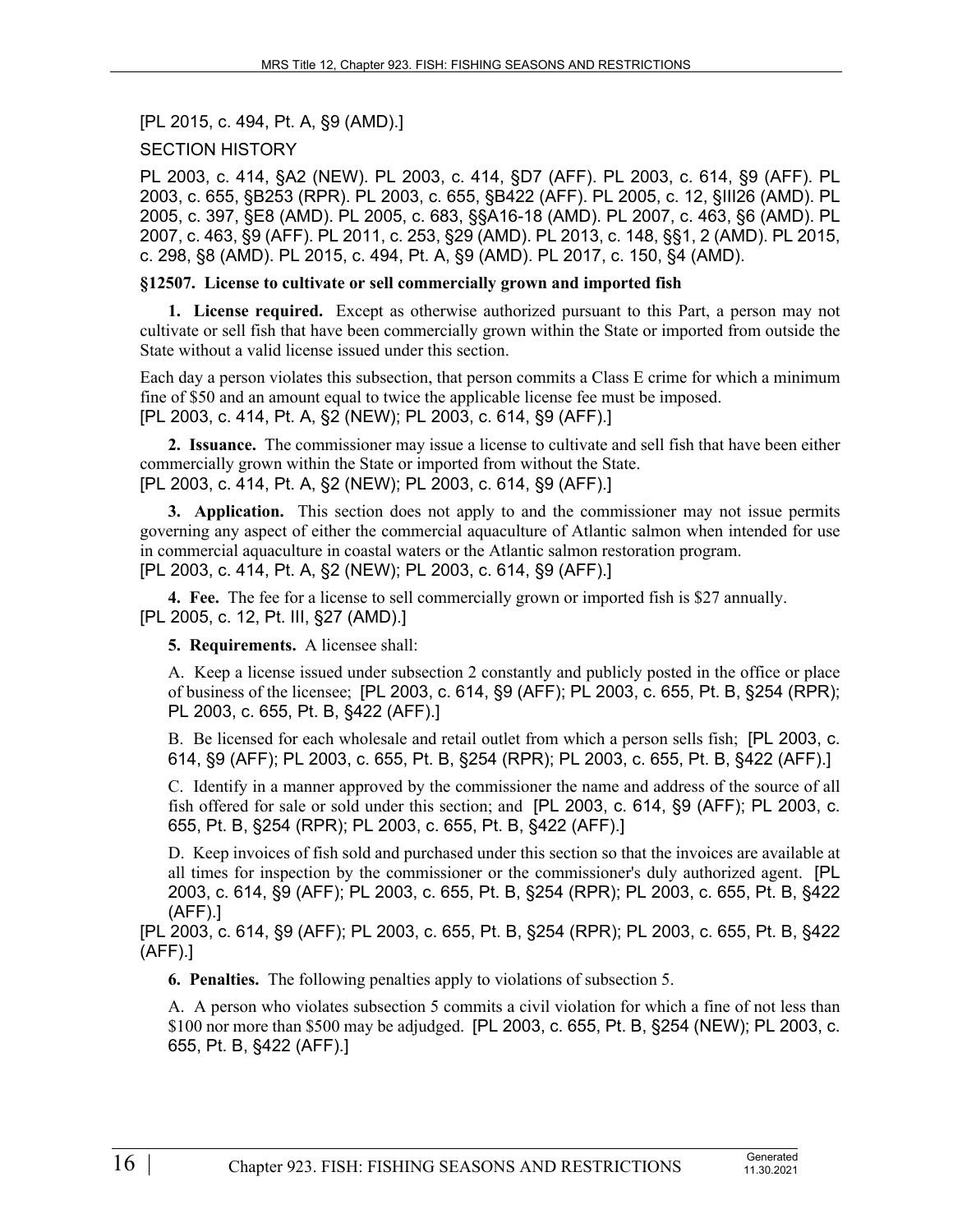B. A person who violates subsection 5 after having been adjudicated as having committed 3 or more civil violations under this Part within the previous 5-year period commits a Class E crime. [PL 2003, c. 655, Pt. B, §254 (NEW); PL 2003, c. 655, Pt. B, §422 (AFF).]

Each day a person violates subsection 5 is a separate violation. [PL 2003, c. 614, §9 (AFF); PL 2003, c. 655, Pt. B, §254 (RPR); PL 2003, c. 655, Pt. B, §422 (AFF).]

## SECTION HISTORY

PL 2003, c. 414, §A2 (NEW). PL 2003, c. 414, §D7 (AFF). PL 2003, c. 614, §9 (AFF). PL 2003, c. 655, §B254 (AMD). PL 2003, c. 655, §B422 (AFF). PL 2005, c. 12, §III27 (AMD).

## **§12508. License to operate private fee pond**

**1. License required.** A person who owns a private pond may not charge others for the opportunity to fish in that private pond unless the owner of that pond possesses a valid private fee pond license issued by the commissioner under this section.

Each day a person violates this subsection, that person commits a Class E crime for which a minimum fine of \$50 and an amount equal to twice the applicable license fee must be imposed. [PL 2003, c. 414, Pt. A, §2 (NEW); PL 2003, c. 614, §9 (AFF).]

**2. Licensed activities.** A private fee pond license authorizes the owner of a private pond to charge others for the opportunity to fish in that private pond and authorizes persons who fish in that pond to fish for, take, possess and transport fish harvested from that pond, notwithstanding other provisions of the law or rules of the department pertaining to manner, time, season, bag limit, length limit or fishing license requirements.

[PL 2003, c. 414, Pt. A, §2 (NEW); PL 2003, c. 614, §9 (AFF).]

**3. Fee.** The fee for a private fee pond license is \$27.

## [PL 2005, c. 12, Pt. III, §28 (AMD).]

**4. Requirements.** Except as otherwise authorized under this Part, a person shall:

A. Kill all fish taken from a private fee pond operated pursuant to this section prior to their transportation from the site; and [PL 2003, c. 655, Pt. B, §255 (NEW); PL 2003, c. 655, Pt. B, §422 (AFF).]

B. Tag all fish transported from the site as provided by rules adopted by the commissioner. Rules providing for tagging adopted pursuant to this paragraph are routine technical rules as defined in Title 5, chapter 375, subchapter 2‑A. [PL 2003, c. 655, Pt. B, §255 (NEW); PL 2003, c. 655, Pt. B, §422 (AFF).]

Each day a person violates this subsection that person commits a Class E crime. [PL 2003, c. 614, §9 (AFF); PL 2003, c. 655, Pt. B, §255 (RPR); PL 2003, c. 655, Pt. B, §422 (AFF).]

## SECTION HISTORY

PL 2003, c. 414, §A2 (NEW). PL 2003, c. 414, §D7 (AFF). PL 2003, c. 614, §9 (AFF). PL 2003, c. 655, §B255 (AMD). PL 2003, c. 655, §B422 (AFF). PL 2005, c. 12, §III28 (AMD).

## **§12509. Permit to import live freshwater fish or eggs**

**1. Permit required.** Except as otherwise authorized pursuant to this Part, a person may not introduce, import or transport any live fish or gametes into the State or receive or have in that person's possession fish or gametes so introduced, imported or transported without a valid permit issued under this section.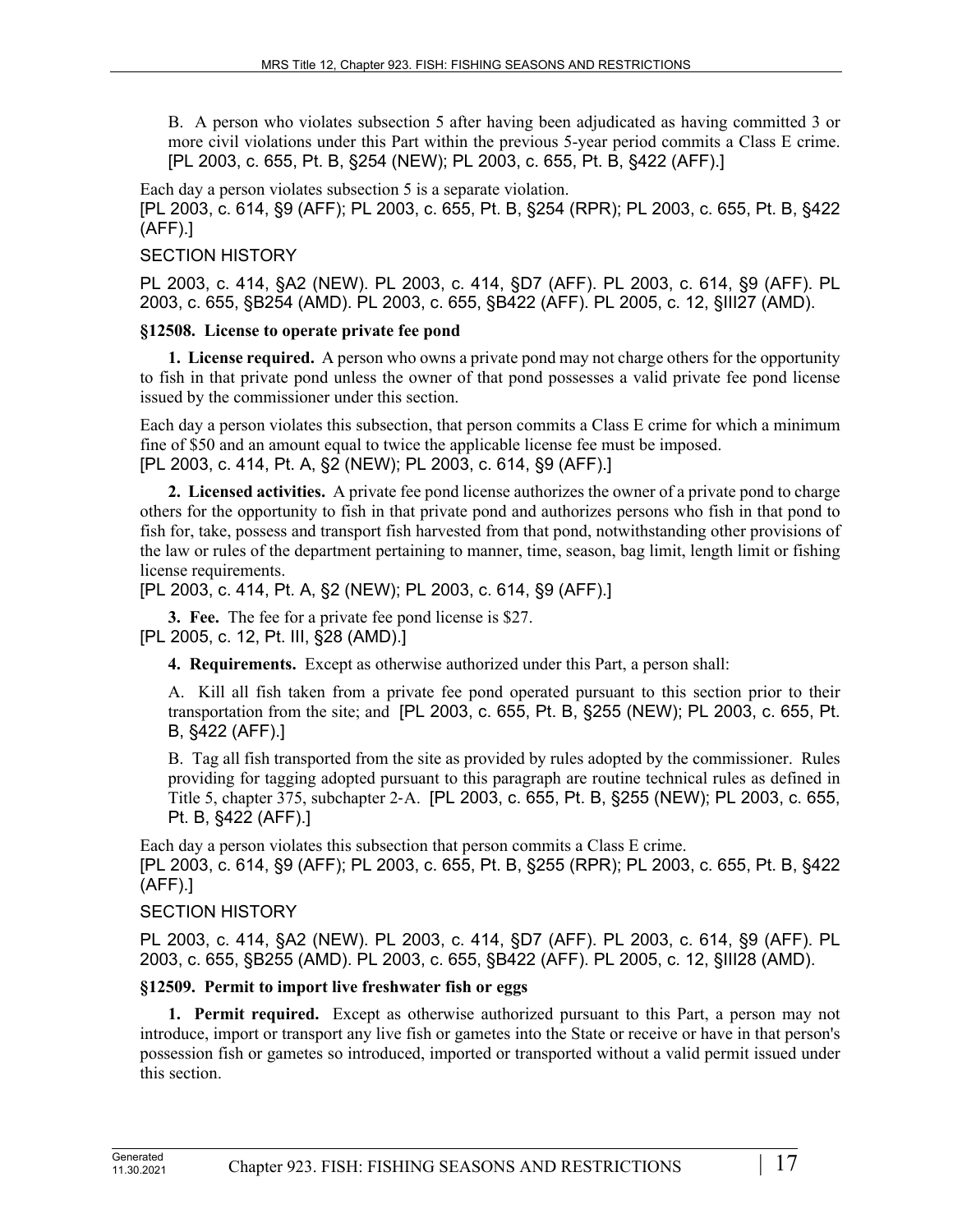A person who violates this subsection commits a Class E crime, except that, notwithstanding Title 17‑A, section 1704, the fine may not be less than \$1,000 nor more than \$10,000. [PL 2019, c. 113, Pt. C, §20 (AMD).]

**2. Issuance.** The commissioner may grant permits to introduce, import or transport any live fish or gametes into the State or to receive or have in possession fish or gametes so introduced, imported or transported if the commissioner determines that the species does not pose an unreasonable risk to any species of fish or other organism after evaluating fish health, habitat and population management issues. The commissioner may not adopt rules or issue permits governing any aspect of either the commercial aquaculture of Atlantic salmon when intended for use in commercial aquaculture in coastal waters or the Atlantic salmon restoration program.

[PL 2003, c. 414, Pt. A, §2 (NEW); PL 2003, c. 614, §9 (AFF).]

**3. Application.** Importers shall, when requesting a permit issued pursuant to subsection 2, provide the commissioner with the following information:

A. The number and species to be imported; [PL 2003, c. 414, Pt. A, §2 (NEW); PL 2003, c. 614, §9 (AFF).]

B. The name and address of the source; [PL 2003, c. 414, Pt. A, §2 (NEW); PL 2003, c. 614, §9 (AFF).]

C. A statement from a fish health inspector certified by the American Fisheries Society, a fish pathologist certified by the American Fisheries Society or a licensed accredited veterinarian, certifying that the fish or gametes are from sources that show no evidence of viral hemorrhagic septicemia, infectious pancreatic necrosis, infectious hematopoietic necrosis, Myxosomo cerebralis or other diseases that may threaten fish stocks within the State; and [PL 2003, c. 414, Pt. A, §2 (NEW); PL 2003, c. 614, §9 (AFF).]

D. Other professionally recognized tests or analyses, including evaluation of fish health, habitat or population management issues that the commissioner may require by rule to ensure that the species will not pose an unreasonable risk to any species of fish or other organism. [PL 2003, c. 414, Pt. A, §2 (NEW); PL 2003, c. 614, §9 (AFF).]

[PL 2003, c. 414, Pt. A, §2 (NEW); PL 2003, c. 614, §9 (AFF).]

**4. Rules.** The commissioner may adopt rules allowing the possession and importation of certain species of tropical fish and goldfish without a permit, for aquarium purposes only, if the commissioner determines that the species does not pose an unreasonable risk to any species of fish or other organism after evaluating fish health, habitat and population management issues. Rules adopted pursuant to this subsection are routine technical rules as defined in Title 5, chapter 375, subchapter 2‑A. [PL 2003, c. 414, Pt. A, §2 (NEW); PL 2003, c. 614, §9 (AFF).]

## SECTION HISTORY

PL 2003, c. 414, §A2 (NEW). PL 2003, c. 414, §D7 (AFF). PL 2003, c. 614, §9 (AFF). PL 2003, c. 655, §B256 (AMD). PL 2003, c. 655, §B422 (AFF). PL 2019, c. 113, Pt. C, §20 (AMD).

## **§12510. Permit to stock inland waters**

**1. Permit required.** Except as otherwise authorized pursuant to this Part, a person may not introduce fish of any kind into any inland waters without a valid permit issued under this section. A person who violates this subsection commits a Class E crime, except that, notwithstanding Title 17-A, section 1704, the fine may not be less than \$1,000 or more than \$10,000. [PL 2019, c. 113, Pt. C, §21 (AMD).]

**2. Issuance.** The commissioner may issue a written permit allowing a person to introduce fish of any kind into any inland waters by means of live fish or otherwise.

[PL 2003, c. 414, Pt. A, §2 (NEW); PL 2003, c. 614, §9 (AFF).]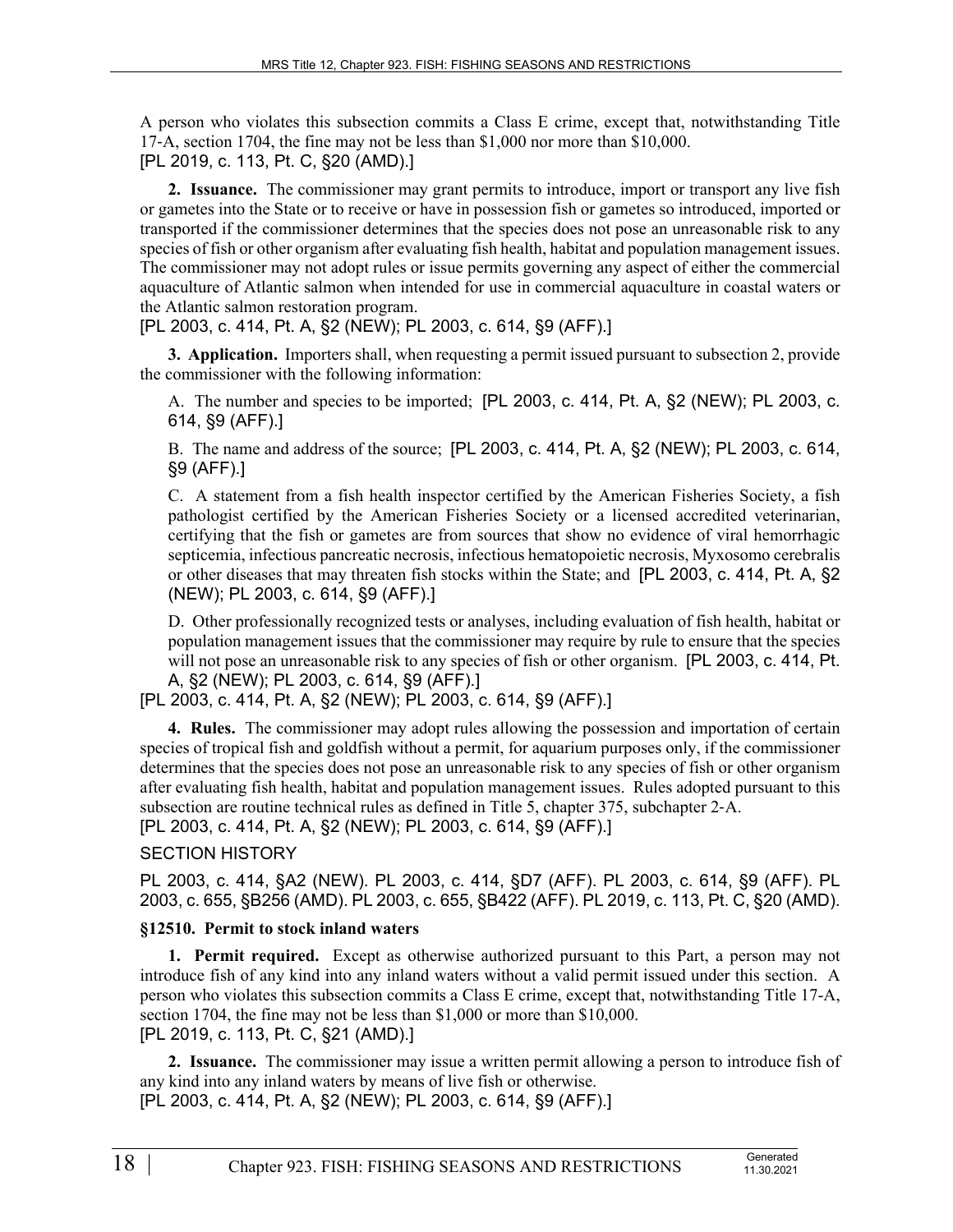**3. Limited permit.** The commissioner may issue a written limited permit to a local government under this subsection. A limited permit:

A. Allows the local government to introduce fish only into a great pond that:

(1) Is within the jurisdiction of the local government; and

(2) Was previously stocked by the department and in which stocking was suspended prior to January 1, 2019 and has not been resumed by the department due to inadequate public access; [PL 2019, c. 263, §1 (NEW).]

B. Allows the introduction of only:

(1) The same species of fish that was stocked at the time the department suspended stocking; and

(2) Fish obtained by the local government at its own expense from an in-state commercial facility that meets testing and health guidelines approved by the department; and [PL 2019, c. 263, §1 (NEW).]

C. May be issued only if the local government identifies public access to the great pond that:

(1) Is at least suitable for the hand carrying of boats to the water;

(2) Includes a parking area; and

(3) Has been marked with signage adequate to ensure public awareness of the public access. [PL 2019, c. 263, §1 (NEW).]

For purposes of this subsection, "local government" means a municipality or, in the unorganized territory, a county.

[PL 2019, c. 263, §1 (NEW).]

# SECTION HISTORY

PL 2003, c. 414, §A2 (NEW). PL 2003, c. 414, §D7 (AFF). PL 2003, c. 614, §9 (AFF). PL 2019, c. 113, Pt. C, §21 (AMD). PL 2019, c. 263, §1 (AMD).

# **§12511. Permit to introduce fish or fish spawn into private pond**

**1. Permit required.** Except as otherwise authorized pursuant to this Part, a person may not introduce fish or fish spawn into a private pond without a valid permit issued under this section. A person who violates this subsection commits a Class E crime, except that, notwithstanding Title 17-A, section 1704, the fine may not be less than \$1,000 nor more than \$10,000. [PL 2019, c. 113, Pt. C, §22 (AMD).]

**2. Issuance.** The commissioner may issue a written permit to introduce fish or fish spawn into a private pond.

[PL 2003, c. 655, Pt. B, §257 (NEW); PL 2003, c. 655, Pt. B, §422 (AFF).]

# SECTION HISTORY

PL 2003, c. 414, §A2 (NEW). PL 2003, c. 414, §D7 (AFF). PL 2003, c. 614, §9 (AFF). PL 2003, c. 655, §B257 (RPR). PL 2003, c. 655, §B422 (AFF). PL 2019, c. 113, Pt. C, §22 (AMD).

# **§12512. Permit to transport live fish for breeding and advertising**

**1. Permit required.** Except as otherwise authorized pursuant to this Part, a person may not take and transport within the limits of the State fish taken in the State for breeding or advertising purposes without a valid permit issued under this section. A person who violates this subsection commits a Class E crime, except that, notwithstanding Title 17-A, section 1704, the fine may not be less than \$1,000 nor more than \$10,000.

[PL 2019, c. 113, Pt. C, §23 (AMD).]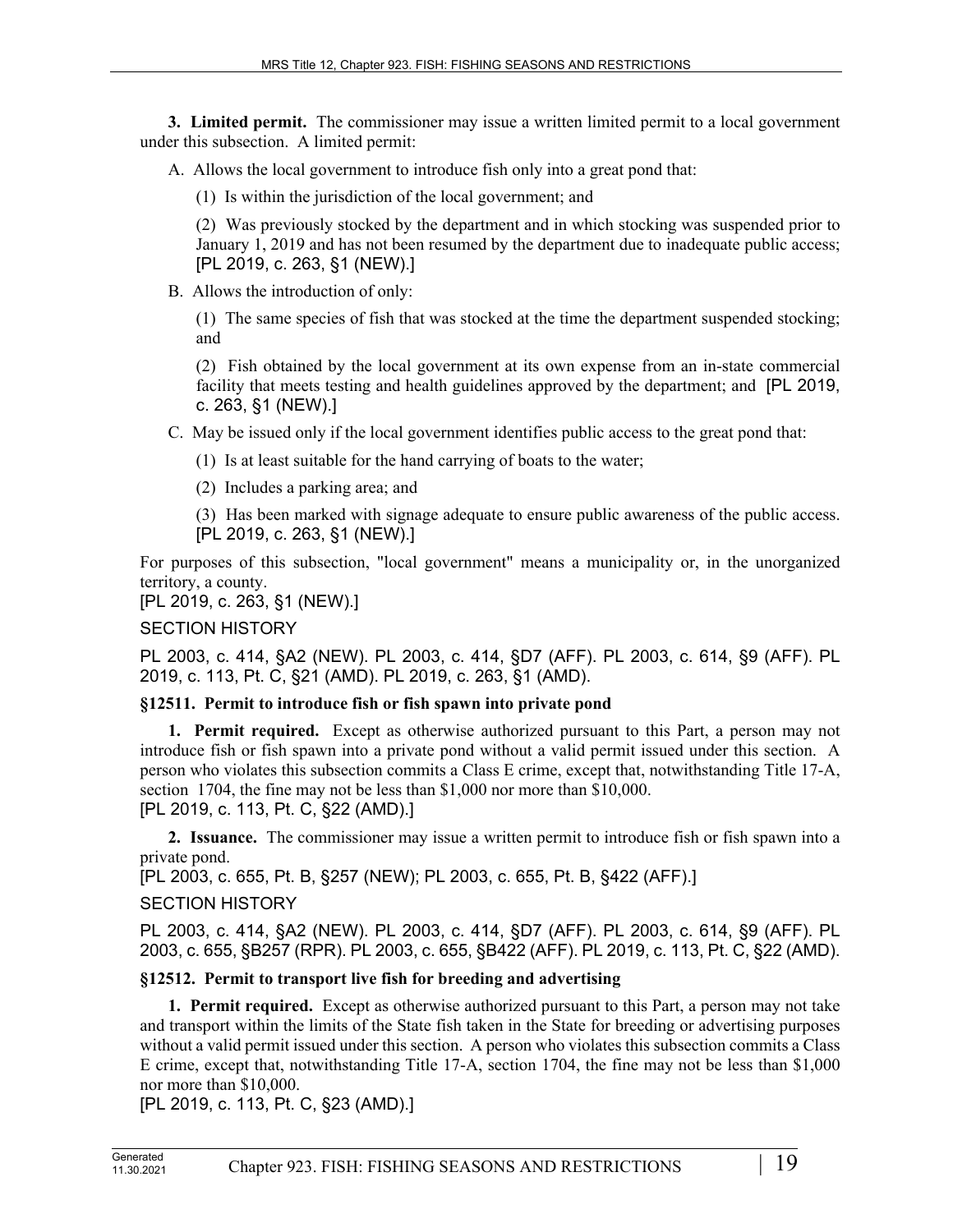**2. Issuance.** The commissioner may issue a permit to a person permitting that person to take and transport within the limits of the State fish taken in the State for breeding or advertising purposes. [PL 2003, c. 655, Pt. B, §257 (NEW); PL 2003, c. 655, Pt. B, §422 (AFF).]

### SECTION HISTORY

PL 2003, c. 414, §A2 (NEW). PL 2003, c. 414, §D7 (AFF). PL 2003, c. 614, §9 (AFF). PL 2003, c. 655, §B257 (RPR). PL 2003, c. 655, §B422 (AFF). PL 2019, c. 113, Pt. C, §23 (AMD).

### **§12513. Permit to take baitfish**

Whenever inland waters are closed to fishing, the commissioner may issue permits to take baitfish for bait purposes from those waters. [PL 2003, c. 414, Pt. A, §2 (NEW); PL 2003, c. 614, §9 (AFF).]

#### SECTION HISTORY

PL 2003, c. 414, §A2 (NEW). PL 2003, c. 414, §D7 (AFF). PL 2003, c. 614, §9 (AFF).

## **SUBCHAPTER 3**

## **LIVE BAIT; DEALING, TRAPPING AND POSSESSION**

**§12551. Dealing in live smelts and baitfish**

**(REPEALED)**

#### SECTION HISTORY

PL 2003, c. 414, §A2 (NEW). PL 2003, c. 414, §D7 (AFF). PL 2003, c. 614, §9 (AFF). PL 2003, c. 655, §B258 (RP). PL 2003, c. 655, §B422 (AFF).

## **§12551-A. Dealing in live smelts and baitfish**

**1. Definition.** For purposes of this section, "business facility" means a fixed place of business and does not include a motor vehicle or trailer. Live smelts or baitfish that are held in or on a motor vehicle or trailer by a person licensed under this section are considered in transport even if the motor vehicle or trailer may be temporarily placed at a specific location by the licensee, or the licensee's designee, for the purpose of selling live smelts or baitfish to anglers.

[PL 2003, c. 655, Pt. B, §259 (NEW); PL 2003, c. 655, Pt. B, §422 (AFF).]

**2. License required.** A person may not:

A. Possess for resale, sell or offer to sell live smelts, Osmerus mordax, or live baitfish, as defined in section 10001, subsection 6, without an appropriate and valid license issued under subsection 3; [PL 2003, c. 655, Pt. B, §259 (NEW); PL 2003, c. 655, Pt. B, §422 (AFF).]

B. Engage in taking or assist in taking live baitfish for resale from inland waters without a valid baitfish wholesaler's license; [PL 2003, c. 655, Pt. B, §259 (NEW); PL 2003, c. 655, Pt. B, §422 (AFF).]

C. Engage in taking or assist in taking live smelts for resale from inland waters without a smelt wholesaler's license; [PL 2017, c. 164, §19 (AMD).]

D. Sell live smelts or baitfish from more than one facility without an appropriate and valid license for each facility; or [PL 2017, c. 164, §19 (AMD).]

E. When licensed under this section, receive, possess for resale, sell or offer to sell gift baitfish or gift smelts. [PL 2021, c. 184, §9 (AMD).]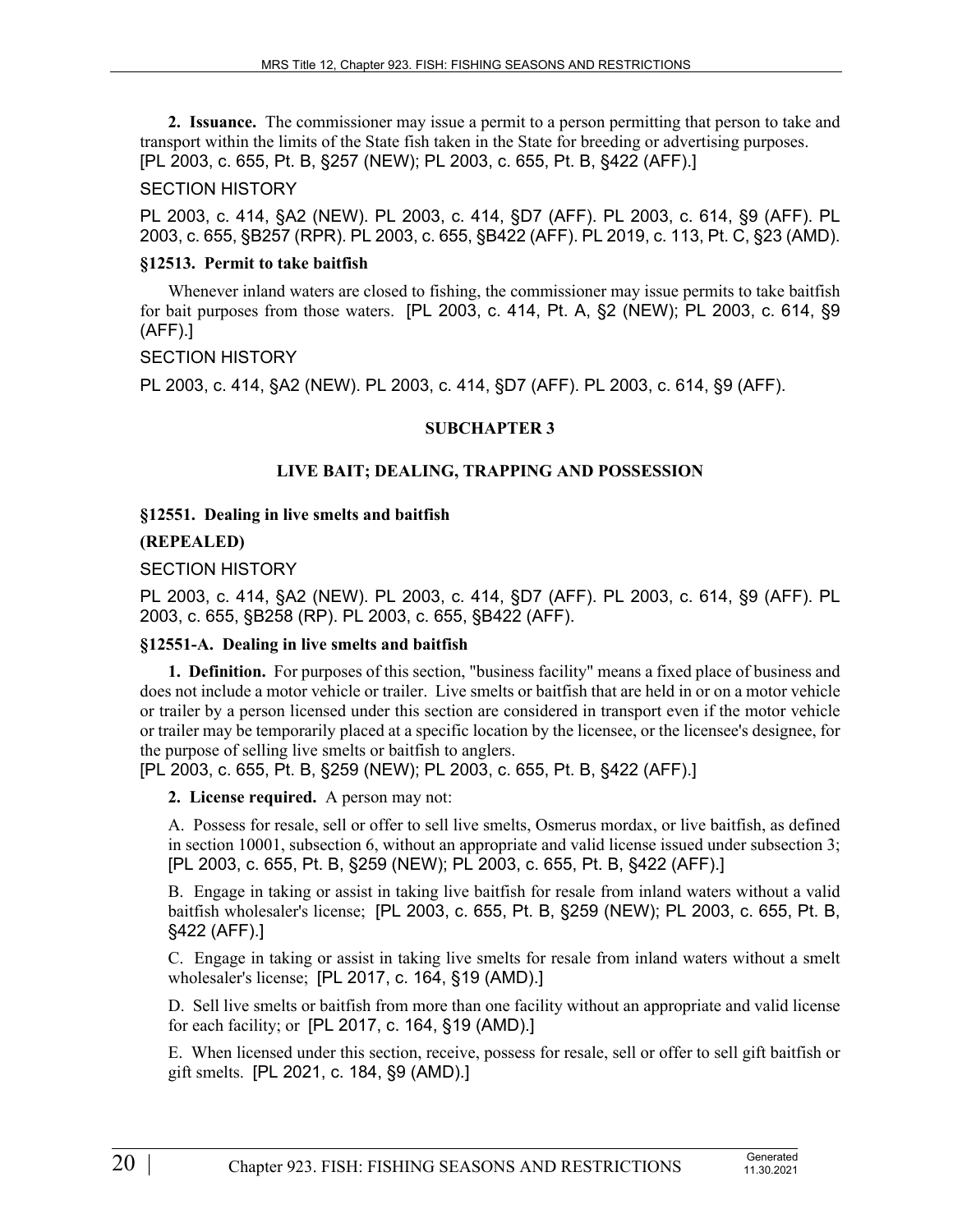Each day a person violates this subsection, that person commits a Class E crime for which a minimum fine of \$50 and an amount equal to twice the applicable license fee must be imposed. [PL 2021, c. 184, §9 (AMD).]

**2-A. License required.** 

[PL 2017, c. 164, §21 (RP).]

**3. Issuance; eligibility.** The commissioner may issue to a resident or nonresident upon payment of the appropriate fee:

A. A live bait retailer's license that permits a person to possess for resale, sell or offer to sell live smelts and baitfish; [PL 2003, c. 655, Pt. B, §259 (NEW); PL 2003, c. 655, Pt. B, §422 (AFF).]

B. A baitfish wholesaler's license that permits a person to take and possess for resale, sell or offer to sell live baitfish; and [PL 2003, c. 655, Pt. B, §259 (NEW); PL 2003, c. 655, Pt. B, §422 (AFF).]

C. A smelt wholesaler's license that permits a person to take and possess for resale, sell or offer to sell live smelts. [PL 2003, c. 655, Pt. B, §259 (NEW); PL 2003, c. 655, Pt. B, §422 (AFF).] [PL 2003, c. 655, Pt. B, §259 (NEW); PL 2003, c. 655, Pt. B, §422 (AFF).]

**4. Schedule of fees.** The fees for licenses under this section are:

A. For a live bait retailer's license, \$16; [PL 2005, c. 12, Pt. III, §29 (AMD).]

B. For a baitfish wholesaler's license, \$26; and [PL 2005, c. 12, Pt. III, §29 (AMD).]

C. For a smelt wholesaler's license, \$71. [PL 2005, c. 12, Pt. III, §29 (AMD).] [PL 2005, c. 12, Pt. III, §29 (AMD).]

**5. Live bait retailer's license authorizations and restrictions.** The provisions of this subsection apply to the selling of live smelts and baitfish under a live bait retailer's license.

A. The holder of a live bait retailer's license may:

(1) Sell live baitfish or smelts acquired from a person licensed under this section to deal in live baitfish or smelts;

(2) Designate others to assist in selling live smelts and baitfish at the license holder's business facility;

(3) Transport live smelts and baitfish or designate another to transport live smelts and baitfish on the license holder's behalf; and

(4) Possess more than the daily bag limit of smelts, provided that the smelts were acquired from a person licensed under this section to deal in live smelts. [PL 2003, c. 655, Pt. B, §259 (NEW); PL 2003, c. 655, Pt. B, §422 (AFF).]

B. The holder of a live bait retailer's license:

(1) May not take or possess for the purposes of retail sale live baitfish or smelts from the inland waters of the State or private ponds;

(2) Shall present a receipted invoice, bill of lading, bill of sale or other satisfactory evidence of the lawful possession of live baitfish or smelts for retail sale to any agent of the commissioner upon request; or

(3) May not possess at that person's place of business any species of fish that may not legally be sold as bait.

Each day a person violates this paragraph that person commits a class E crime. [PL 2003, c. 655, Pt. B, §259 (NEW); PL 2003, c. 655, Pt. B, §422 (AFF).]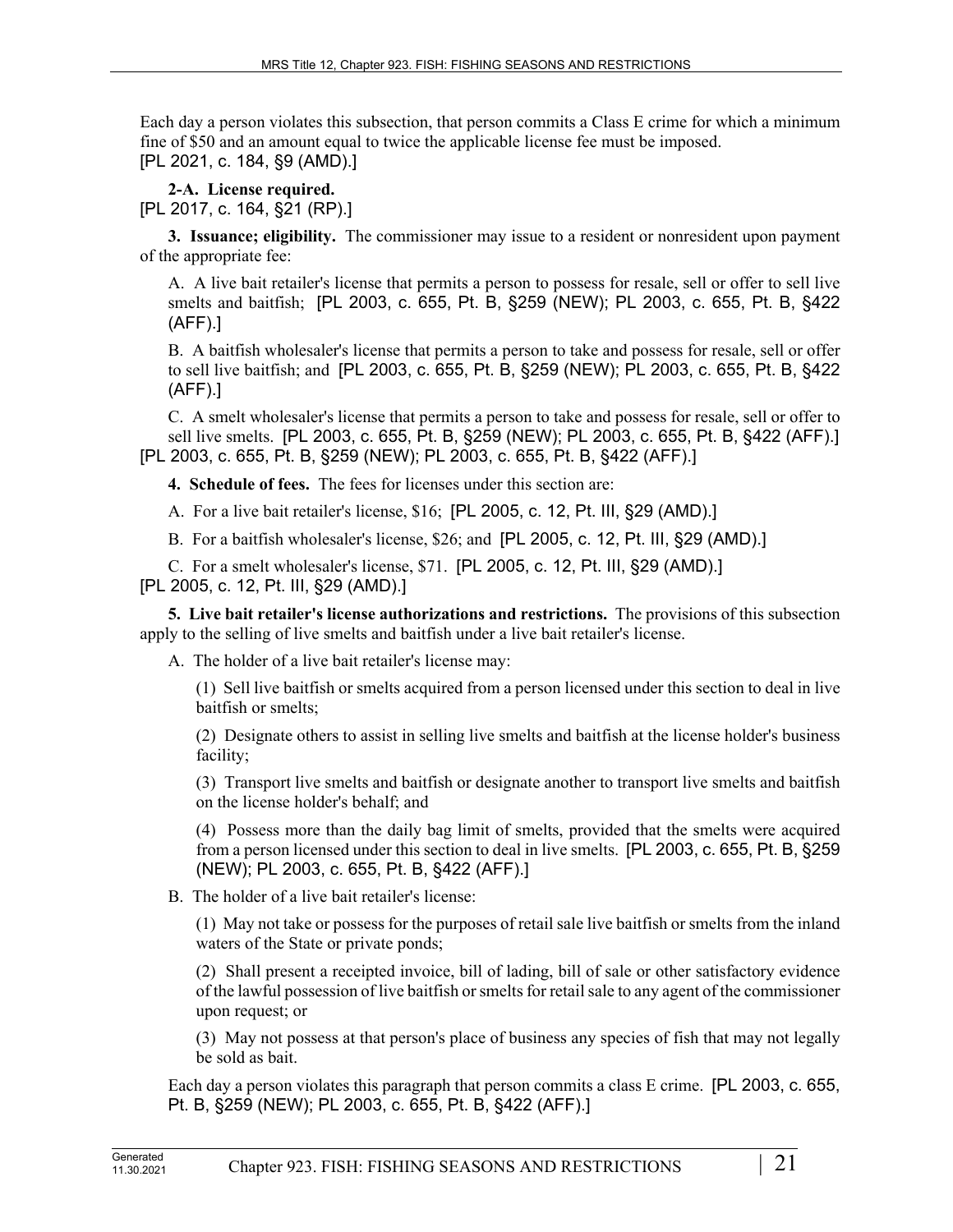[PL 2003, c. 655, Pt. B, §259 (NEW); PL 2003, c. 655, Pt. B, §422 (AFF).]

**6. Baitfish wholesaler's license authorizations and restrictions.** The provisions of this subsection apply to the taking and selling of baitfish under the baitfish wholesaler's license.

A. The holder of a baitfish wholesaler's license may:

(1) Take for the purpose of sale live baitfish from the inland waters of the State or from private ponds;

(2) Use particles of food for the purpose of luring baitfish to a baitfish trap, a dip net, a drop net, a lift net or a bag net;

(3) Designate others to assist the holder in selling live baitfish at the holder's business facility; and

(4) Transport live baitfish or designate another to transport live baitfish on the license holder's behalf. [PL 2003, c. 655, Pt. B, §259 (NEW); PL 2003, c. 655, Pt. B, §422 (AFF).]

B. The holder of a baitfish wholesaler's license may not:

(1) When engaged in taking, or assisting in taking, live baitfish for resale from inland waters, fail to exhibit a baitfish wholesaler's license to any agent of the commissioner upon request;

(2) Take baitfish other than by use of a seine as defined in section 10001, subsection 55; a baitfish trap as defined in section 10001, subsection 7; a dip net, a drop net, a lift net or a bag net; or by hook and line;

(3) Attempt to take live bait for resale from the inland waters of the State by fishing through the ice using drop nets unless the holder marks all holes made in the ice by the holder for that purpose. The holes must be marked by suspending at least one strand of fluorescent biodegradable tape at least 3 feet above the ice around the entire perimeter of the hole so that the tape is visible from all sides;

(4) Take eels;

(5) Take or sell suckers, Genus Catostomus, greater than 10 inches in length between April 1st and September 30th of each year; or

(6) Possess at that person's place of business any species of fish that may not legally be sold as bait.

Each day a person violates this paragraph that person commits a class E crime. [PL 2003, c. 655, Pt. B, §259 (NEW); PL 2003, c. 655, Pt. B, §422 (AFF).]

[PL 2003, c. 655, Pt. B, §259 (NEW); PL 2003, c. 655, Pt. B, §422 (AFF).]

**7. Smelt wholesaler's license authorizations and restrictions.** The provisions of this subsection apply to the taking and selling of live smelts under the smelt wholesaler's license.

A. The holder of a smelt wholesale dealer's license may:

(1) Take live smelts for resale from inland waters or private ponds. The taking of live smelts from inland waters must be in accordance with general rules adopted by the commissioner in regard to the taking of smelts. Except as provided in paragraph B, the holder of a smelt wholesaler's license shall comply with the same daily bag limit and the same tackle restrictions that apply to all other anglers and is subject to the same penalties for violations of those limits and restrictions. This subparagraph does not apply to a holder of a fish cultivator license as provided under section 12507;

(2) Beginning on the date the body of water on which the smelts are taken is open to ice fishing and ending March 31st annually, use a drop net, a lift net or hook and line to take up to 8 quarts of smelts through man-made openings in the ice while fishing on the ice from specific inland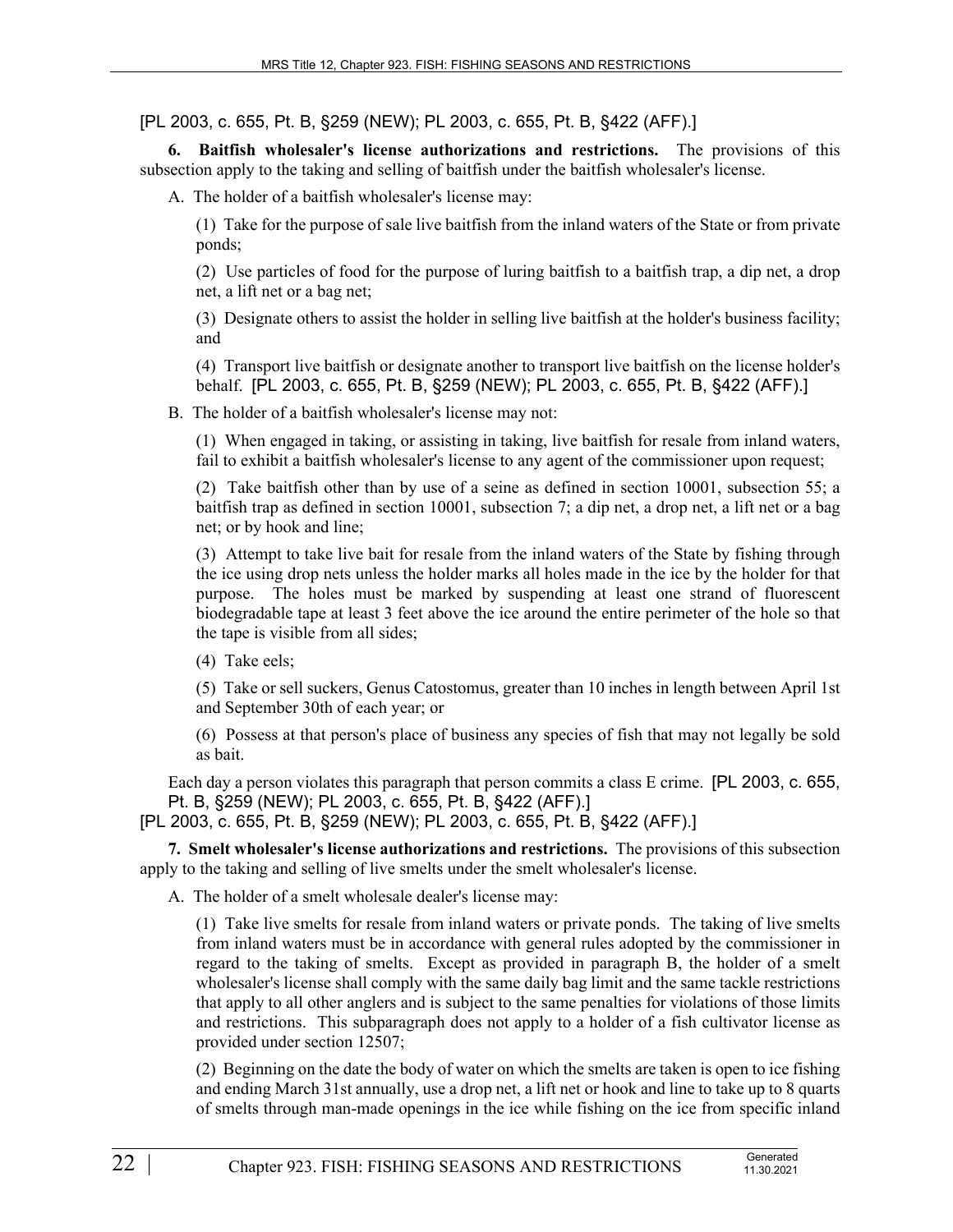waters designated by the commissioner. A dip net may be used in conjunction with the above methods to assist with the handling and transporting of smelts. A licensee may keep the daily bag limit alive. The daily bag limit established under this subparagraph is for a 24-hour period, beginning at noon on a given day and ending at 11:59 a.m. the following day;

(2-A) In waters naturally free of ice, take smelts from noon to 2:00 a.m. by the use of a dip net in the usual and ordinary way. The commissioner may establish the daily bag limit by rule and a licensee may keep the daily bag limit of smelts alive. The daily bag limit established under this subparagraph is for a 24-hour period, beginning at noon on a given day and ending at 11:59 a.m. the following day. The commissioner may shorten the noon to 2:00 a.m. smelt fishing time frame by rule for enforcement or conservation purposes;

(3) Use artificial light for the purpose of luring smelts to a drop net or a lift net;

(4) Transport or possess at the holder's business facility more than the daily bag limit of smelts provided that the smelts were taken by the license holder in accordance with this section or acquired from a person licensed under this section to deal in live smelts;

(5) Designate others to assist in selling live smelts at the holder's business facility; and

(6) Transport or designate others to transport on the license holder's behalf live smelts in accordance with this subsection. [PL 2015, c. 301, §36 (AMD).]

B. The holder of a smelt wholesale dealer's license may not:

(1) When engaged in taking, or assisting in taking, live smelts for resale from inland waters, fail to exhibit the license to any agent of the commissioner upon request;

(2) Take multiple bag limits from waters governed by general rules regulating the taking of smelts in order to attain the 8-quart limit of smelts described in paragraph A, subparagraph (2);

(3) Use a seine to take smelts;

(4) Transport or possess at the holder's business facility more than the daily bag limit of smelts at any time unless the smelts were acquired in accordance with paragraph A, subparagraph (4). If the smelts were purchased from another person, the license holder must present a receipted invoice, bill of lading or bill of sale to any agent of the commissioner upon request;

(5) Transport from an inland water source to the licensee's place of business more than 8 quarts of live smelts;

(6) Permit any person to transport live smelts on the license holder's behalf directly from an inland water source;

(7) Attempt to take from the inland waters of the State live smelts for resale using drop nets through the ice unless the license holder marks all holes made in the ice by that license holder for that purpose. The holes must be marked either by evergreen boughs placed around the hole or by suspending at least one strand of fluorescent biodegradable tape at least 3 feet above the ice around the entire perimeter of the hole so that the tape is visible from all sides;

(8) Take smelts unless the holder uses an operable commercially manufactured number 14 fish grader to sort smelts by size during the taking of smelts. The holder shall liberate immediately all undersized smelts alive into the waters from which they were taken. For the purpose of this subparagraph, a commercially manufactured number 14 grader is a grader having a minimum grate size of 14/64 inches and that allows smelts to pass through at least 2 sides and the bottom of the grader. The commissioner may adopt rules to amend the grate size restrictions under this subparagraph if the commissioner determines such rules are necessary for conservation or enforcement purposes;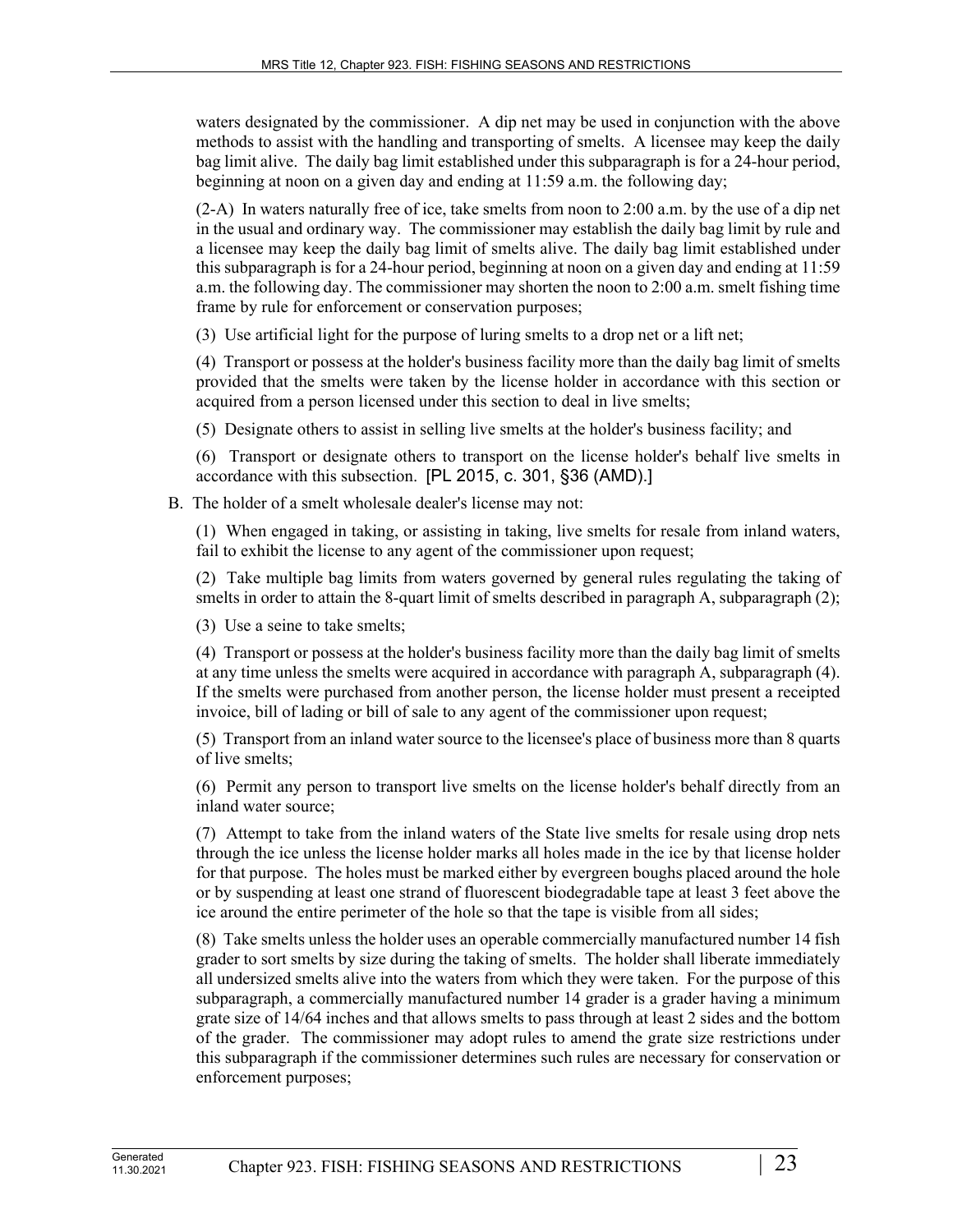(9) Possess at that person's place of business any species of fish that may not legally be sold as bait;

(10) Use particles of food or any other type of bait or lure except light to lure smelts to a drop net or a lift net; or

(11) Use a dip net to take smelts unless that dip net meets the requirements under section 10001, subsection 12‑A.

Each day a person violates this paragraph that person commits a Class E crime. [PL 2005, c. 237, §3 (AMD).]

For purposes of this subsection, live smelts are considered in possession of the licensee once the smelts have been removed from the inland waters and placed in a container.

[PL 2015, c. 301, §36 (AMD).]

**8. Effect of revoked or suspended license.** A person whose license to deal in live smelts and baitfish has been revoked or suspended pursuant to section 10902 may not assist another dealer in selling or transporting live smelts and baitfish.

A person who violates this subsection commits a class E crime. [PL 2003, c. 655, Pt. B, §259 (NEW); PL 2003, c. 655, Pt. B, §422 (AFF).]

**9. Inspection of live smelts and baitfish.** A person licensed under this section who possesses live smelts or baitfish at a fixed place of business shall make those fish available for inspection by a warden or a department fisheries biologist during normal business hours. A person licensed under this section who possesses live smelts or baitfish at a location other than the licensee's fixed place of business shall make those fish available for inspection by a warden or a department fisheries biologist at any time, upon request.

[PL 2003, c. 655, Pt. B, §259 (NEW); PL 2003, c. 655, Pt. B, §422 (AFF).]

**9-A. Record inspection.** Records retained as required in this section must be open for inspection by the commissioner or the commissioner's agent.

[PL 2011, c. 253, §30 (NEW).]

**10. Reports required.** A person licensed under this section must submit a report on forms provided by the department with the following information: name and location, including the town and county of waters fished; date fished; total catch; gear type; and number of nets used. The report must be submitted by May 31st of each year. A person who has not submitted this report may be prohibited from obtaining a license under this section. A person who is prohibited from obtaining a license under this section may submit an appeal to the commissioner.

All data submitted as part of the report are for scientific purposes only and are confidential and not a public record within the meaning of Title 1, chapter 13, subchapter 1, except that the commissioner may disclose data collected under this subsection if that data are released in a form that is statistical or general in nature.

[PL 2005, c. 237, §4 (NEW).]

SECTION HISTORY

PL 2003, c. 655, §B259 (NEW). PL 2003, c. 655, §B422 (AFF). PL 2005, c. 12, §III29 (AMD). PL 2005, c. 237, §§3,4 (AMD). PL 2009, c. 340, §16 (AMD). PL 2011, c. 253, §30 (AMD). PL 2015, c. 298, §9 (AMD). PL 2015, c. 301, §36 (AMD). PL 2017, c. 164, §§19-21 (AMD). PL 2021, c. 184, §9 (AMD).

**§12552. Purchase of live smelts from unlicensed dealers**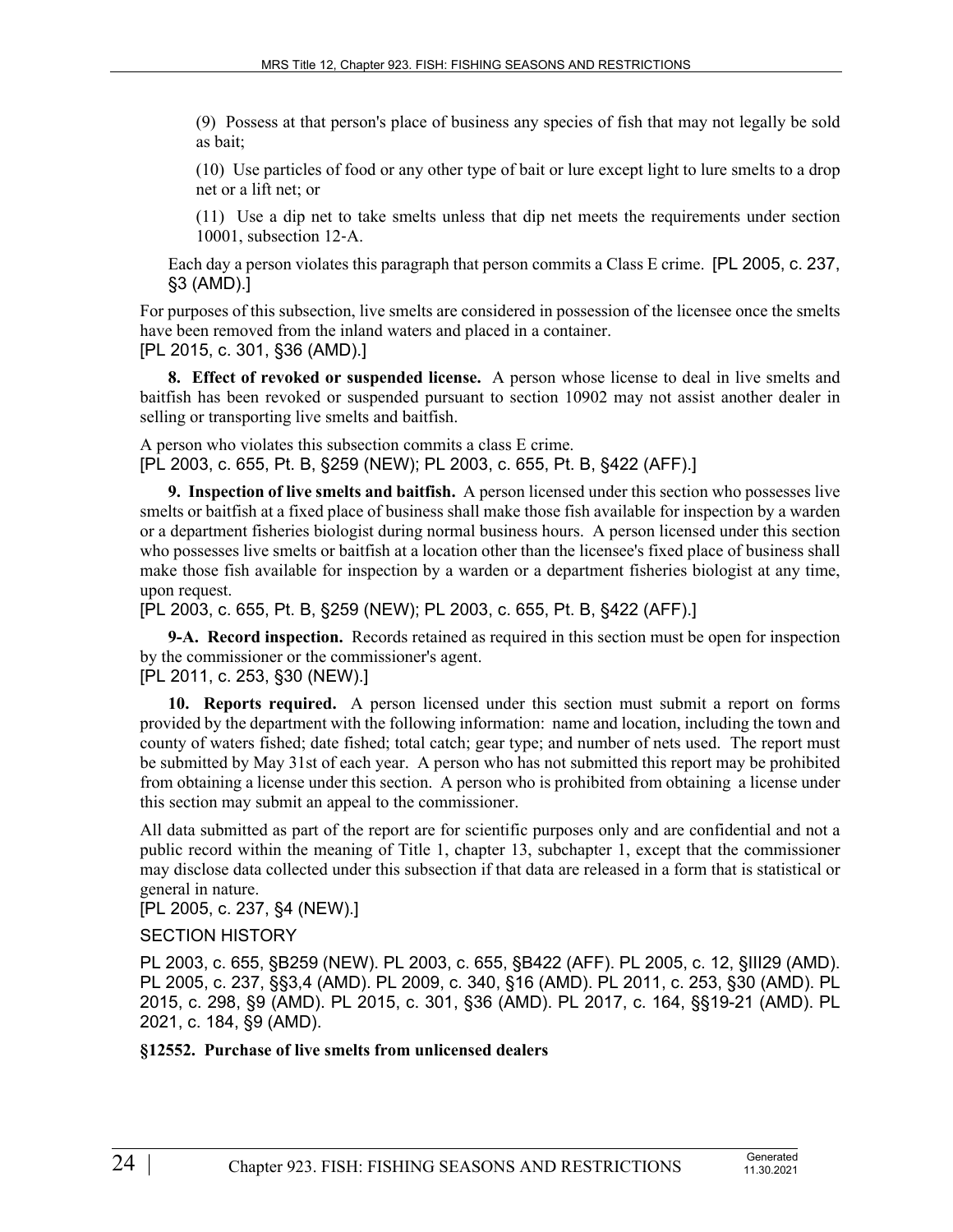**1. Prohibition.** A person licensed to deal in live baitfish pursuant to section 12551–A may not purchase live smelts from a person who does not hold a current license to sell live smelts issued pursuant to section 12551‑A, subsection 3, paragraph A or C.

[PL 2003, c. 614, §9 (AFF); PL 2003, c. 655, Pt. B, §260 (AMD); PL 2003, c. 655, Pt. B, §422 (AFF).]

**2. Penalty.** The following penalties apply to violations of this section.

A. A person who violates subsection 1 commits a civil violation for which a fine of not less than \$100 nor more than \$500 may be adjudged. [PL 2003, c. 655, Pt. B, §261 (NEW); PL 2003, c. 655, Pt. B, §422 (AFF).]

B. A person who violates subsection 1 after having been adjudicated as having committed 3 or more civil violations under this Part within the previous 5-year period commits a Class E crime. [PL 2003, c. 655, Pt. B, §261 (NEW); PL 2003, c. 655, Pt. B, §422 (AFF).]

The commissioner, subject to the hearing provisions of section 10902, shall revoke for a period of at least one year from the date of adjudication any licenses issued under section 12551‑A to a person adjudicated of a violation of subsection 1.

[PL 2003, c. 614, §9 (AFF); PL 2003, c. 655, Pt. B, §261 (RPR); PL 2003, c. 655, Pt. B, §422 (AFF).]

# SECTION HISTORY

PL 2003, c. 414, §A2 (NEW). PL 2003, c. 414, §D7 (AFF). PL 2003, c. 614, §9 (AFF). PL 2003, c. 655, §§B260,261 (AMD). PL 2003, c. 655, §B422 (AFF).

**§12553. Selling, using or possessing baitfish**

**1. Selling, using or possessing unlawful baitfish.** 

[PL 2003, c. 614, §9 (AFF); PL 2003, c. 655, Pt. B, §262 (RP); PL 2003, c. 655, Pt. B, §422 (AFF).]

**1-A. Unlawfully selling, using or possessing baitfish.** Except as provided in this subsection and for baitfish as defined in section 10001, subsection 6, a person may not:

A. Sell or offer for sale fish as bait for the purpose of fishing; or [PL 2003, c. 655, Pt. B, §263 (NEW); PL 2003, c. 655, Pt. B, §422 (AFF).]

B. Use or possess fish as bait for the purpose of fishing. [PL 2003, c. 655, Pt. B, §263 (NEW); PL 2003, c. 655, Pt. B, §422 (AFF).]

Nothing in this Title prohibits the use of commercially prepared eggs from species that do not naturally occur in the State for bait. A person may take baitfish from all inland waters of the State during the period that those waters are open to fishing.

A person who violates this subsection commits a Class E crime. The court shall, in addition, impose a fine of \$20, none of which may be suspended, for each fish illegally possessed. [PL 2015, c. 301, §37 (AMD).]

**2. Sale of bait in polystyrene foam containers.** A person who sells bait may not provide or sell the bait in containers that are composed in whole or in part of polystyrene foam plastic. This subsection does not apply to baitfish.

A. A person who violates this subsection commits a civil violation for which a fine of not less than \$100 nor more than \$500 may be adjudged. [PL 2003, c. 614, §6 (NEW); PL 2003, c. 614, §9 (AFF).]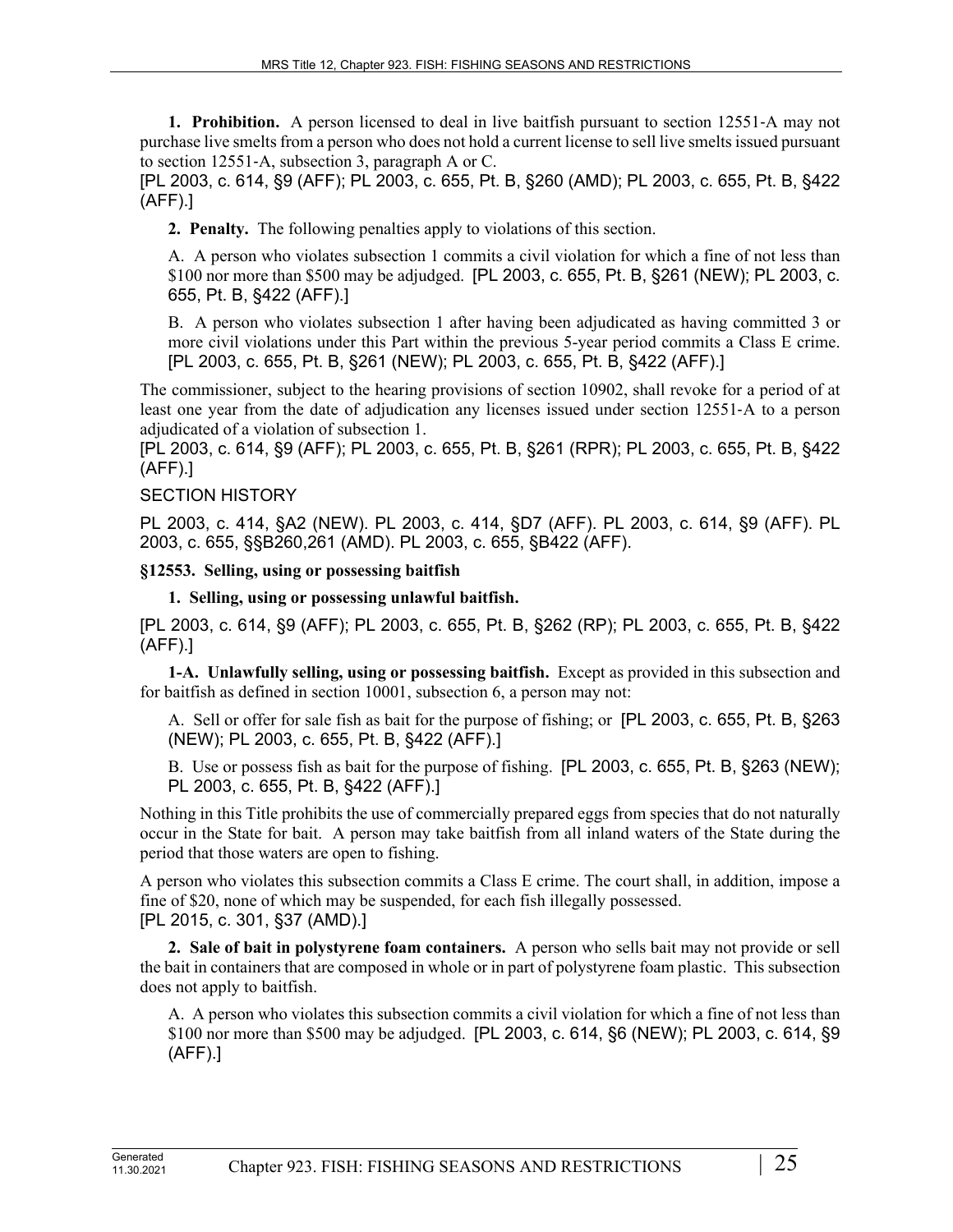B. A person who violates this subsection after having been adjudicated as having committed 3 or more civil violations under this Part within the previous 5-year period commits a Class E crime. [PL 2003, c. 614, §6 (NEW); PL 2003, c. 614, §9 (AFF).]

[PL 2003, c. 614, §6 (AMD); PL 2003, c. 614, §9 (AFF).]

**3. Failure to label baitfish traps, drop nets or baitfish holding boxes.** A person may not set or place within the inland waters of the State any baitfish trap, drop net or baitfish holding box without having the baitfish trap, drop net or baitfish holding box plainly labeled with that person's full name and address.

A. A person who violates this subsection commits a civil violation for which a fine of not less than \$100 nor more than \$500 may be adjudged. [PL 2003, c. 655, Pt. B, §264 (NEW); PL 2003, c. 655, Pt. B, §422 (AFF).]

B. A person who violates this subsection after having been adjudicated as having committed 3 or more civil violations under this Part within the previous 5-year period commits a Class E crime. [PL 2003, c. 655, Pt. B, §264 (NEW); PL 2003, c. 655, Pt. B, §422 (AFF).]

[PL 2003, c. 614, §9 (AFF); PL 2003, c. 655, Pt. B, §264 (AMD); PL 2003, c. 655, Pt. B, §422 (AFF).]

## SECTION HISTORY

PL 2003, c. 414, §A2 (NEW). PL 2003, c. 414, §D7 (AFF). PL 2003, c. 614, §6 (AMD). PL 2003, c. 614, §9 (AFF). PL 2003, c. 655, §§B262-264 (AMD). PL 2003, c. 655, §B422 (AFF). PL 2015, c. 301, §37 (AMD).

#### **§12554. Disturbing baitfish traps or baitfish holding boxes**

A person may not disturb or take any baitfish trap or baitfish holding box or any fish from any baitfish trap or baitfish holding box other than that person's own without the consent of the owner of the baitfish trap or baitfish holding box. [PL 2003, c. 414, Pt. A, §2 (NEW); PL 2003, c. 614, §9 (AFF).]

A person who violates this section commits a Class E crime. The court shall also impose a fine of \$20 for each fish unlawfully possessed, none of which may be suspended. [PL 2003, c. 414, Pt. A, §2 (NEW); PL 2003, c. 614, §9 (AFF).]

## SECTION HISTORY

PL 2003, c. 414, §A2 (NEW). PL 2003, c. 414, §D7 (AFF). PL 2003, c. 614, §9 (AFF).

## **§12555. Checking baitfish traps**

**1. Prohibition.** While trapping for baitfish in the inland waters with the use of a baitfish trap as defined in section 10001, subsection 7, a person shall check the baitfish trap or cause the baitfish trap to be checked at least once in every 7 calendar days.

[PL 2003, c. 655, Pt. B, §265 (NEW); PL 2003, c. 655, Pt. B, §422 (AFF).]

**2. Penalty.** The following penalties apply to violations of this section.

A. A person who violates subsection 1 commits a civil violation for which a fine of not less than \$100 nor more than \$500 may be adjudged. [PL 2003, c. 655, Pt. B, §265 (NEW); PL 2003, c. 655, Pt. B, §422 (AFF).]

B. A person who violates subsection 1 after having been adjudicated as having committed 3 or more civil violations under this Part within the previous 5-year period commits a Class E crime. [PL 2003, c. 655, Pt. B, §265 (NEW); PL 2003, c. 655, Pt. B, §422 (AFF).]

[PL 2003, c. 655, Pt. B, §265 (NEW); PL 2003, c. 655, Pt. B, §422 (AFF).]

## SECTION HISTORY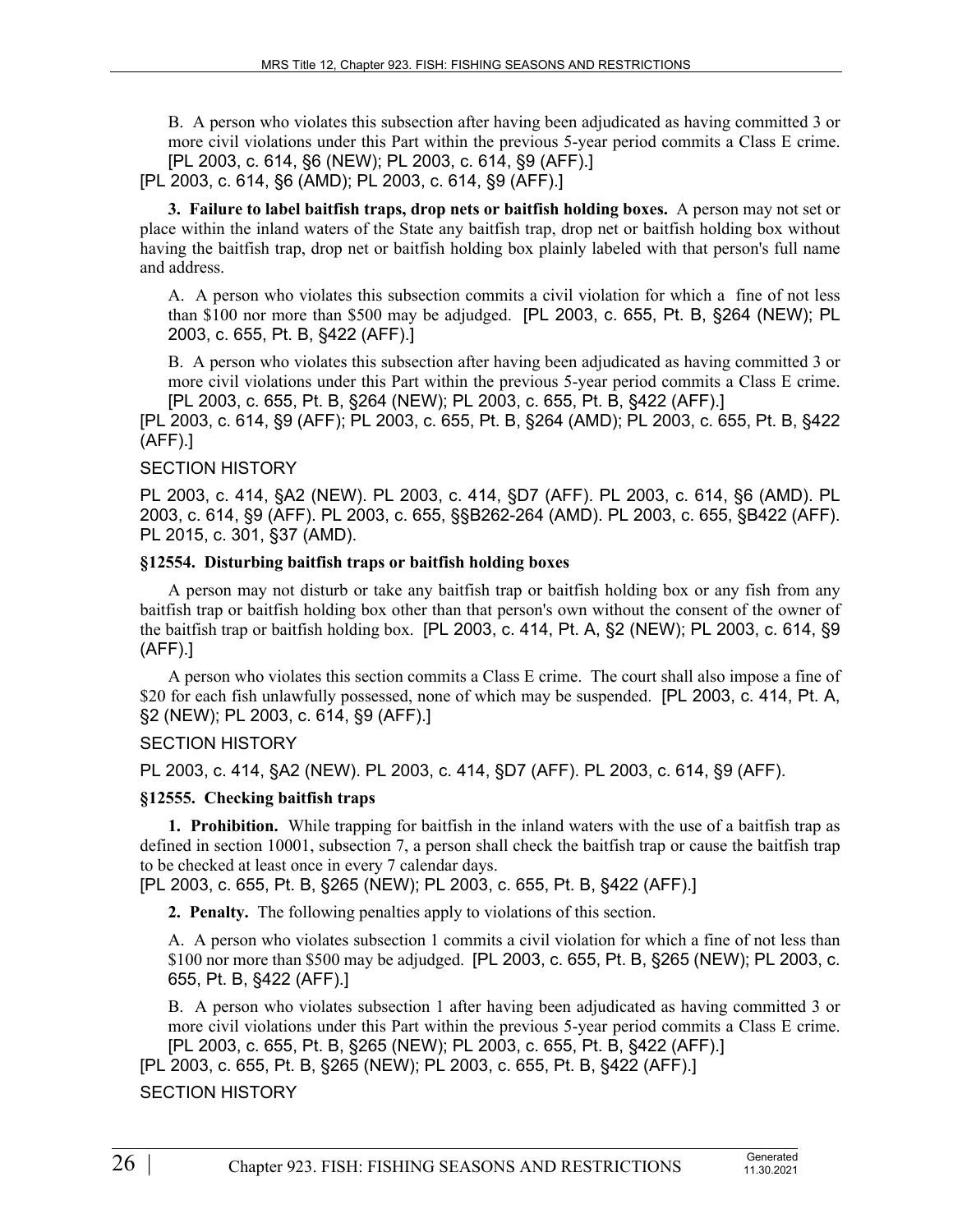PL 2003, c. 414, §A2 (NEW). PL 2003, c. 414, §D7 (AFF). PL 2003, c. 614, §9 (AFF). PL 2003, c. 655, §B265 (RPR). PL 2003, c. 655, §B422 (AFF).

#### **§12556. Importing live bait**

A person may not import into this State any live fish, including smelts, that are commonly used for bait fishing in inland waters. [PL 2003, c. 414, Pt. A, §2 (NEW); PL 2003, c. 614, §9 (AFF).]

A person who violates this section commits a Class E crime. The court shall also impose a fine of \$20 for each fish unlawfully possessed, none of which may be suspended. [PL 2003, c. 414, Pt. A, §2 (NEW); PL 2003, c. 614, §9 (AFF).]

## SECTION HISTORY

PL 2003, c. 414, §A2 (NEW). PL 2003, c. 414, §D7 (AFF). PL 2003, c. 614, §9 (AFF).

## **SUBCHAPTER 4**

## **GENERAL FISHING PROVISIONS**

#### **§12601. Rule violations; open-water fishing or ice fishing**

**1. Civil violations.** Notwithstanding section 10650, a person who violates a rule regulating openwater fishing or ice fishing, except a rule implementing a statute the violation of which is a Class E crime, commits a civil violation for which a fine of not less than \$100 nor more than \$500 may be adjudged.

[PL 2003, c. 655, Pt. B, §266 (NEW); PL 2003, c. 655, Pt. B, §422 (AFF).]

**2. Crime.** A person who violates a rule regulating open-water fishing or ice fishing, except a rule implementing a statute the violation of which is a Class E crime, after having been adjudicated as having committed 3 or more civil violations under this Part within the previous 5-year period commits a Class E crime.

[PL 2003, c. 655, Pt. B, §266 (NEW); PL 2003, c. 655, Pt. B, §422 (AFF).]

## SECTION HISTORY

PL 2003, c. 414, §A2 (NEW). PL 2003, c. 414, §D7 (AFF). PL 2003, c. 614, §9 (AFF). PL 2003, c. 655, §B266 (RPR). PL 2003, c. 655, §B422 (AFF).

## **§12602. Violation of number, amount, weight or size limits**

A person may not: [PL 2003, c. 414, Pt. A, §2 (NEW); PL 2003, c. 614, §9 (AFF).]

**1. Fish in violation of certain rules.** Fish in violation of the number, amount, weight or size limits established by rules adopted by the commissioner; [PL 2017, c. 150, §5 (AMD).]

**2. Possess fish in violation of certain rules.** Possess fish in violation of the number, amount, weight or size limits established by rules adopted by the commissioner; [PL 2019, c. 224, §1 (AMD).]

**3. Alter fish from their natural state prior to measuring for bag limit.** When rules adopted by the commissioner limit the volume of fish that may be taken, alter those fish from or possess fish altered from their natural state prior to their being measured for compliance with the volume limit; or [PL 2019, c. 224, §2 (AMD).]

**4. Violation of certain Department of Marine Resources rules; striped bass.** Fish for striped bass in inland waters or possess striped bass taken from inland waters in a number, amount or size that exceeds the number, amount or size limits for striped bass established by rules adopted by the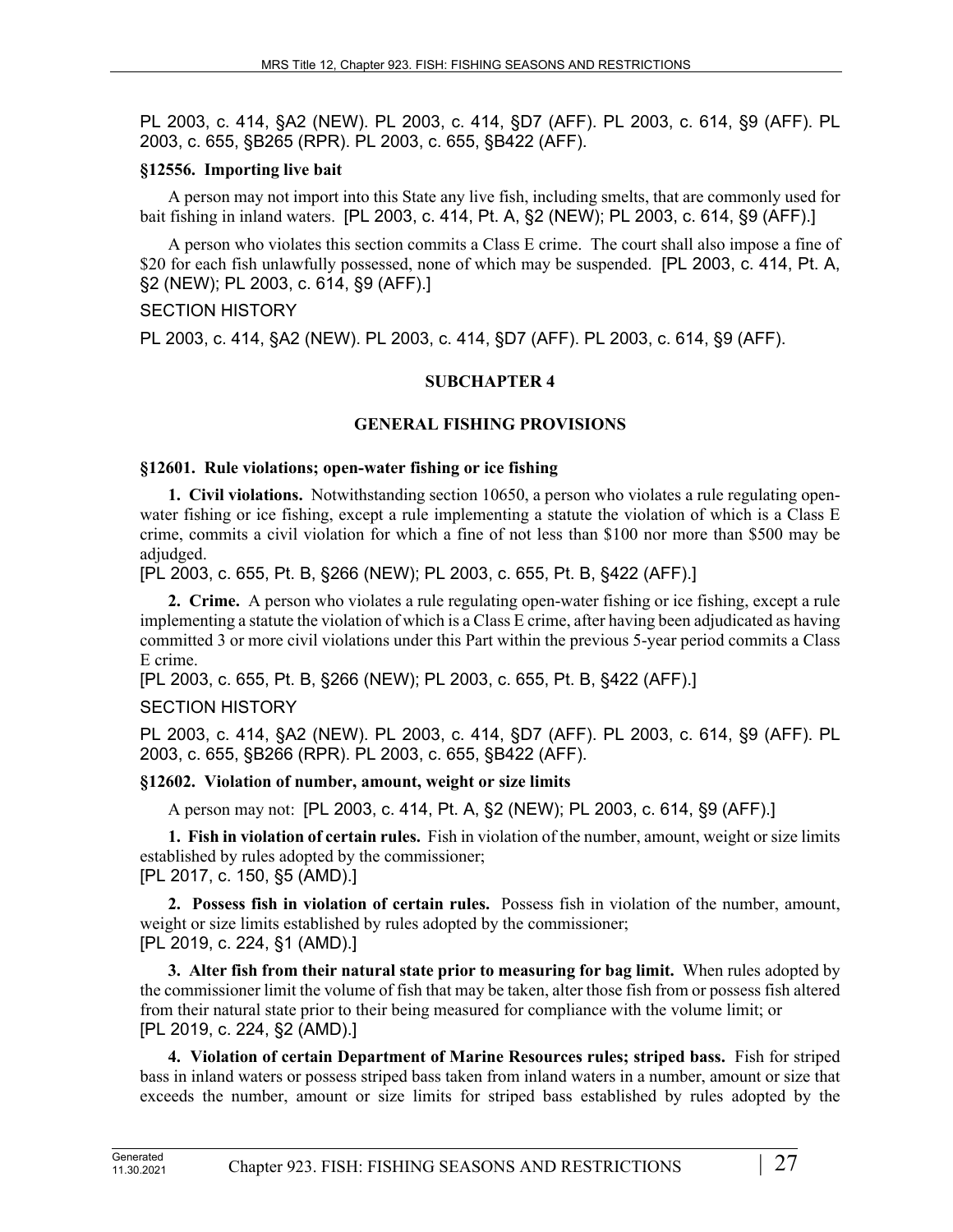Commissioner of Marine Resources under section 6171. Notwithstanding section 6002 or any provision of law to the contrary, for purposes of this subsection only, the number, amount and size limits for striped bass established by rules adopted by the Commissioner of Marine Resources under section 6171 apply to the inland waters of the State.

#### [PL 2019, c. 224, §3 (NEW).]

A person who violates this section commits a Class E crime. The court shall also impose a fine of \$20 for each fish unlawfully possessed, none of which may be suspended, except that, in the case of smelt limits, the court shall impose a fine of \$20 for each quart over the limit, none of which may be suspended. [PL 2019, c. 325, §7 (AMD).]

A person who fishes for striped bass in or possesses striped bass taken from the coastal waters of the State in violation of rules adopted by the Commissioner of Marine Resources under section 6171 is subject to the provisions of section 6174. [PL 2019, c. 224, §4 (NEW).]

#### SECTION HISTORY

PL 2003, c. 414, §A2 (NEW). PL 2003, c. 414, §D7 (AFF). PL 2003, c. 614, §9 (AFF). PL 2017, c. 150, §5 (AMD). PL 2019, c. 224, §§1-4 (AMD). PL 2019, c. 325, §7 (AMD).

#### **§12603. Failure to observe Maine Indian Tribal-State Commission rules and regulations**

**1. Prohibition.** A person may not fish in any pond or in that portion of any river or stream subject to the authority of the Maine Indian Tribal-State Commission created by Title 30, Part 4 in violation of the rules or regulations of the commission.

[PL 2003, c. 414, Pt. A, §2 (NEW); PL 2003, c. 614, §9 (AFF).]

**2. Penalty.** The following penalties apply to violations of this section.

A. A person who violates subsection 1 commits a civil violation for which a fine of not less than \$100 nor more than \$500 may be adjudged. [PL 2003, c. 655, Pt. B, §267 (NEW); PL 2003, c. 655, Pt. B, §422 (AFF).]

B. A person who violates subsection 1 after having been adjudicated as having committed 3 or more civil violations under this Part within the previous 5-year period commits a Class E crime. [PL 2003, c. 655, Pt. B, §267 (NEW); PL 2003, c. 655, Pt. B, §422 (AFF).]

[PL 2003, c. 614, §9 (AFF); PL 2003, c. 655, Pt. B, §267 (RPR); PL 2003, c. 655, Pt. B, §422 (AFF).]

#### SECTION HISTORY

PL 2003, c. 414, §A2 (NEW). PL 2003, c. 414, §D7 (AFF). PL 2003, c. 614, §9 (AFF). PL 2003, c. 655, §B267 (AMD). PL 2003, c. 655, §B422 (AFF).

#### **§12604. Closed season violation**

**1. Prohibition.** A person may not fish for any fish during the closed season or possess any fish taken during the closed season on that fish.

[PL 2003, c. 414, Pt. A, §2 (NEW); PL 2003, c. 614, §9 (AFF).]

**2. Penalty.** A person who violates this section commits a Class E crime. The court shall also impose a fine of \$20 for each fish unlawfully possessed, none of which may be suspended. [PL 2003, c. 414, Pt. A, §2 (NEW); PL 2003, c. 614, §9 (AFF).]

#### SECTION HISTORY

PL 2003, c. 414, §A2 (NEW). PL 2003, c. 414, §D7 (AFF). PL 2003, c. 614, §9 (AFF).

**§12605. Fishing in waters closed to fishing**

**(REPEALED)**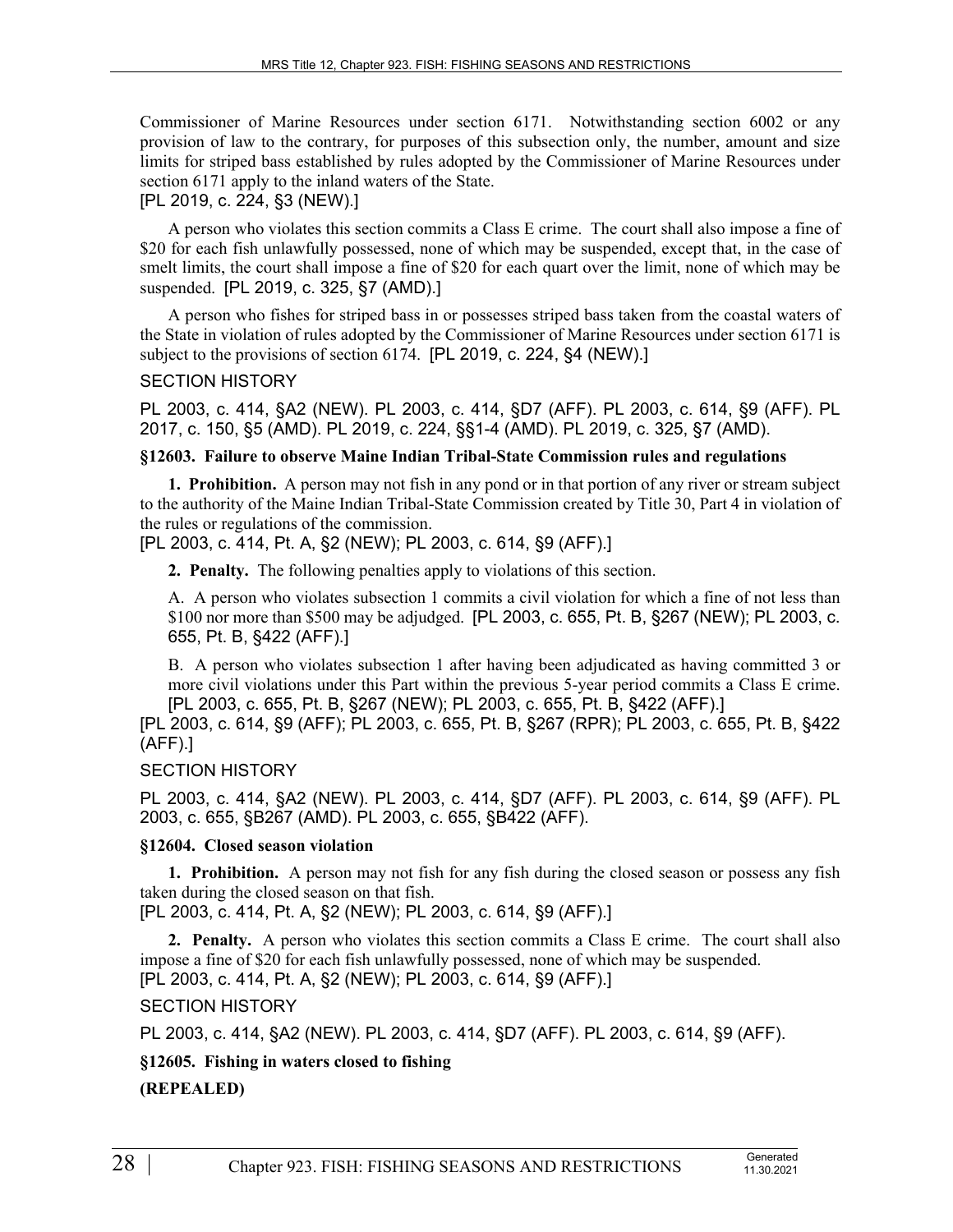## SECTION HISTORY

PL 2003, c. 414, §A2 (NEW). PL 2003, c. 414, §D7 (AFF). PL 2003, c. 614, §9 (AFF). PL 2003, c. 655, §B268 (RP). PL 2003, c. 655, §B422 (AFF).

## **§12606. Ice fishing; waters closed to fishing**

**1. Prohibition.** A person may not ice fish in inland waters closed to ice fishing, except that person may fish for river herring and smelts in the manner provided under the laws regulating marine resources. [PL 2017, c. 150, §6 (AMD).]

**2. Penalty.** A person who violates this section commits a Class E crime. The court shall also impose a fine of \$20 for each fish unlawfully possessed, none of which may be suspended. [PL 2003, c. 414, Pt. A, §2 (NEW); PL 2003, c. 614, §9 (AFF).]

## SECTION HISTORY

PL 2003, c. 414, §A2 (NEW). PL 2003, c. 414, §D7 (AFF). PL 2003, c. 614, §9 (AFF). PL 2017, c. 150, §6 (AMD).

## **§12607. Unlawfully introducing department-raised fish or fish spawn**

**1. Prohibition.** A person may not introduce fish or fish spawn raised by the department into a private pond, unless the department permits the introduction for fishing events held in conjunction with educational or special programs sanctioned by the department.

[PL 2003, c. 414, Pt. A, §2 (NEW); PL 2003, c. 614, §9 (AFF).]

**2. Penalty.** A person who violates this section commits a Class E crime. The court shall also impose a fine of \$20 for each fish unlawfully possessed, none of which may be suspended. [PL 2003, c. 414, Pt. A, §2 (NEW); PL 2003, c. 614, §9 (AFF).]

# SECTION HISTORY

PL 2003, c. 414, §A2 (NEW). PL 2003, c. 414, §D7 (AFF). PL 2003, c. 614, §9 (AFF).

# **§12608. Failure to label fish**

**1. Prohibition.** A person may not keep the following species of fish at any sporting camp, hotel or public lodging place unless the name and address of the person who caught the fish is attached to the fish:

A. Black bass; [PL 2003, c. 655, Pt. B, §269 (NEW); PL 2003, c. 655, Pt. B, §422 (AFF).]

B. Salmon; [PL 2003, c. 655, Pt. B, §269 (NEW); PL 2003, c. 655, Pt. B, §422 (AFF).]

C. Togue; or [PL 2003, c. 655, Pt. B, §269 (NEW); PL 2003, c. 655, Pt. B, §422 (AFF).]

D. Trout. [PL 2003, c. 655, Pt. B, §269 (NEW); PL 2003, c. 655, Pt. B, §422 (AFF).]

[PL 2003, c. 614, §9 (AFF); PL 2003, c. 655, Pt. B, §269 (RPR); PL 2003, c. 655, Pt. B, §422 (AFF).]

**2. Penalty.** The following penalties apply to violations of this section.

A. A person who violates this section commits a civil violation for which a fine of not less than \$100 nor more than \$500 may be adjudged. [PL 2003, c. 655, Pt. B, §269 (NEW); PL 2003, c. 655, Pt. B, §422 (AFF).]

B. A person who violates this section after having been adjudicated as having committed 3 or more civil violations under this Part within the previous 5-year period commits a Class E crime. [PL 2003, c. 655, Pt. B, §269 (NEW); PL 2003, c. 655, Pt. B, §422 (AFF).]

[PL 2003, c. 614, §9 (AFF); PL 2003, c. 655, Pt. B, §269 (RPR); PL 2003, c. 655, Pt. B, §422 (AFF).]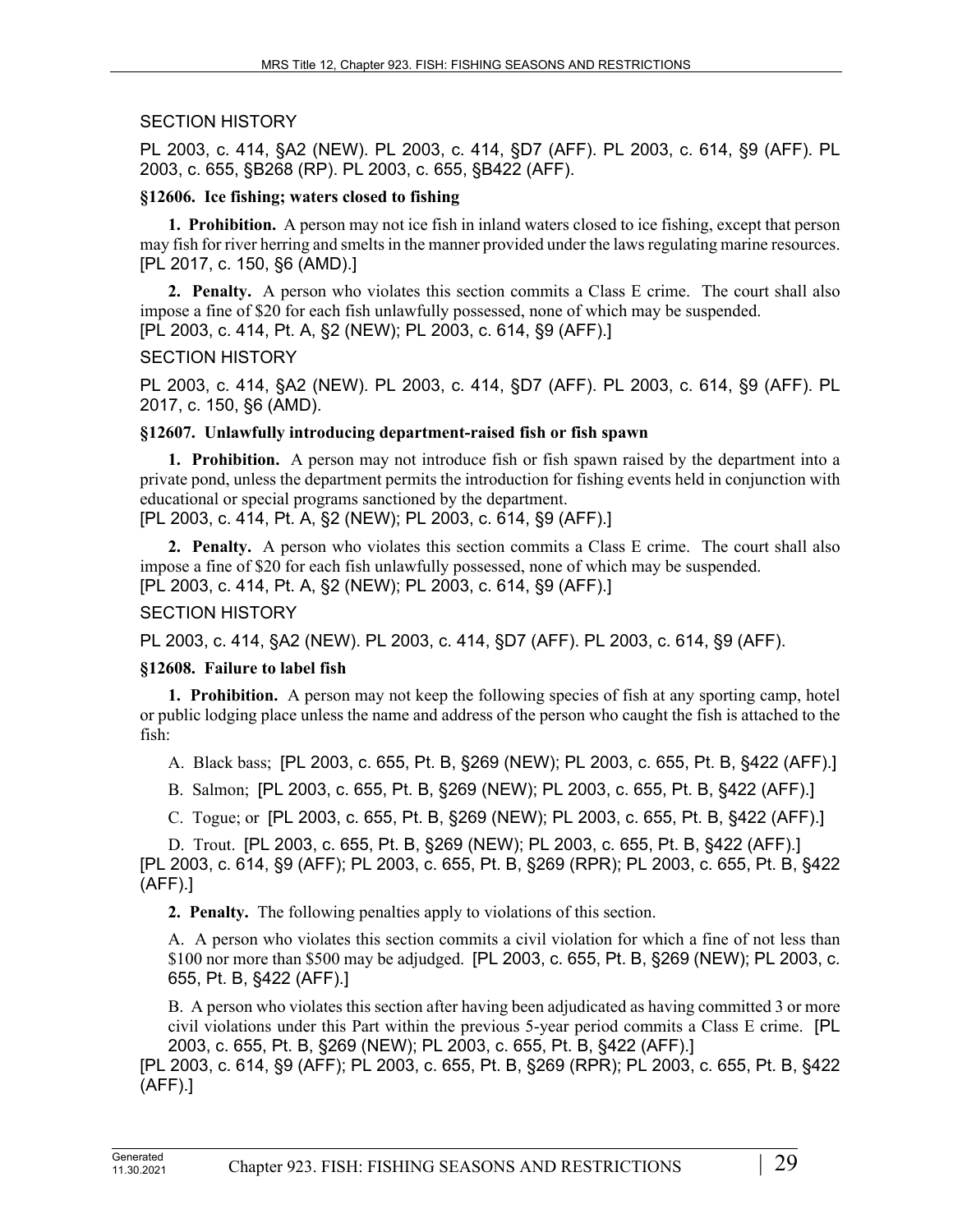#### SECTION HISTORY

PL 2003, c. 414, §A2 (NEW). PL 2003, c. 414, §D7 (AFF). PL 2003, c. 614, §9 (AFF). PL 2003, c. 655, §B269 (RPR). PL 2003, c. 655, §B422 (AFF).

#### **§12609. Purchase or sale of certain fish**

#### **(REPEALED)**

## SECTION HISTORY

PL 2003, c. 414, §A2 (NEW). PL 2003, c. 414, §D7 (AFF). PL 2003, c. 614, §9 (AFF). PL 2003, c. 655, §B270 (RP). PL 2003, c. 655, §B422 (AFF).

#### **§12609-A. Purchase or sale of certain fish**

**1. Prohibition.** Except as otherwise provided in this section, a person may not directly or indirectly purchase or sell the following species of fish:

A. Black bass; [PL 2003, c. 655, Pt. B, §271 (NEW); PL 2003, c. 655, Pt. B, §422 (AFF).]

B. Landlocked salmon; [PL 2003, c. 655, Pt. B, §271 (NEW); PL 2003, c. 655, Pt. B, §422 (AFF).]

C. Pickerel; [PL 2003, c. 655, Pt. B, §271 (NEW); PL 2003, c. 655, Pt. B, §422 (AFF).]

D. Togue; [PL 2003, c. 655, Pt. B, §271 (NEW); PL 2003, c. 655, Pt. B, §422 (AFF).]

E. Trout; or [PL 2003, c. 655, Pt. B, §271 (NEW); PL 2003, c. 655, Pt. B, §422 (AFF).]

F. White perch. [PL 2003, c. 655, Pt. B, §271 (NEW); PL 2003, c. 655, Pt. B, §422 (AFF).] [PL 2003, c. 655, Pt. B, §271 (NEW); PL 2003, c. 655, Pt. B, §422 (AFF).]

**2. Fish produced by commercial producers or imported.** A person may purchase or sell fish that have been lawfully produced by commercial producers within the State or that have been lawfully imported from without the State.

[PL 2003, c. 655, Pt. B, §271 (NEW); PL 2003, c. 655, Pt. B, §422 (AFF).]

**3. Skins of fish preserved through taxidermy.** A person may purchase or sell the skins of fish that have been preserved for display through the art of taxidermy. [PL 2003, c. 655, Pt. B, §271 (NEW); PL 2003, c. 655, Pt. B, §422 (AFF).]

**4. Penalty.** A person who violates this section commits a Class E crime. The court shall also impose a fine of \$20 for each fish unlawfully possessed, none of which may be suspended. [PL 2003, c. 655, Pt. B, §271 (NEW); PL 2003, c. 655, Pt. B, §422 (AFF).]

SECTION HISTORY

PL 2003, c. 655, §B271 (NEW). PL 2003, c. 655, §B422 (AFF).

## **§12610. Unlawful importation or sale of certain fresh or frozen fish**

**1. Prohibition.** A person may not import or offer for sale fresh or frozen any of the following fish:

A. Salmon; [PL 2003, c. 655, Pt. B, §272 (NEW); PL 2003, c. 655, Pt. B, §422 (AFF).]

B. Brook trout; [PL 2003, c. 655, Pt. B, §272 (NEW); PL 2003, c. 655, Pt. B, §422 (AFF).]

C. Brown trout; [PL 2003, c. 655, Pt. B, §272 (NEW); PL 2003, c. 655, Pt. B, §422 (AFF).]

D. Rainbow trout; [PL 2003, c. 655, Pt. B, §272 (NEW); PL 2003, c. 655, Pt. B, §422 (AFF).]

E. Lake trout; or [PL 2003, c. 655, Pt. B, §272 (NEW); PL 2003, c. 655, Pt. B, §422 (AFF).]

11.30.2021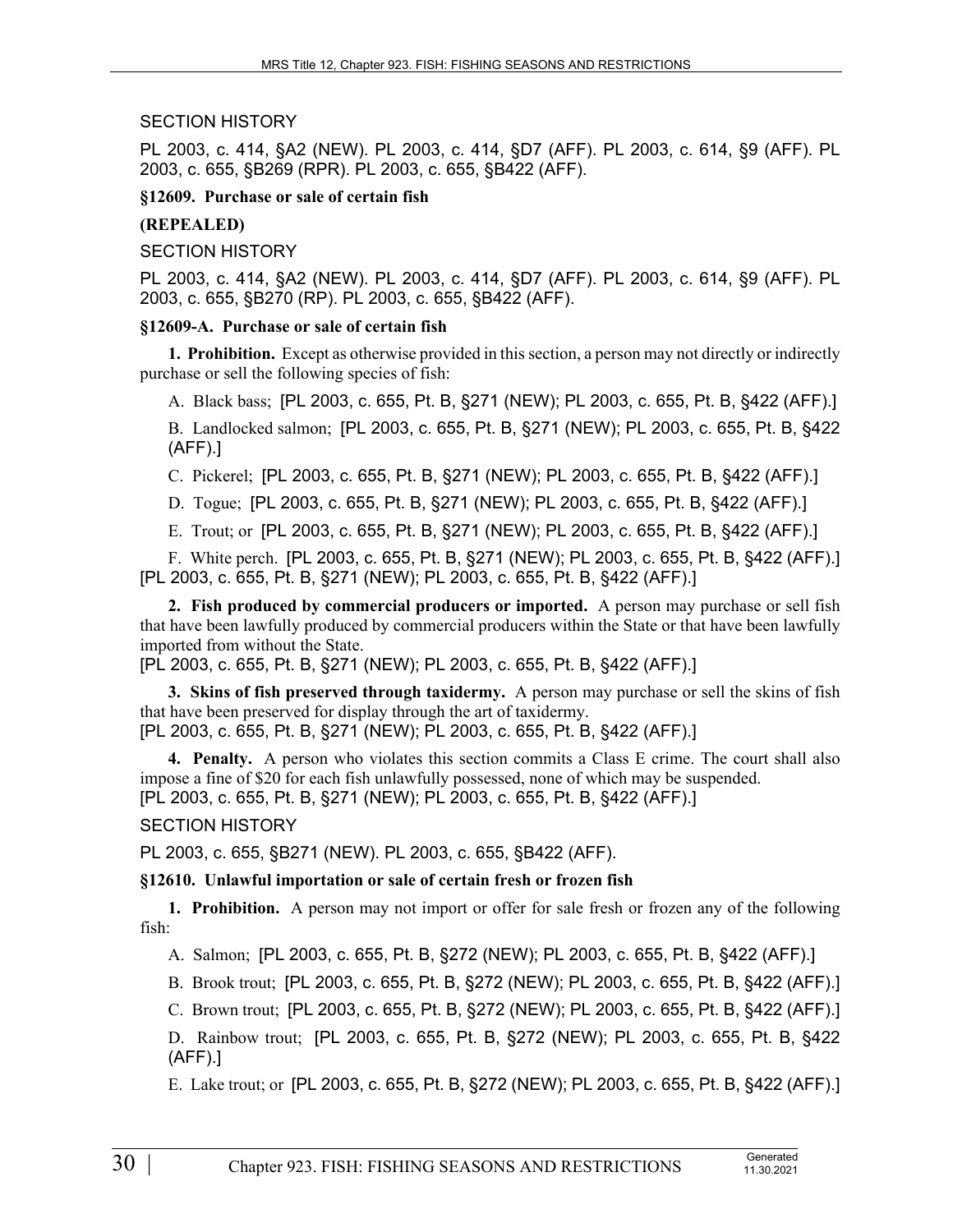F. Any member of the family salmonidae whose source is outside of the continental United States, Canada or Alaska or their adjacent waters. [PL 2003, c. 655, Pt. B, §272 (NEW); PL 2003, c. 655, Pt. B, §422 (AFF).]

[PL 2003, c. 614, §9 (AFF); PL 2003, c. 655, Pt. B, §272 (RPR); PL 2003, c. 655, Pt. B, §422 (AFF).]

**2. Penalty.** The following penalties apply to violations of this section.

A. A person who violates this section commits a civil violation for which a fine of not less than \$100 nor more than \$500 may be adjudged. [PL 2003, c. 655, Pt. B, §272 (NEW); PL 2003, c. 655, Pt. B, §422 (AFF).]

B. A person who violates this section after having been adjudicated as having committed 3 or more civil violations under this Part within the previous 5-year period commits a Class E crime. [PL 2003, c. 655, Pt. B, §272 (NEW); PL 2003, c. 655, Pt. B, §422 (AFF).]

[PL 2003, c. 614, §9 (AFF); PL 2003, c. 655, Pt. B, §272 (RPR); PL 2003, c. 655, Pt. B, §422 (AFF).]

## SECTION HISTORY

PL 2003, c. 414, §A2 (NEW). PL 2003, c. 414, §D7 (AFF). PL 2003, c. 614, §9 (AFF). PL 2003, c. 655, §B272 (RPR). PL 2003, c. 655, §B422 (AFF).

## **§12611. Illegal possession of live fish**

Except as otherwise provided in this Part, a person who takes a fish, other than baitfish or smelt, from inland waters pursuant to this Part shall immediately release that fish alive into the waters from which it was taken or immediately kill that fish. Any fish killed pursuant to this section becomes part of the daily bag limit. A person who possesses a fish in violation of this section commits a Class E crime. [PL 2015, c. 301, §38 (AMD).]

## SECTION HISTORY

PL 2003, c. 655, §B273 (NEW). PL 2003, c. 655, §B422 (AFF). PL 2015, c. 301, §38 (AMD).

## **§12612. Parent or guardian; violation by minor**

A person violates this section if that person is the adult supervisor, parent or guardian of a minor under 16 years of age and that minor violates any provision of this Part pertaining to fishing. [PL 2009, c. 69, §5 (NEW).]

**1. Civil violation.** A person who violates this section commits a civil violation for which a fine of not less than \$100 nor more than \$500 may be adjudged. [PL 2009, c. 69, §5 (NEW).]

**2. Class E crime.** A person who violates this section after having been adjudicated as having committed 3 or more civil violations under this Part within the previous 5-year period commits a Class E crime.

[PL 2009, c. 69, §5 (NEW).]

SECTION HISTORY

PL 2009, c. 69, §5 (NEW).

# **§12613. Possessing gift fish**

**1. Prohibition.** A person who does not possess a valid fishing license issued under chapter 913 or this chapter may not possess a fish or any part of a fish given to that person except a person may possess in that person's domicile a gift fish that was lawfully caught and is plainly labeled with the name of the person who gave the fish and the year, month and day the fish was caught by that person. This section does not apply to baitfish.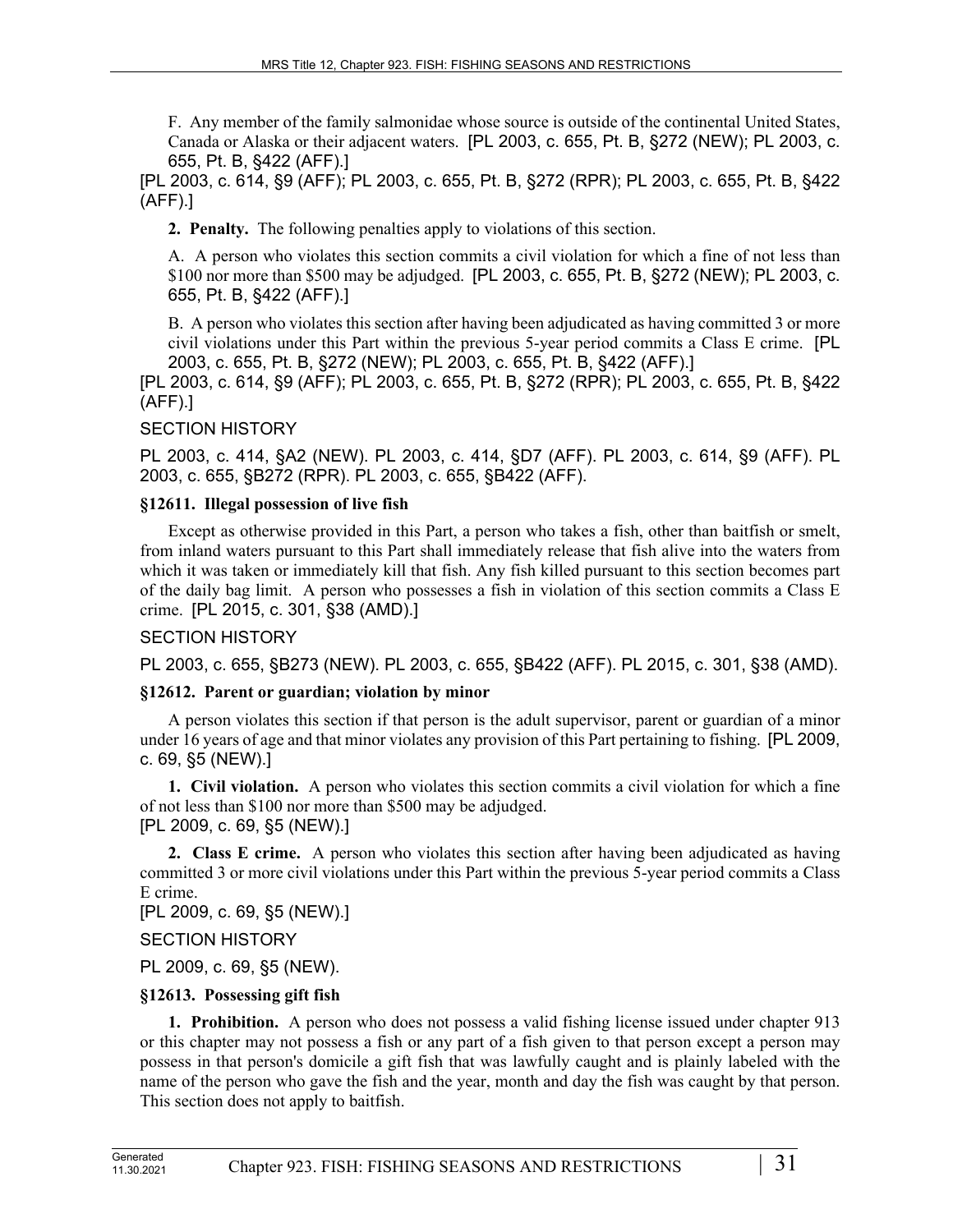[PL 2011, c. 57, §1 (NEW).]

**2. Penalty.** The following penalties apply to violations of this section.

A. A person who violates this section commits a civil violation for which a fine of not less than \$100 nor more than \$500 may be adjudged. [PL 2011, c. 57, §1 (NEW).]

B. A person who violates this section after having been adjudicated as having committed 3 or more civil violations under this Part within the previous 5-year period commits a Class E crime. [PL 2011, c. 57, §1 (NEW).]

[PL 2011, c. 57, §1 (NEW).]

## SECTION HISTORY

PL 2011, c. 57, §1 (NEW).

#### **SUBCHAPTER 5**

#### **UNLAWFUL FISHING METHODS**

#### **§12651. Snagging**

**1. Prohibition.** Except as provided in section 12506, subsection 7, a person may not fish by snagging as defined by section 10001, subsection 58.

[PL 2003, c. 614, §9 (AFF); PL 2003, c. 655, Pt. B, §274 (AMD); PL 2003, c. 655, Pt. B, §422 (AFF).]

**2. Penalty.** A person who violates this section commits a Class E crime. The court shall also impose a fine of \$20 for each fish unlawfully possessed, none of which may be suspended. [PL 2003, c. 414, Pt. A, §2 (NEW); PL 2003, c. 614, §9 (AFF).]

#### SECTION HISTORY

PL 2003, c. 414, §A2 (NEW). PL 2003, c. 414, §D7 (AFF). PL 2003, c. 614, §9 (AFF). PL 2003, c. 655, §B274 (AMD). PL 2003, c. 655, §B422 (AFF).

## **§12652. Fishing with more than 2 lines**

**1. Prohibition.** Unless otherwise provided:

A. A person may not fish with more than 2 lines at any one time during the open-water fishing season; and [PL 2009, c. 214, §8 (NEW).]

B. A person may not fish during the open-water fishing season unless that person's fishing lines are under that person's immediate supervision. [PL 2009, c. 214, §8 (NEW).]

## [PL 2009, c. 214, §8 (RPR).]

**2. Penalty.** The following penalties apply to violations of this section.

A. A person who violates this section commits a civil violation for which a fine of not less than \$100 nor more than \$500 may be adjudged. [PL 2003, c. 655, Pt. B, §276 (NEW); PL 2003, c. 655, Pt. B, §422 (AFF).]

B. A person who violates this section after having been adjudicated as having committed 3 or more civil violations under this Part within the previous 5-year period commits a Class E crime. [PL 2003, c. 655, Pt. B, §276 (NEW); PL 2003, c. 655, Pt. B, §422 (AFF).]

[PL 2003, c. 614, §9 (AFF); PL 2003, c. 655, Pt. B, §276 (RPR); PL 2003, c. 655, Pt. B, §422 (AFF).]

SECTION HISTORY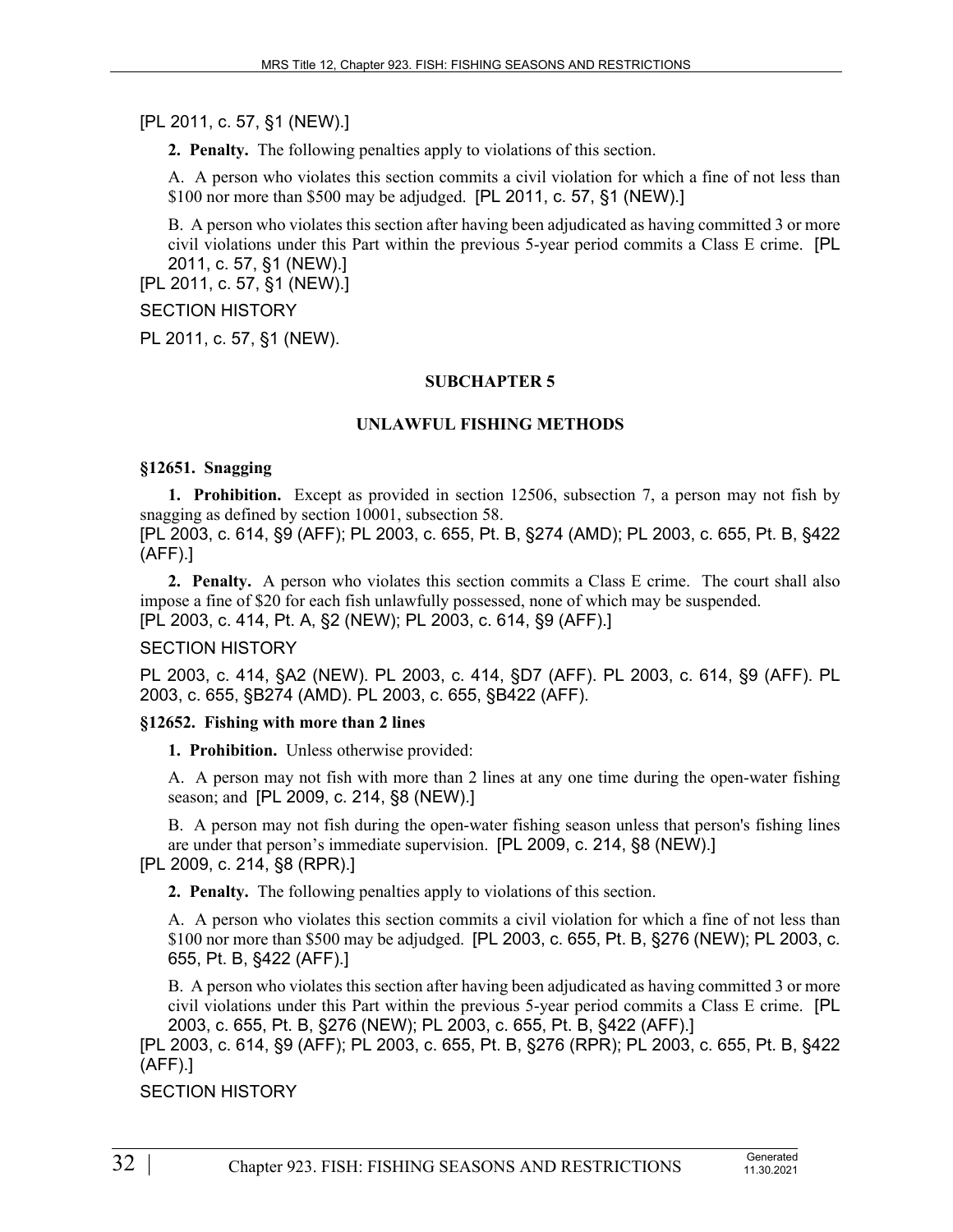PL 2003, c. 414, §A2 (NEW). PL 2003, c. 414, §D7 (AFF). PL 2003, c. 614, §9 (AFF). PL 2003, c. 655, §§B275,276 (AMD). PL 2003, c. 655, §B422 (AFF). PL 2009, c. 214, §8 (AMD).

#### **§12653. Taking fish by explosive, poisonous or stupefying substance**

**1. Prohibition.** A person may not use dynamite or any other explosive, poisonous or stupefying substance at any time for the purpose of taking or destroying any kind of fish. [PL 2003, c. 414, Pt. A, §2 (NEW); PL 2003, c. 614, §9 (AFF).]

**2. Penalty.** A person who violates this section commits a Class E crime. The court shall also impose a fine of \$20 for each fish unlawfully possessed, none of which may be suspended. [PL 2003, c. 414, Pt. A, §2 (NEW); PL 2003, c. 614, §9 (AFF).]

#### SECTION HISTORY

PL 2003, c. 414, §A2 (NEW). PL 2003, c. 414, §D7 (AFF). PL 2003, c. 614, §9 (AFF).

#### **§12654. Unlawful angling or fishing**

**1. Prohibition.** A person may not angle or fish other than by the use of the single baited hook and line, artificial flies, artificial lures and spinners, except that a person may take smelts in accordance with rules adopted with regard to the taking of smelts.

[PL 2003, c. 414, Pt. A, §2 (NEW); PL 2003, c. 614, §9 (AFF).]

**2. Penalty.** A person who violates this section commits a Class E crime. The court shall also impose a fine of \$20 for each fish unlawfully possessed, none of which may be suspended. [PL 2003, c. 414, Pt. A, §2 (NEW); PL 2003, c. 614, §9 (AFF).]

#### SECTION HISTORY

PL 2003, c. 414, §A2 (NEW). PL 2003, c. 414, §D7 (AFF). PL 2003, c. 614, §9 (AFF).

### **§12654-A. Limit on artificial flies**

**1. Prohibition.** A person may not fish with more than 3 unbaited artificial flies individually attached to a line or hook.

## [PL 2005, c. 477, §16 (AMD).]

**2. Penalty.** The following penalties apply to violations of this section.

A. A person who violates this section commits a civil violation for which a fine of not less than \$100 nor more than \$500 may be adjudged. [PL 2003, c. 655, Pt. B, §277 (NEW); PL 2003, c. 655, Pt. B, §422 (AFF).]

B. A person who violates this section after having been adjudicated as having committed 3 or more civil violations under this Part within the previous 5-year period commits a Class E crime. [PL 2003, c. 655, Pt. B, §277 (NEW); PL 2003, c. 655, Pt. B, §422 (AFF).]

[PL 2003, c. 655, Pt. B, §277 (NEW); PL 2003, c. 655, Pt. B, §422 (AFF).]

## SECTION HISTORY

PL 2003, c. 655, §B277 (NEW). PL 2003, c. 655, §B422 (AFF). PL 2005, c. 477, §16 (AMD).

## **§12655. Unlawful use of bait**

**1. Prohibition.** During times when fishing is limited by rule to the use of artificial lures only, a person may not use:

A. Live bait; [PL 2003, c. 655, Pt. B, §278 (NEW); PL 2003, c. 655, Pt. B, §422 (AFF).]

B. Dead bait; or [PL 2003, c. 655, Pt. B, §278 (NEW); PL 2003, c. 655, Pt. B, §422 (AFF).]

C. Chemically preserved natural or organic bait. [PL 2003, c. 655, Pt. B, §278 (NEW); PL 2003, c. 655, Pt. B, §422 (AFF).]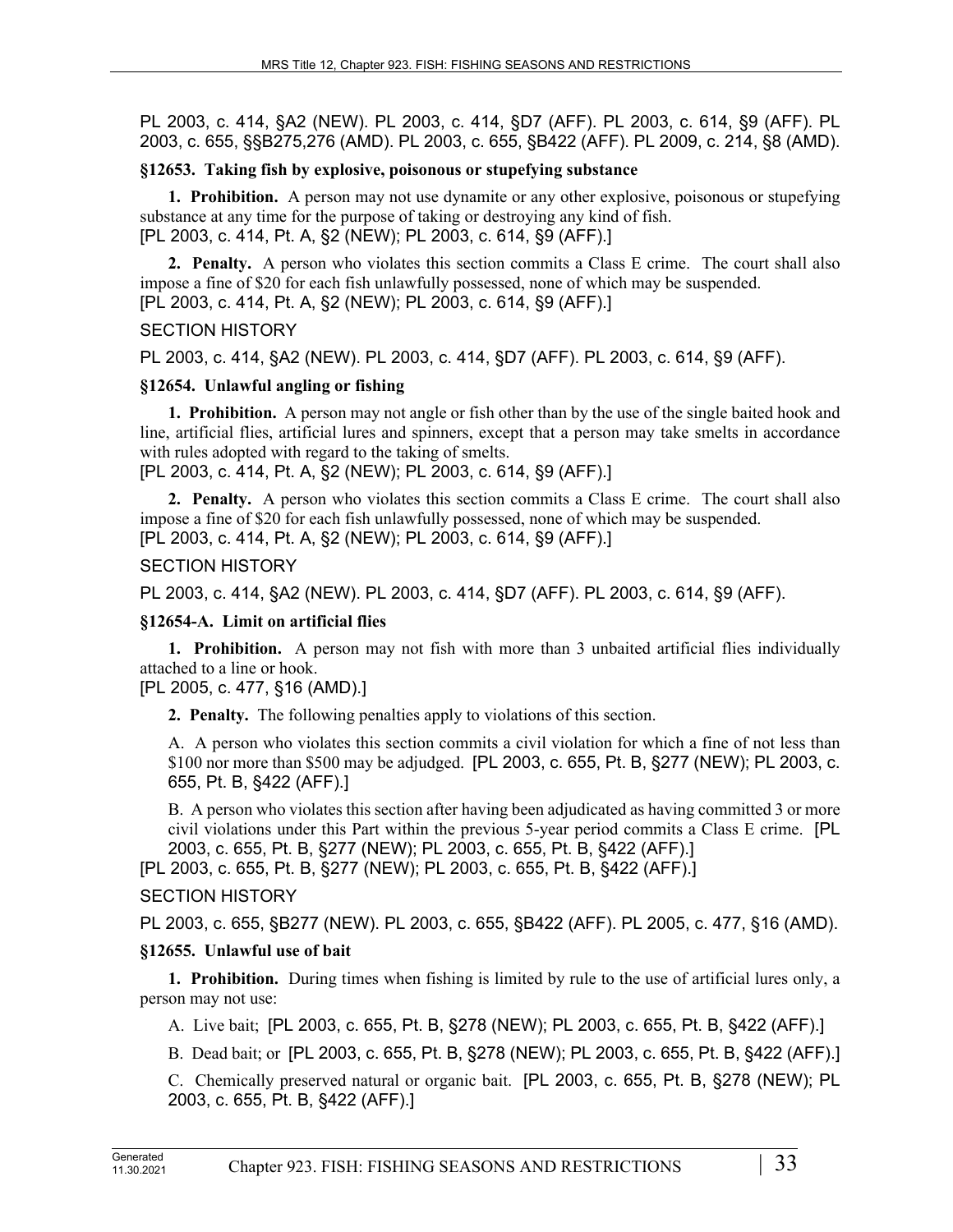[PL 2003, c. 655, Pt. B, §278 (NEW); PL 2003, c. 655, Pt. B, §422 (AFF).]

**2. Penalty.** A person who violates this section commits a Class E crime. [PL 2003, c. 655, Pt. B, §278 (NEW); PL 2003, c. 655, Pt. B, §422 (AFF).]

#### SECTION HISTORY

PL 2003, c. 414, §A2 (NEW). PL 2003, c. 414, §D7 (AFF). PL 2003, c. 614, §9 (AFF). PL 2003, c. 655, §B278 (RPR). PL 2003, c. 655, §B422 (AFF).

### **§12656. Possession and use of unlawful implements and devices**

**1. Prohibition.** A person may not:

A. Possess any grapnel, trawl, weir, seine, gill net, trap, set line or drop net on or adjacent to any of the inland waters of the State, except in accordance with sections 12157 and 12506, section 12551‑A, subsection 7, paragraph A, subparagraph (2) and section 12763, subsections 3 and 4; or [PL 2009, c. 214, §9 (AMD).]

B. Except as otherwise provided, use any grapnel, spear, spear gun, trawl, weir, gaff, seine, gill net, trap or set lines for fishing.

(1) A person may take suckers, eels, river herring and yellow perch in accordance with section 12506.

(2) A person may take baitfish with a baitfish trap, as defined in section 10001, subsection 7. [PL 2017, c. 150, §7 (AMD).]

[PL 2017, c. 150, §7 (AMD).]

**2. Penalty.** A person who violates this section commits a Class E crime. The court shall also impose a fine of \$20 for each fish unlawfully possessed, none of which may be suspended. [PL 2003, c. 414, Pt. A, §2 (NEW); PL 2003, c. 614, §9 (AFF).]

## SECTION HISTORY

PL 2003, c. 414, §A2 (NEW). PL 2003, c. 414, §D7 (AFF). PL 2003, c. 614, §9 (AFF). PL 2009, c. 214, §9 (AMD). PL 2017, c. 150, §7 (AMD).

## **§12657. Advance baiting**

**1. Prohibition.** Except as provided in subsection 2, a person may not deposit any meat, bones, dead fish, parts of meat, bones, or dead fish or other food for fish for the purpose of luring fish, a practice known as "advance baiting."

[PL 2003, c. 414, Pt. A, §2 (NEW); PL 2003, c. 614, §9 (AFF).]

**2. Exception.** A person may place food particles in a baitfish trap for the purpose of luring baitfish. [PL 2003, c. 414, Pt. A, §2 (NEW); PL 2003, c. 614, §9 (AFF).]

**3. Penalty.** The following penalties apply to violations of this section.

A. A person who violates subsection 1 commits a civil violation for which a fine of not less than \$100 nor more than \$500 may be adjudged. [PL 2003, c. 655, Pt. B, §279 (NEW); PL 2003, c. 655, Pt. B, §422 (AFF).]

B. A person who violates subsection 1 after having been adjudicated as having committed 3 or more civil violations under this Part within the previous 5-year period commits a Class E crime. [PL 2003, c. 655, Pt. B, §279 (NEW); PL 2003, c. 655, Pt. B, §422 (AFF).]

[PL 2003, c. 614, §9 (AFF); PL 2003, c. 655, Pt. B, §279 (RPR); PL 2003, c. 655, Pt. B, §422 (AFF).]

SECTION HISTORY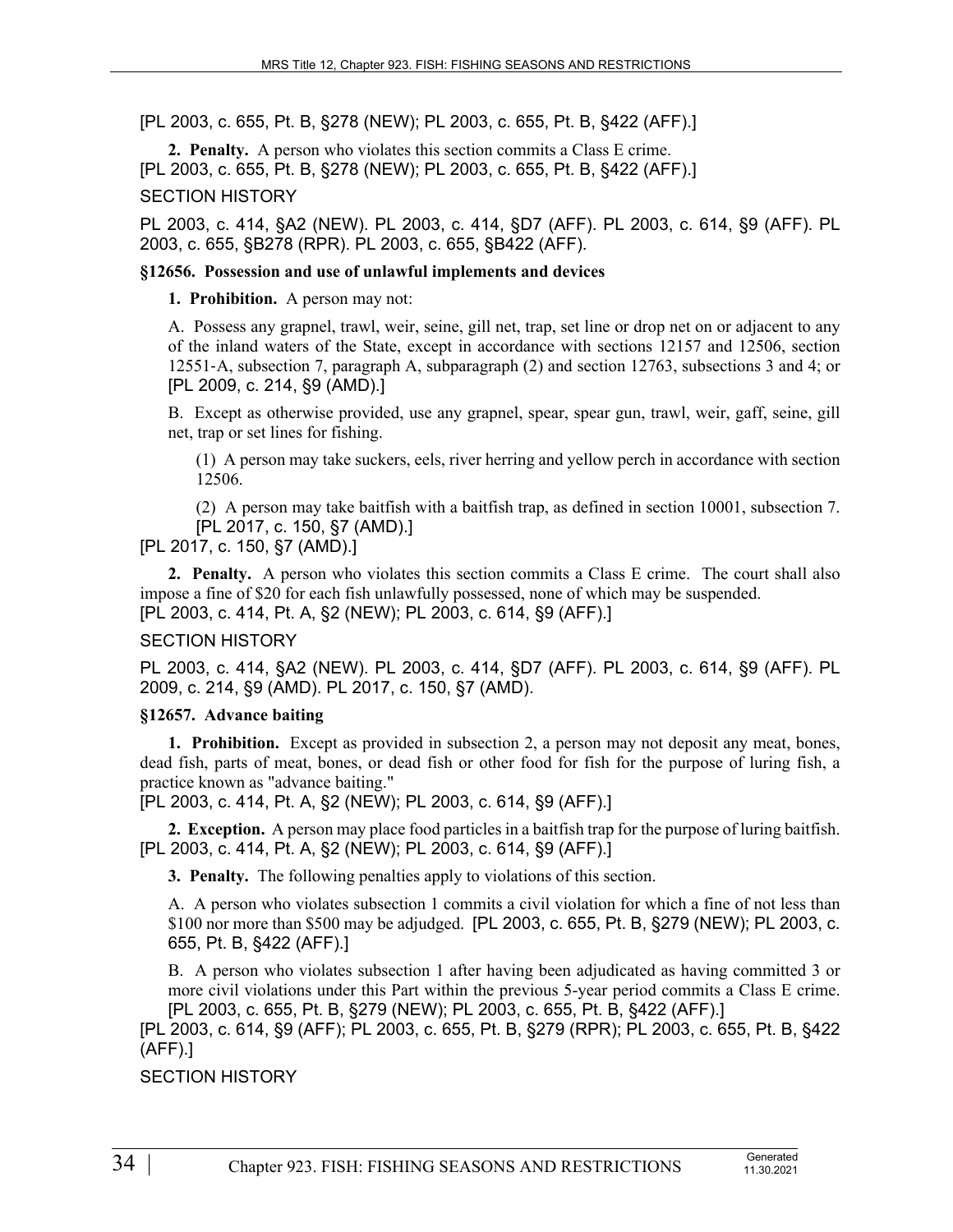PL 2003, c. 414, §A2 (NEW). PL 2003, c. 414, §D7 (AFF). PL 2003, c. 614, §9 (AFF). PL 2003, c. 655, §B279 (AMD). PL 2003, c. 655, §B422 (AFF).

# **§12658. Unlawfully trolling fly**

**1. Prohibition.** A person may not troll a fly in inland waters restricted to fly-fishing. [PL 2003, c. 414, Pt. A, §2 (NEW); PL 2003, c. 614, §9 (AFF).]

**2. Penalty.** The following penalties apply to violations of this section.

A. A person who violates this section commits a civil violation for which a fine of not less than \$100 nor more than \$500 may be adjudged. [PL 2003, c. 655, Pt. B, §280 (NEW); PL 2003, c. 655, Pt. B, §422 (AFF).]

B. A person who violates this section after having been adjudicated as having committed 3 or more civil violations under this Part within the previous 5-year period commits a Class E crime. [PL 2003, c. 655, Pt. B, §280 (NEW); PL 2003, c. 655, Pt. B, §422 (AFF).]

[PL 2003, c. 614, §9 (AFF); PL 2003, c. 655, Pt. B, §280 (RPR); PL 2003, c. 655, Pt. B, §422 (AFF).]

# SECTION HISTORY

PL 2003, c. 414, §A2 (NEW). PL 2003, c. 414, §D7 (AFF). PL 2003, c. 614, §9 (AFF). PL 2003, c. 655, §B280 (AMD). PL 2003, c. 655, §B422 (AFF).

# **§12659. Ice fishing regulations**

# **(REPEALED)**

# SECTION HISTORY

PL 2003, c. 414, §A2 (NEW). PL 2003, c. 414, §D7 (AFF). PL 2003, c. 614, §9 (AFF). PL 2003, c. 655, §B281 (RP). PL 2003, c. 655, §B422 (AFF).

# **§12659-A. Ice fishing regulations**

**1. Five-line limit.** Unless otherwise provided by rule, a person licensed to fish may not fish through the ice with more than 5 lines set or otherwise.

- A. [PL 2005, c. 397, Pt. E, §9 (RP).]
- B. [PL 2005, c. 397, Pt. E, §9 (RP).]

C. A person who violates this subsection commits a civil violation for which a fine of not less than \$100 nor more than \$500 may be adjudged. [PL 2005, c. 477, §17 (NEW).]

D. A person who violates this subsection after having been adjudicated as having committed 3 or more civil violations under this Part within the previous 5-year period commits a Class E crime. [PL 2005, c. 477, §17 (NEW).]

[PL 2005, c. 477, §17 (AMD).]

**2. Penalty.** 

[PL 2005, c. 397, Pt. E, §10 (RP).]

**3. Unattended lines.** Except as provided in subsection 4, a person licensed to fish shall have all lines under that person's immediate supervision.

A. A person who violates this subsection commits a civil violation for which a fine of not less than \$100 nor more than \$500 may be adjudged. [PL 2005, c. 477, §18 (NEW).]

B. A person who violates this subsection after having been adjudicated as having committed 3 or more civil violations under this Part within the previous 5-year period commits a Class E crime. [PL 2005, c. 477, §18 (NEW).]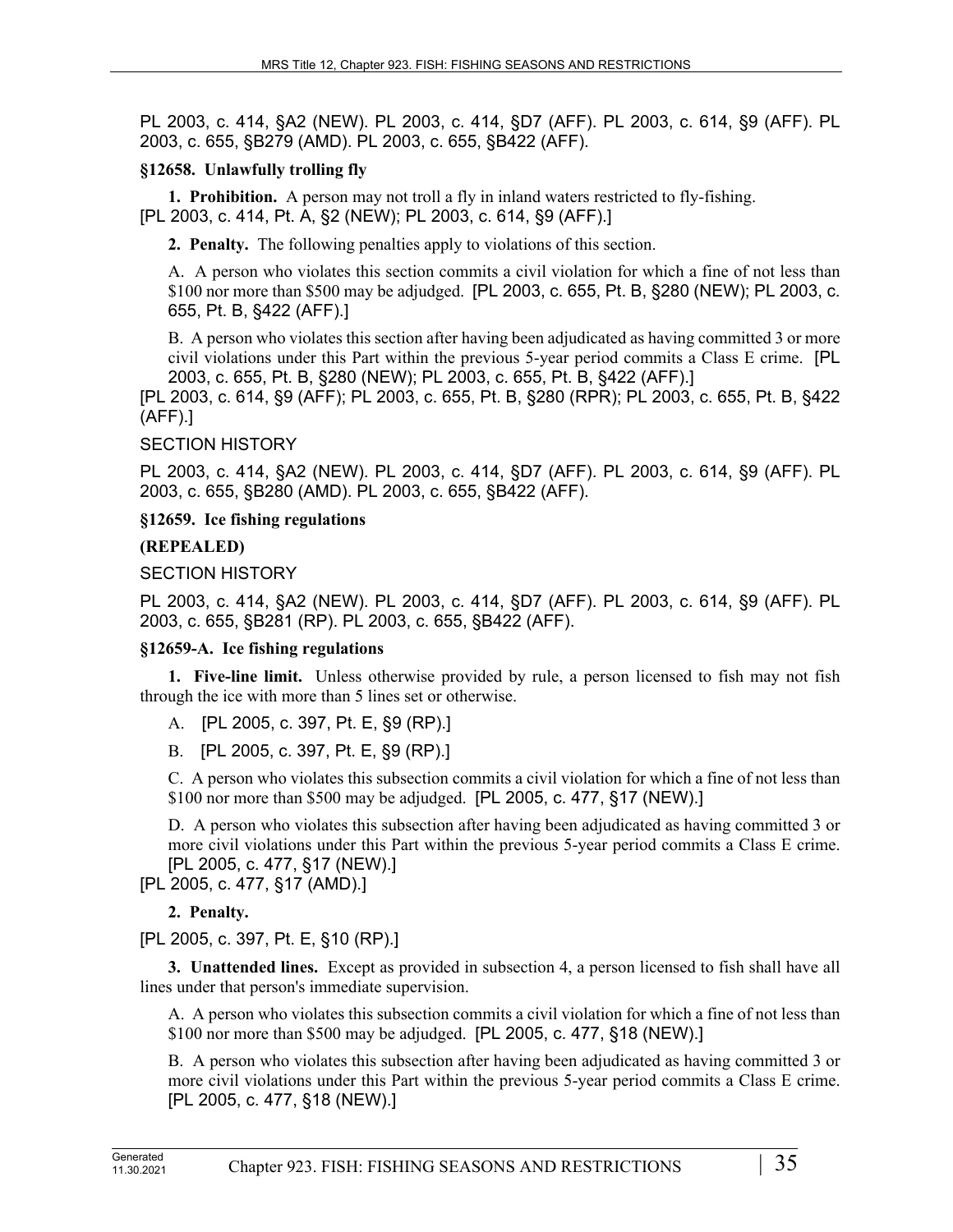## [PL 2005, c. 477, §18 (AMD).]

**4. Checking cusk lines.** A person fishing through the ice for cusk in the nighttime shall visit at least once every hour all lines set by that person for cusk.

A. A person who violates this subsection commits a civil violation for which a fine of not less than \$100 nor more than \$500 may be adjudged. [PL 2005, c. 477, §19 (NEW).]

B. A person who violates this subsection after having been adjudicated as having committed 3 or more civil violations under this Part within the previous 5-year period commits a Class E crime. [PL 2005, c. 477, §19 (NEW).]

[PL 2009, c. 214, §10 (AMD).]

**5. Penalty.** 

[PL 2005, c. 477, §20 (RP).]

SECTION HISTORY

PL 2003, c. 655, §B282 (NEW). PL 2003, c. 655, §B422 (AFF). PL 2005, c. 397, §§E9-11 (AMD). PL 2005, c. 477, §§17-20 (AMD). PL 2009, c. 214, §10 (AMD).

#### **§12660. Antifreeze agents**

Adding substances containing ethylene glycol or other antifreeze agents to the waters of this State is a violation of Title 38, section 413. [PL 2003, c. 414, Pt. A, §2 (NEW); PL 2003, c. 614, §9 (AFF).]

#### SECTION HISTORY

PL 2003, c. 414, §A2 (NEW). PL 2003, c. 414, §D7 (AFF). PL 2003, c. 614, §9 (AFF).

**§12661. Ice fishing shacks**

## **(CONFLICT)**

**1. Prohibitions and requirements.** A person who owns any shack or temporary structure used for ice fishing:

A. Must remove or cause to be removed the shack or structure on the ice of any inland waters:

(1) In any area of the State in which there is a closed ice fishing season, by ice out or 3 days after the close of the ice fishing season established by the commissioner by rule pursuant to section 12454, whichever is earlier; and

(2) In any area of the State in which there is no close of the ice fishing season pursuant to section 12454, by ice out or March 31st, whichever is earlier; or [PL 2019, c. 325, §8 (AMD).]

B. [PL 2009, c. 214, §12 (RP).]

C. Shall have painted on the outside of the shack or structure in 2-inch letters the owner's name and address when the shack or structure is on the ice of any inland waters. [PL 2003, c. 614, §9 (AFF); PL 2003, c. 655, Pt. B, §283 (AMD); PL 2003, c. 655, Pt. B, §422 (AFF).] [PL 2019, c. 325, §8 (AMD).]

## **2. Penalty.**

[PL 2011, c. 253, §31 (RP).]

**3. (CONFLICT: Text as amended by PL 2019, c. 325, §9) Removal of abandoned ice-fishing shacks.** A person may not leave a structure on another person's land without permission from the landowner. Notwithstanding the provisions of Title 33, chapter 41 and Title 17, section 2263-A, a landowner on whose property an abandoned ice-fishing shack as defined in Title 17, section 2263 is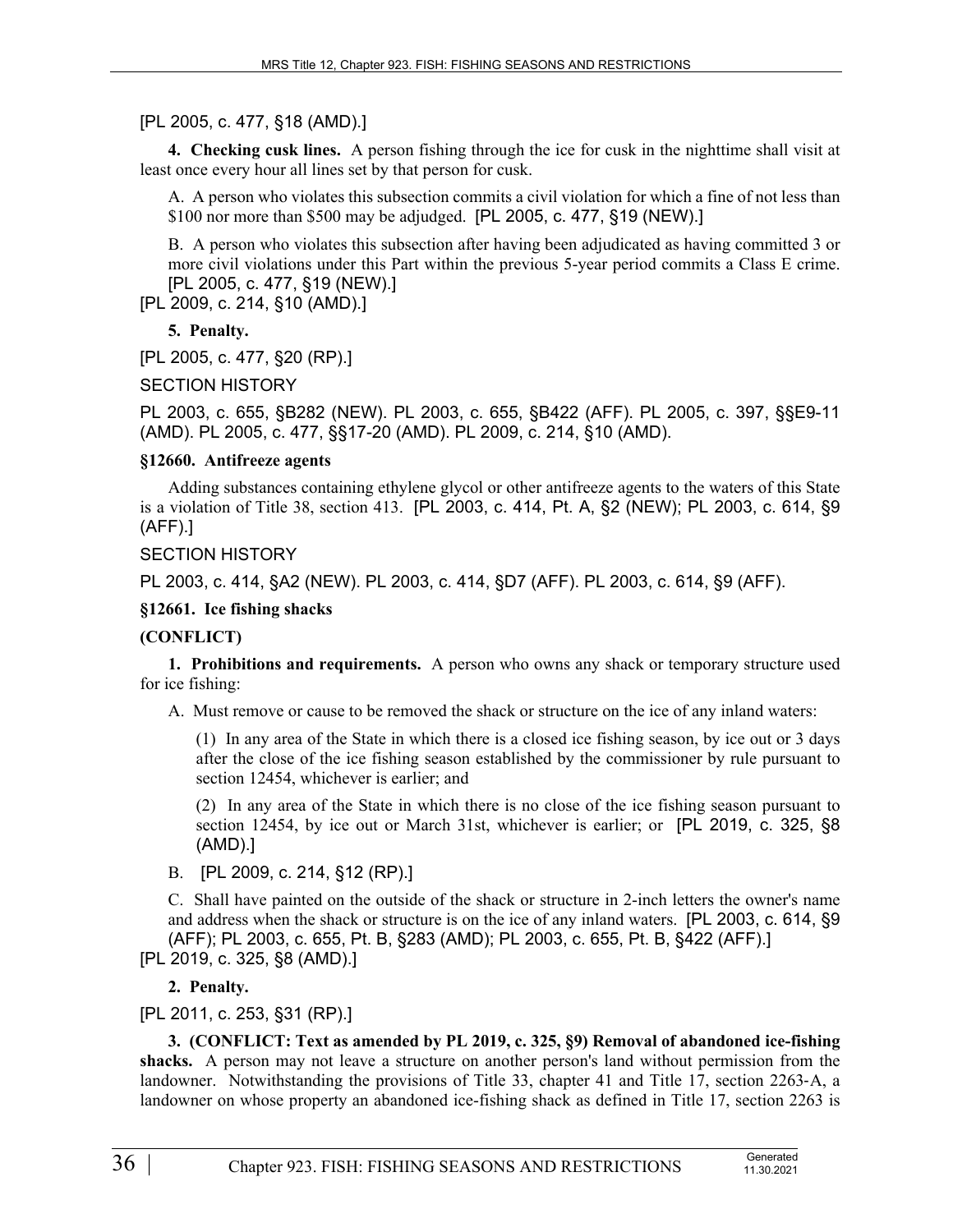left in violation of this section may remove or destroy the shack. The landowner may recover any costs of removing or destroying the shack from the owner of the shack in a civil action. [PL 2019, c. 325, §9 (AMD).]

**3. (CONFLICT: Text as amended by PL 2019, c. 498, §8) Removal of abandoned ice fishing shacks.** A person may not leave a structure on another person's land without permission from the landowner. Notwithstanding the provisions of Title 33, chapter 45 and Title 17, section 2263-A, a landowner on whose property an ice fishing shack is left in violation of this section may remove or destroy the shack. The landowner may recover any costs of removing or destroying the shack from the owner of the shack in a civil action.

# [PL 2019, c. 498, §8 (AMD).]

**4. Penalty.** The following penalties apply to violations of this section.

A. A person who violates this section commits a civil violation for which a fine of not less than \$100 nor more than \$500 may be adjudged. [PL 2011, c. 253, §33 (NEW).]

B. A person who violates this section after having been adjudicated as having committed 3 or more civil violations under this Part within the previous 5-year period commits a Class E crime. [PL 2011, c. 253, §33 (NEW).]

[PL 2011, c. 253, §33 (NEW).]

## SECTION HISTORY

PL 2003, c. 414, §A2 (NEW). PL 2003, c. 414, §D7 (AFF). PL 2003, c. 614, §9 (AFF). PL 2003, c. 655, §§B283,284 (AMD). PL 2003, c. 655, §B422 (AFF). PL 2005, c. 397, §A9 (AMD). PL 2009, c. 214, §§11, 12 (AMD). PL 2011, c. 253, §§31-33 (AMD). PL 2015, c. 301, §39 (AMD). PL 2017, c. 164, §22 (AMD). PL 2019, c. 325, §§8, 9 (AMD). PL 2019, c. 498, §8 (AMD).

# **§12662. Night ice fishing**

# **(REPEALED)**

# SECTION HISTORY

PL 2003, c. 414, §A2 (NEW). PL 2003, c. 414, §D7 (AFF). PL 2003, c. 614, §9 (AFF). PL 2003, c. 655, §§B285,286 (AMD). PL 2003, c. 655, §B422 (AFF). PL 2005, c. 397, §E12 (AMD). PL 2009, c. 214, §13 (RP).

# **§12663. Unlawful sale of lead sinkers**

# **(REPEALED)**

SECTION HISTORY

PL 2003, c. 414, §A2 (NEW). PL 2003, c. 414, §D7 (AFF). PL 2003, c. 614, §9 (AFF). PL 2003, c. 655, §B287 (RP). PL 2003, c. 655, §B422 (AFF).

# **§12663-A. Unlawful sale of lead sinkers**

# **(REPEALED)**

SECTION HISTORY

PL 2003, c. 655, §B288 (NEW). PL 2003, c. 655, §B422 (AFF). PL 2013, c. 372, §1 (RP).

## **§12663-B. Unlawful sale of lead sinkers and bare lead jigs**

**1. Definitions.** As used in this section, unless the context otherwise indicates, the following terms have the following meanings.

A. "Bare lead jig" means an unpainted lead jig that contains lead and that: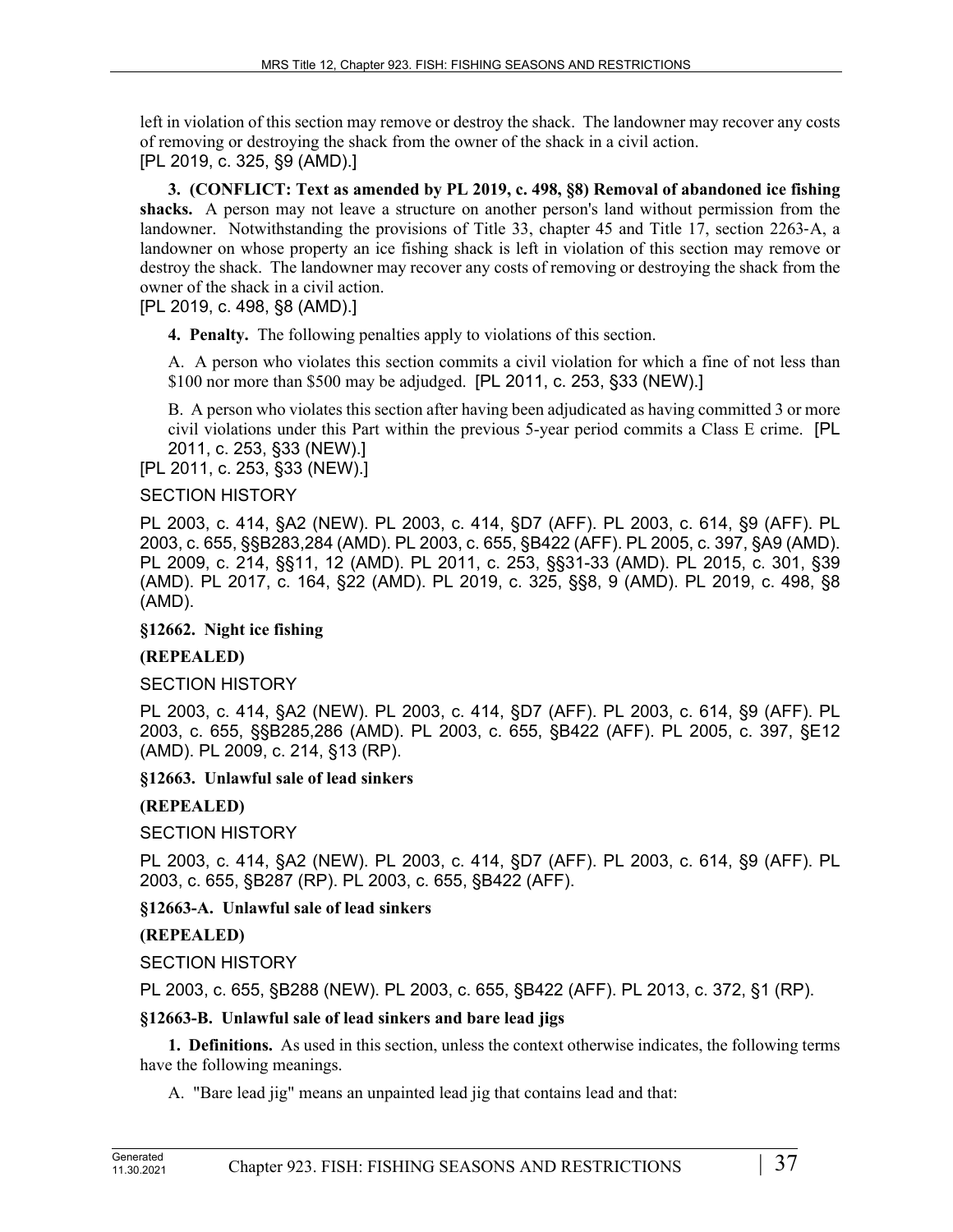(1) Weighs one ounce or less; or

(2) Measures 2 1/2 inches or less in length. [PL 2013, c. 372, §2 (NEW).]

B. "Lead sinker" means a device that contains lead that is designed to be attached to a fishing line and intended to sink the line and that:

(1) Weighs one ounce or less; or

(2) Measures 2 1/2 inches or less in length.

"Lead sinker" does not include artificial lures, weighted line, weighted flies or jig heads. [PL 2013, c. 372, §2 (NEW).]

[PL 2013, c. 372, §2 (NEW).]

**2. Sale of lead sinker or bare lead jig.** This subsection governs the sale of lead sinkers and bare lead jigs.

A. A person may not:

(1) Sell a lead sinker; or

(2) Beginning September 1, 2016, sell a bare lead jig. [PL 2013, c. 372, §2 (NEW).]

B. A person who violates this subsection commits a civil violation for which a fine of not less than \$100 nor more than \$500 may be adjudged. [PL 2013, c. 372, §2 (NEW).]

C. A person who violates this subsection after having been adjudicated as having committed 3 or more civil violations under this Part within the previous 5-year period commits a Class E crime. [PL 2013, c. 372, §2 (NEW).]

[PL 2013, c. 372, §2 (NEW).]

**3. Offer lead sinker or bare lead jig for sale.** This subsection governs offering lead sinkers and bare lead jigs for sale.

A. A person may not:

(1) Offer for sale a lead sinker; or

(2) Beginning September 1, 2016, offer for sale a bare lead jig. [PL 2013, c. 372, §2 (NEW).]

B. A person who violates this subsection commits a civil violation for which a fine of not less than \$100 nor more than \$500 may be adjudged. [PL 2013, c. 372, §2 (NEW).]

C. A person who violates this subsection after having been adjudicated as having committed 3 or more civil violations under this Part within the previous 5-year period commits a Class E crime. [PL 2013, c. 372, §2 (NEW).]

[PL 2013, c. 372, §2 (NEW).]

# SECTION HISTORY

PL 2013, c. 372, §2 (NEW).

# **§12664. Unlawful use of lead sinkers and bare lead jigs**

**1. Definitions.** As used in this section, unless the context otherwise indicates, the following terms have the following meanings.

A. "Bare lead jig" means an unpainted lead jig that contains lead and that:

- (1) Weighs one ounce or less; or
- (2) Measures 2 1/2 inches or less in length. [PL 2013, c. 372, §3 (NEW).]

B. "Lead sinker" means a device that contains lead that is designed to be attached to a fishing line and intended to sink the line and that: